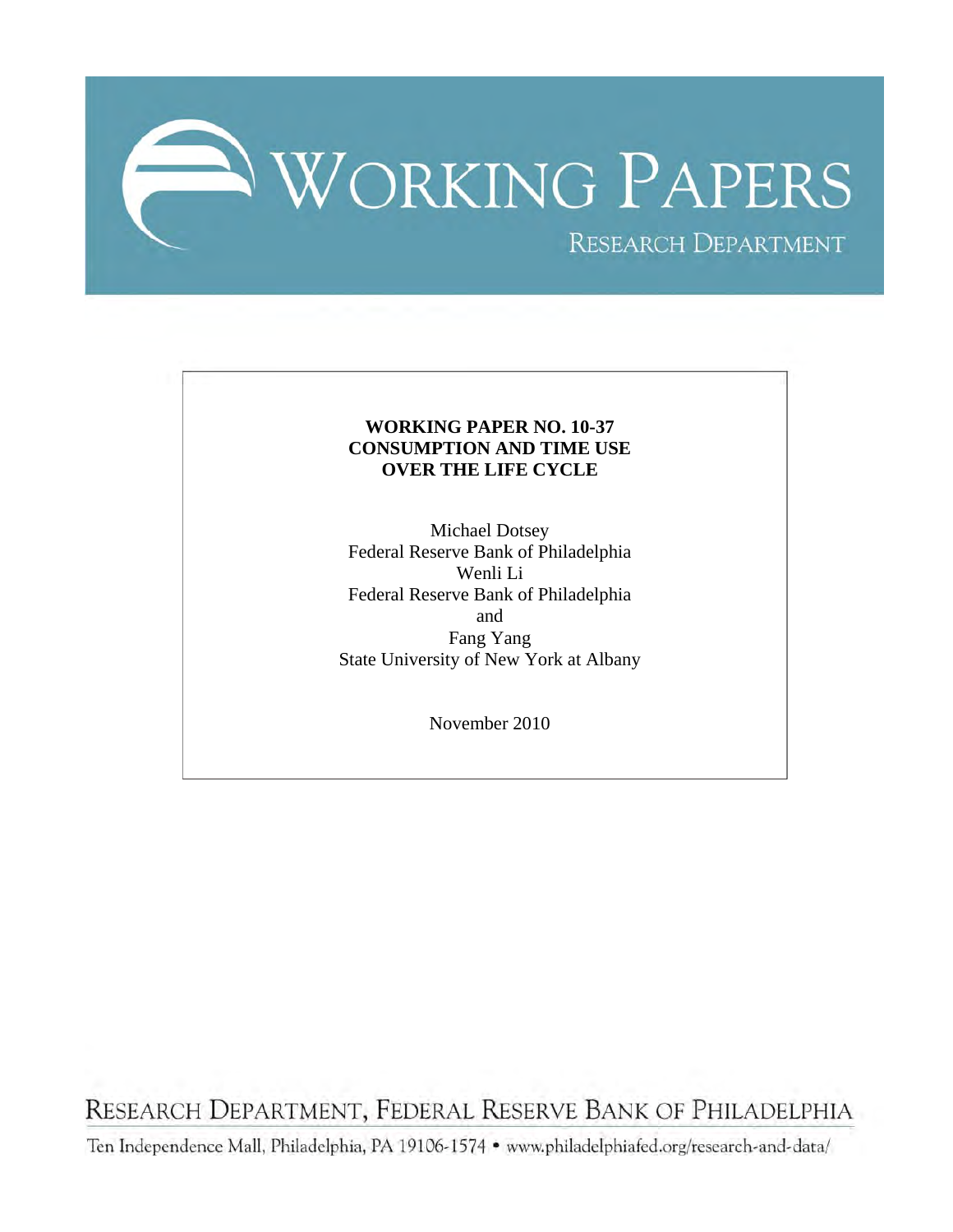# Consumption and Time Use over the Life Cycle

Michael Dotsey Wenli Li Fang Yang<sup>†</sup>

November 2010

#### Abstract

We incorporate home production in a dynamic general equilibrium model of consumption and saving with illiquid housing and a collateralized borrowing constraint. We show that the model is capable of explaining life-cycle patterns of households' time use and consumption of different categories. Specifically, households' market hours and home hours are fairly stable early in the life cycle. Market hours start to decline sharply at age 50, while home hours begin to increase at age 55. Households' consumption of the market good, home input, and housing services all exhibit hump shapes over the life cycle, with the market good having the most pronounced hump, followed by the home input, and then housing services. A plausibly parameterized version of our model predicts that the interaction of the labor efficiency profile and the availability of home production technology explain households' time use over the life cycle. The resulting income profiles, the endogenous borrowing constraint and the presence of home production account for the initial hump in all three consumption goods. The consumption profiles in the second half of the life cycle are mostly driven by the complementarity of home hours, home input, and housing in home production.

JEL Classification: D13, E21, J22

Key Words: Consumption, Home Production, Life Cycle

We are indebted to comments received on earlier drafts and presentations from participants at various seminars and conferences. We thank, in particular, Jesus Fernandez-Villaverde, Dirk Krueger and Richard Rogerson for their comments and suggestions. The views expressed are those of the authors and do not necessarily reflect those of the Federal Reserve Bank of Philadelphia or the Federal Reserve System. This paper is available free of charge at www.philadelphiafed.org/research-anddata/publications/working-papers.

<sup>&</sup>lt;sup>†</sup>Michael Dotsey and Wenli Li: Department of Research, Reserve Bank of Philadelphia, Ten Independence Mall, Philadelphia, PA 19106 (email: michael.dotsey@phil.frb.org; wenli.li@phil.frb.org). Fang Yang: Department of Economics, State University of New York at Albany, Albany, NY 12222 (email: fyang@albany.edu).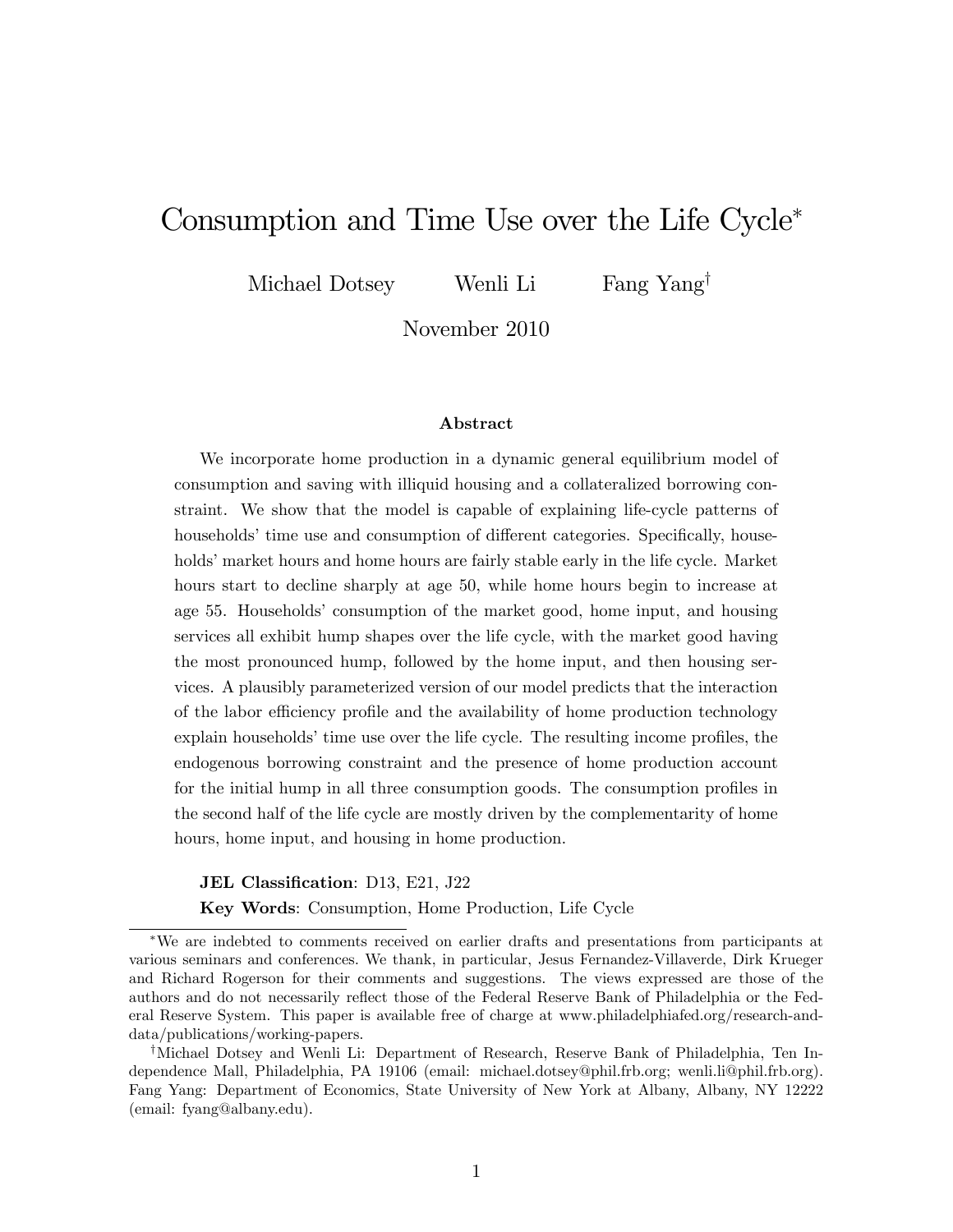# 1 Introduction

This paper jointly examines the profile of different types of consumption goods over the life-cycle and the time-use profile of households over the lifecycle. It, thus, represents a departure from the recent life-cycle literature that concentrates primarily on the profile of aggregate consumption. The primary motivation for doing so is generated by the recent empirical work of Aguiar and Hurst (2009). Their work documents a significant amount of heterogeneity in the life-cycle proÖle of the components of consumption, and that the differential behavior in various components of consumption is systematically linked to whether some portion of the good could be produced at home or whether the good could only be consumed directly from the market. This led the authors to postulate that the differential behavior of consumption across goods over the life cycle was associated with different degrees of nonseparability between consumption and work. Importantly, we find that the profile of hours used in different activities over the life cycle is consistent with the behavior of consumption. That association led us to construct a quantitative life-cycle general equilibrium model with home production, because it provides a natural theoretical setting for exploring the link between time use and consumption over various types of goods. Another motivation for looking at heterogeneity is that its presence implies important distinctions in an individual's response to various economic policies such as changes in taxes and Social Security. These policies will not only have aggregate repercussions, but they could also differentially impact the demand for various goods depending on the degree of substitutability between home production and market work for each particular good. It, therefore, is important to account for both the aggregate and specific-goods behavior of households over their life cycle.

In modeling the process of home production, we include housing as an input into home production. Doing so was desirable for a number of reasons. First, much of time use is spent performing activities associated with owning a home and we are interested in the joint relationship between how time is spent over the life cycle and how time-use decisions are related to consumption decisions. Second, as Fernandez-Villaverde and Krueger (2010) point out, certain financial constraints associated with durable good purchases can help account for life-cycle consumption profiles and housing serves as the durable good in our model. However, housing also possesses some features not usually associated with other durables, namely, the cost of altering the amount of housing as well as its slower depreciation, that turn out to be important in explaining consumption behavior later in life. It is also straightforward to discipline the model with respect to housing services as there exist accurate and detailed data regarding the housing decision. Thus, an accurate depiction of housing decisions is shown to improve the model's ability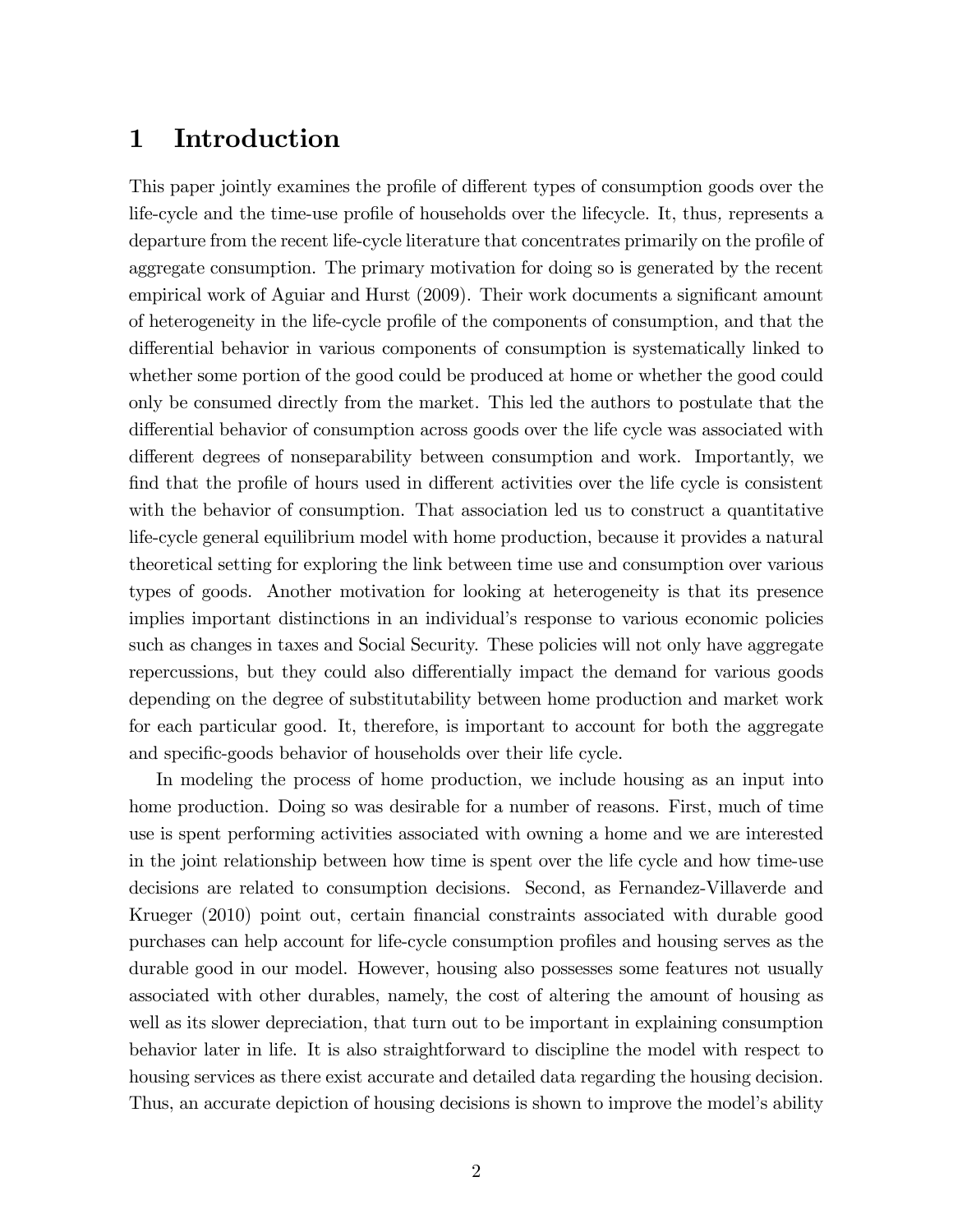to fit both hours and consumption choices over the life cycle.

The modeling strategy we use depicts the household as a joint consumption-production unit. Thus, we incorporate home production in a standard life-cycle model that includes precautionary savings motives and endogenous labor supply decisions. Home production uses housing, certain types of market-produced goods that serve as intermediate inputs, and home hours to produce final home goods. The home goods, in turn, are substitutable with market goods that can be directly purchased and consumed. The richness of our framework enables us to broadly match the life-cycle behavior of consumption of both market- and home-produced goods, the time allocation decisions of households, and the amount of housing services consumed at various points in the life cycle.

In particular we are able to match four important aspects of life-cycle behavior. The first, and perhaps least remarkable aspect, is the well-established finding that total household consumption, durable as well as nondurable, exhibits a strong hump shape over the life cycle even after adjusting for economic growth and household size. The second is the substantial heterogeneity across life-cycle profiles of individual consumption expenditures. Using recent releases of the Consumption Expenditure Survey, we confirm the general findings in Aguiar and Hurst (2009). However, instead of analyzing the many different types of consumption goods individually as Aguiar and Hurst  $(2009)$  do, we group consumption goods into three broad categories according to their relationship with home production. The first is housing, rented or owned, which is an important component in home production. The second is the home input, consisting of goods purchased from the market but that serve as intermediate inputs for home production, such as food at home, housing appliances, household operations and utilities, etc. The rest of the goods belong to the third category, labeled the market good. We find that the market good exhibits the strongest hump shape over the life cycle, rising sharply early in life and declining substantially late in life. The other two categories, by contrast, do not rise or decline nearly as much. Third, our model produces choices over housing that are consistent with what has been termed the "housing puzzle." Old age homeowners' house values do not decline much, if at all, toward the end of their life cycle, and this puzzle pertains to renters as well.<sup>1</sup> Standard models imply that the housing stock should be consumed aggressively late in life. And fourth, the model matches the observation that households labor supply also exhibits strong life-cycle patterns, with market hours and home hours being fairly stable early in the life cycle. At age 50, market hours start to decline sharply and home hours begin to increase after age 55.

<sup>&</sup>lt;sup>1</sup>This latter observation poses challenges to the traditional theory of bequests as well adjustment costs of older homeowners' housing consumption behavior. For more discussion on the housing puzzle, see Venti and Wise  $(2002)$  and Davidoff  $(2006)$ .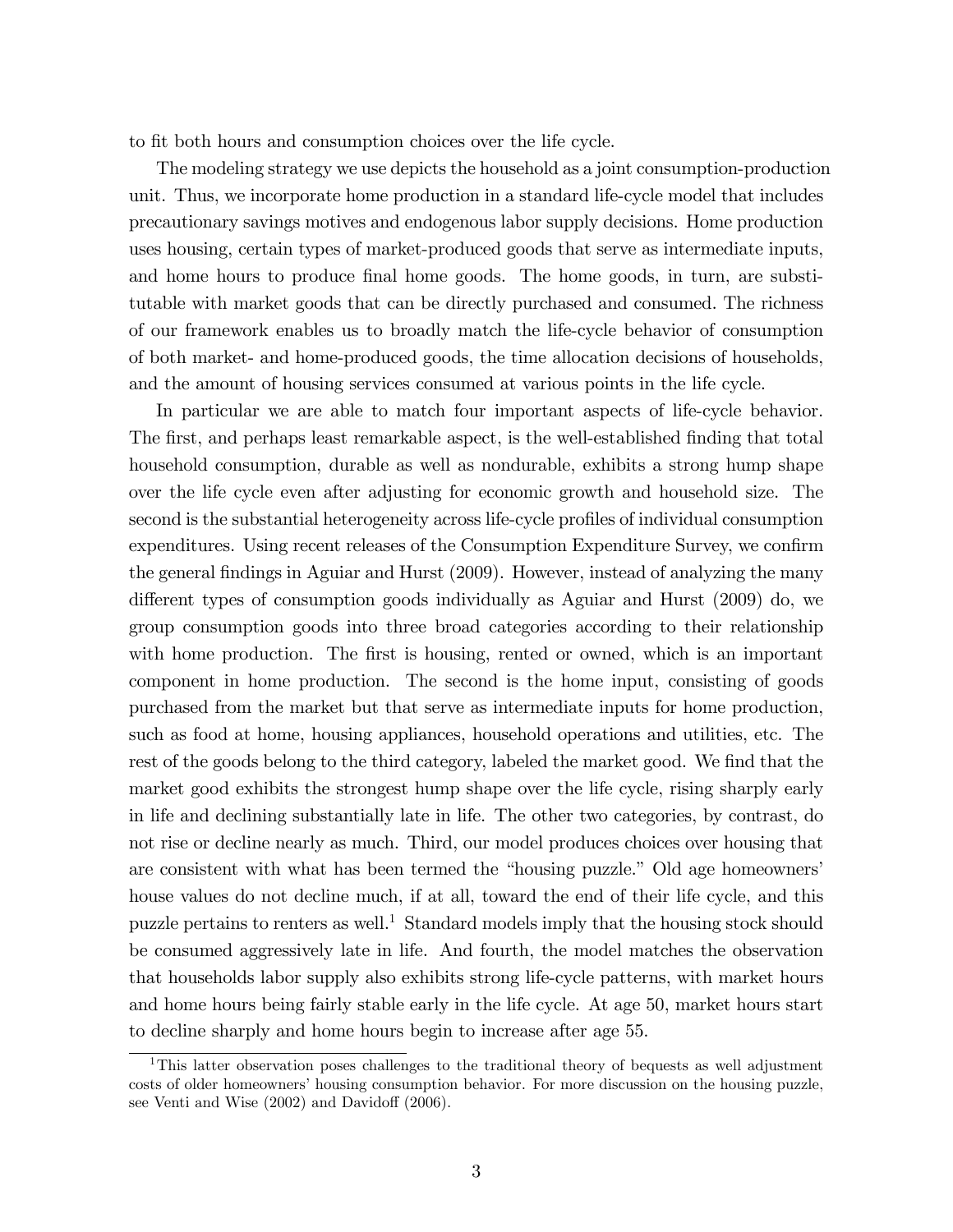Our model has three key features that help account for these four observations. First, households are subject to collateralized borrowing constraints; they can borrow only up to a fraction of their house value. This feature, together with the standard assumption regarding the labor efficiency profile and the presence of uninsurable labor income risk, helps to account for the increasing consumption profiles in the early part of a household's life cycle as in Fernandez-Villaverde and Krueger (2010). Second, at each point in time, households divide their time between market hours, hours in home production, and leisure. As households age, their market labor efficiency declines and they devote more and more of their time to home production. As a result, consumption of the market good declines drastically. Consumption of the home input and housing services also declines, but the decline is much more muted due to their complementarity with home hours in home production. Interestingly, home production also has a significant effect on households' consumption early in life. Households find it optimal to produce home consumption and use it to help smooth overall consumption early in life. As a result, households adjust their consumption of the market good relatively earlier in life. In other words, their market consumption rises more steeply early in life and is overall more humped in the presence of home production. Third, we differentiate between owner-occupied housing and rental housing. We assume that housing adjustment is costly for homeowners, but costless for renters. This assumption allows us to directly measure the predictions of our model concerning owners' and renters' consumption and labor supply against those from the data. Housing adjustment costs further contribute to the slow decline in the homeownership rate and the value of the housing stock owned as households age. Moreover, accounting for this aspect of behavior is likely to be crucial for understanding the effects of different collateral requirements on mortgages as well as the effect of Social Security on household behavior.<sup>2</sup>

The rest of the paper is organized as follows. In section 2, we present our empirical analysis in which we construct households' life-cycle profiles of time use and consumption. In section 3, we present the model. We discuss our calibration strategy in section 4 and results in section 5. Further, investigation of the model's different channels in driving households' behavior is presented in Section 6. Section 7 concludes.

## 2 Related Literature

The paper draws on two strands of the literature: the consumption literature and the home production literature. One of the most prominent observations in the consump-

<sup>&</sup>lt;sup>2</sup>See Chen (2009) for an exploration of the effects of changes in Social Security when households have a renting-owning choice, but where labor supply is exogenous.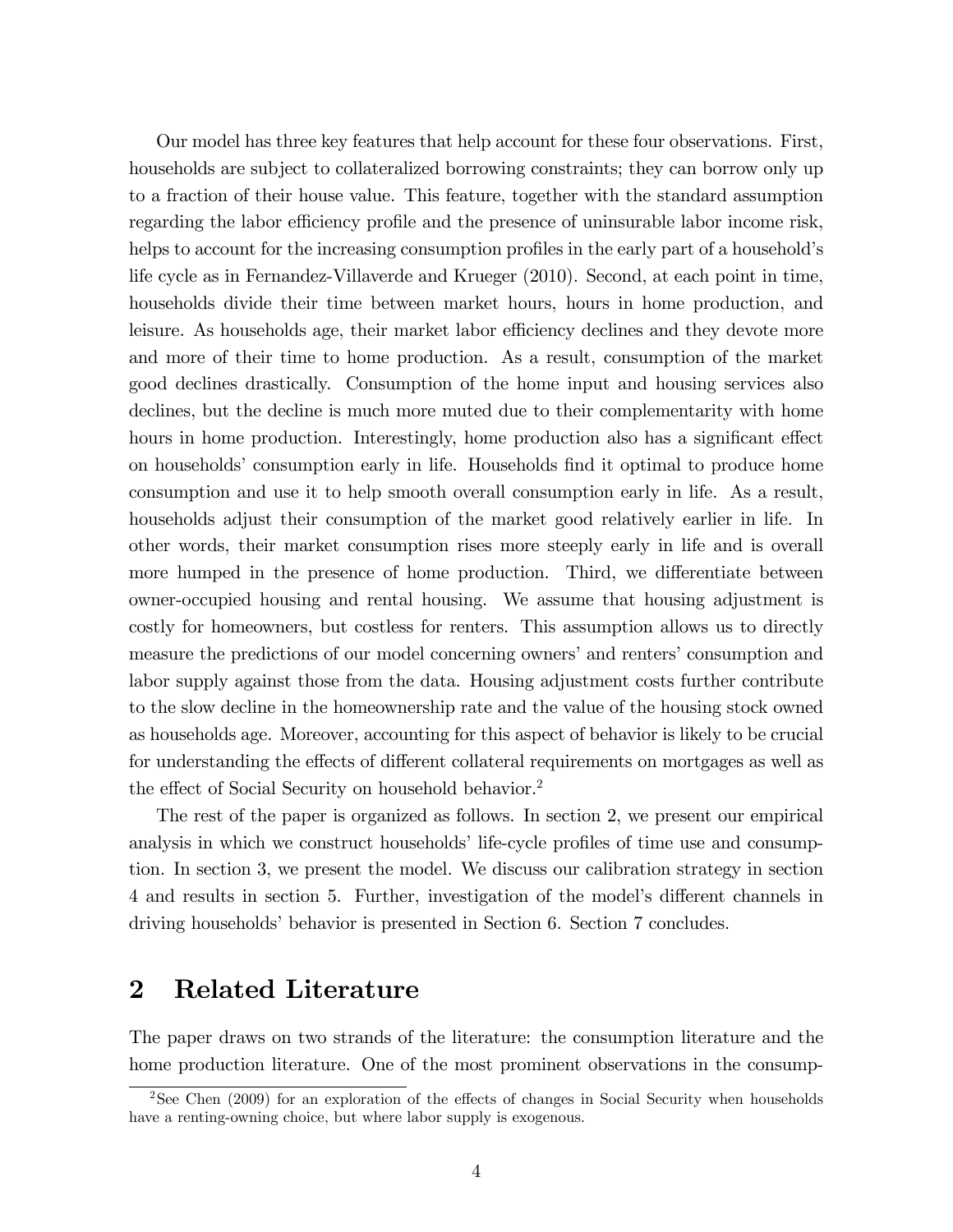tion literature is that aggregate consumption is hump-shaped over the life cycle. Market incompleteness in the form of a borrowing constraint along with uncertain income leads to precautionary savings, which is the key mechanism of leading theories that account for this observation (Hubbard et al. 1994, Carroll 1997, and Gourinchas and Parker 2002).<sup>3</sup> Fernandez-Villaverde and Krueger (2010) add to this literature by documenting that the hump persists for consumption of both durables and nondurables when considered separately and they propose an incomplete markets model in which durables serve as collateral to explain these stylized facts. Separately, Bullard and Feigenbaum (2007) incorporate leisure into the utility function and show that this additional feature helps explain the hump in the consumption. Huggett and Ventura (1999), Heathcote (2002), and French (2005) combine precautionary saving, leisure and consumption in their model to study retirement issues. Our paper shares many features with these papers, including the precautionary savings motive, liquidity constraint, and endogenous labor leisure decision. The durable good in our model takes the explicit form of owneroccupied residential housing. Our biggest innovation lies in the fact that we examine the heterogeneity of consumption profiles along the lines of Aguiar and Hurst (2009) as discussed in the introduction and that we are jointly interested in the interaction of time use and consumption.

Our paper is also closely related to the recent home production literature. This literature has shown that the introduction of home production in otherwise standard dynamic general equilibrium models is useful in understanding a variety of macroeconomic issues, including domestic and international business cycles, fiscal policies, and asset equilibrium puzzles (Baxter and Jermann 1997, Benhabib, et al. 1991, Bils, et al. 2009, Campbell and Ludvigson 2001, Canova and Ubide 1998, Gomme, et al. 2001, Greenwood and Hercowitz 1991, Greenwood, et al. 1995, and McGratten, et al. 1997). A key way in which models with home production differ from standard dynamic general equilibrium models (that do not include home production) is that home production allows households to substitute along additional margins, both in labor supply and in total consumption. While many recent studies have used time-use data in order to understand household production (Aguiar and Hurst 2007 and Ramey 2008), much less attention has been paid to the other factors involved in the production of home goods (see Rupert, Rogerson, and Wright  $2000$  and papers cited therein).<sup>4</sup> Our paper fills in

<sup>&</sup>lt;sup>3</sup>There is also a literature suggesting that time-inconsistent or myopic preferences over consumption can play a role. See Laibson (1997). Several authors including Attanasio et al. (1999) and Browning and Ejrnaes (2002) argue that variation in household size could account for why preferences over consumption by a household might change over the life cycle—that is, consumption is highest when households are largest.

 $4$ One exception is Heathcote (2002), who studies the effect of home production on retirement.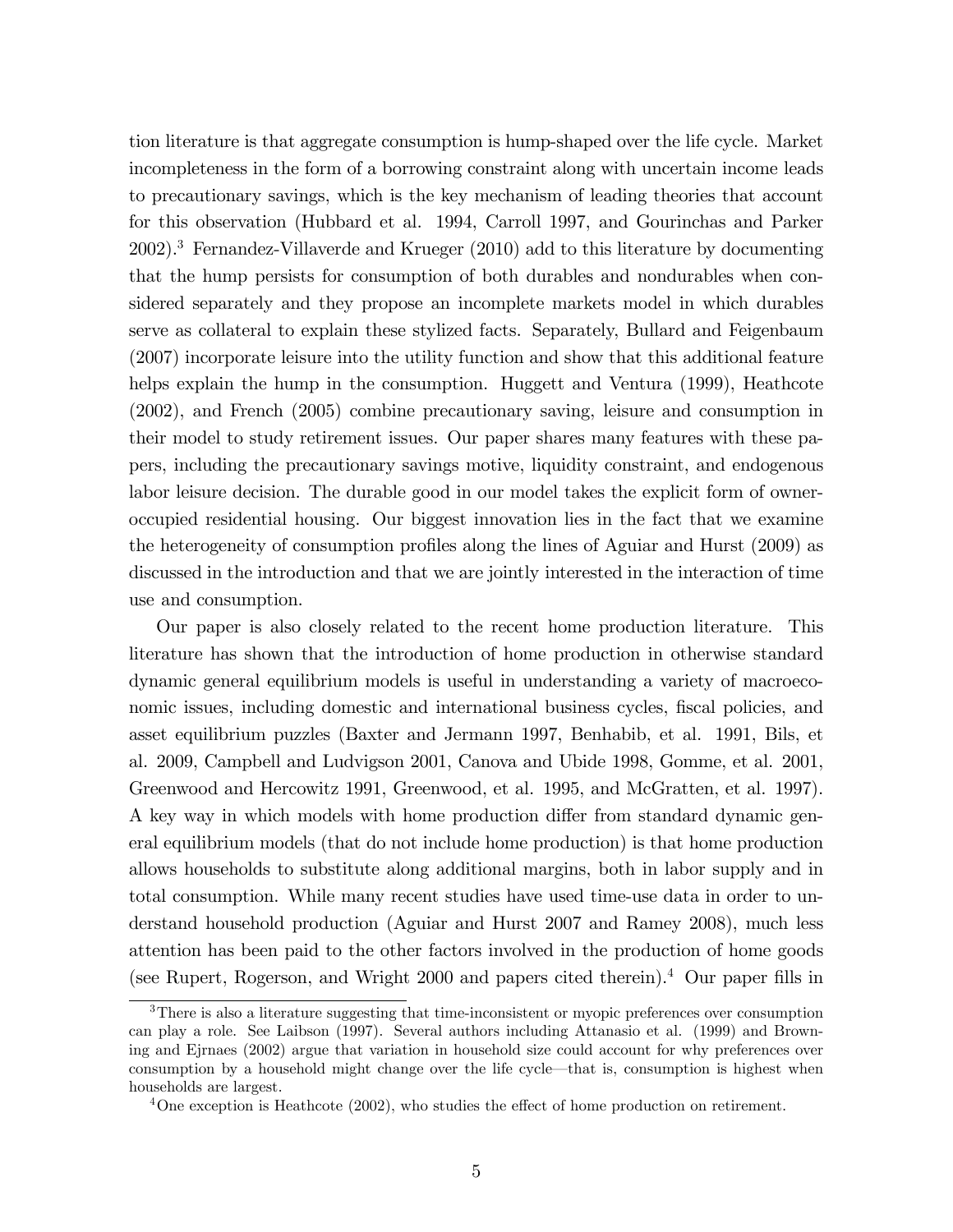this gap by tying households' labor supply (including leisure choice) and consumption more closely together and we show that home production affects households' lifecycle consumption of all three goods, both later and early in life.

## 3 Empirical Observations on Lifecycle Behavior

In this section, we present our empirical findings on time use and consumption over the life cycle. We first study time-use profiles using data from the American Time Use Survey (ATUS), then we study consumption profiles of market goods, home input, and housing services using data from the Consumption Expenditure Survey (CEX). We separate households into owners and renters and deal explicitly with problems of household size, cohort effect, and survey effect using the synthetic cohort strategy widely used in the literature.<sup>5</sup> It is worth noting that some of our empirical results have already been documented in the literature. Our contribution lies in merging and reclassifying the two data sets according to the macro literature on home production. Our differentiation between homeowners and renters is also novel and important in explaining older age households<sup>'</sup> "housing puzzle."

### 3.1 Life-Cycle Profiles of Time Use

The ATUS, carried out by the Bureau of Census under contract with the Bureau of Labor Statistics, measures the amount of time people spend performing various activities, such as work, child care, housework, watching television, volunteering, and socializing (see Table 1). The data are strictly cross-sectional as respondents are interviewed only once. Households are top coded at age  $80<sup>6</sup>$ . The survey started in 2003, with the most recent one ending in 2007.

We include in our sample the 2005 to 2007 ATUS, since the ATUS started reporting households house tenure in 2005. We focus on households whose head is between the ages of 25 and 80 (inclusive) but exclude those whose head is either in school or in the military at the time of the survey. Our final sample consists of 30,720 households, about evenly split across the three survey years. We include both male and female respondents in our sample.

We follow the tradition of Reid (1934) and separate nonmarket time into pure leisure and home hours where home hours comprise time spent on activities performed at home

<sup>&</sup>lt;sup>5</sup>We follow most closely the linear regression strategy in Gourinchas and Parker (2002) and Aguiar and Hurst (2009).

 $6$ All households between ages 80 and 84 are assigned age 80 and those that are 85 and above are assigned age 85.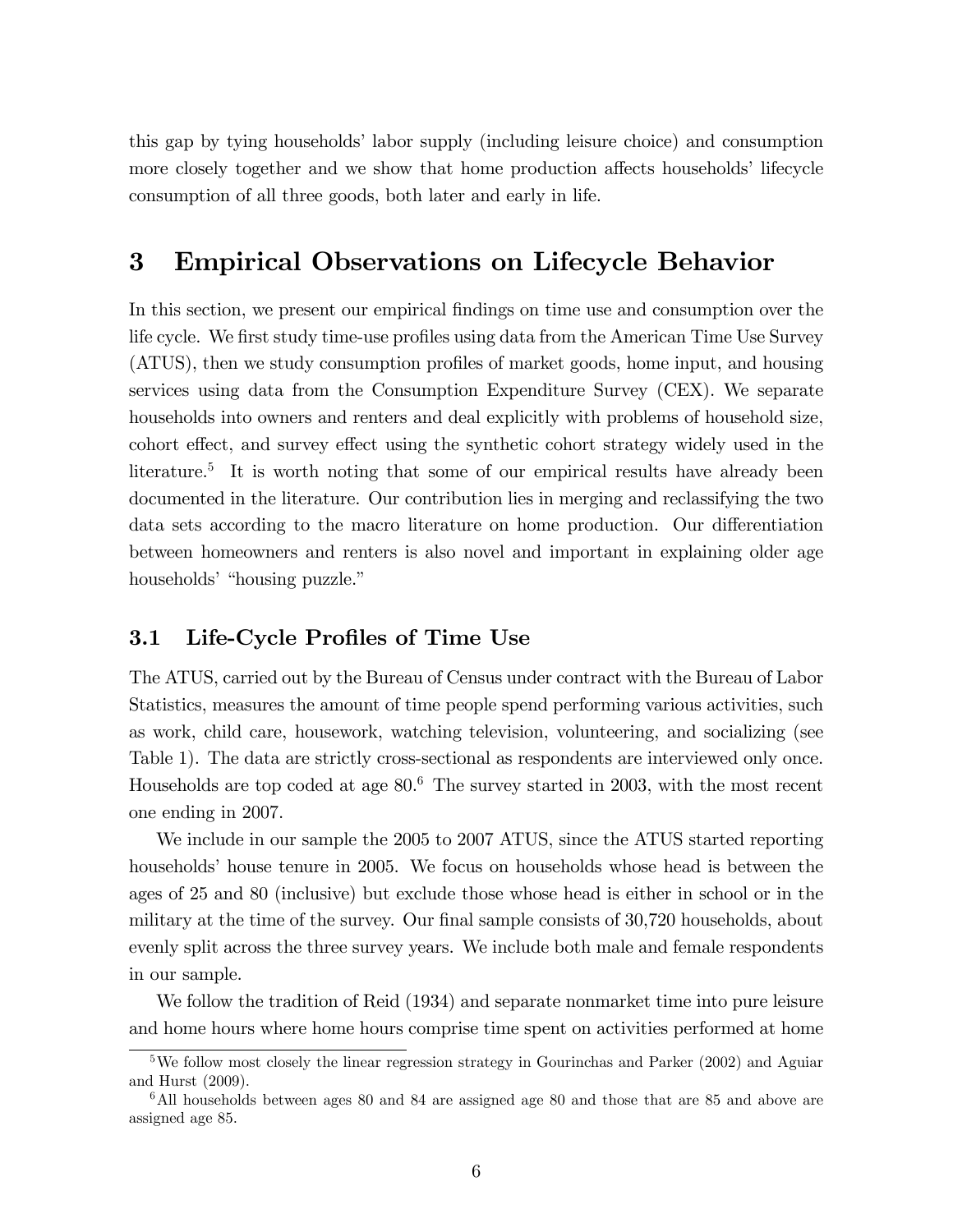to produce goods and services that can also be purchased in the market and are, for the most part, not enjoyable to produce.<sup>7</sup> According to Robinson and Godbey (1999, Table 0), in a 1985 enjoyment of activities survey, households ranked having sex, playing sports, fishing, enjoying art and music, and going to bars and lounges at the top and doing yardwork, cleaning house/dishes, doing laundry, providing child health care, and going to the car repair shop at the bottom. Indeed, empirical studies of home production or homemaking, as in the earlier literature, typically classify food preparation, cleaning the house, care of family members living in the household, and shopping and managing the household as home production. Some also include gardening, care of others who are not in the household, and entertaining children.<sup>8</sup> We thus define home hours as time spent doing house work, house work service, shopping, pet care, car care, child care, adult care, shop search, car service, child care service and professional service. We define market hours as the time the head of the household spends working, job searching and commuting. We treat the remaining time as leisure. That is, as discussed in Baxter and Rotz (2009), home production activities are associated with disutility, whereas leisure activities provide utility. This decomposition strategy allows us to highlight the substitution of home-produced goods and market goods.

For those households that were interviewed on Saturday or Sunday (holidays are viewed the same as Sunday in the ATUS), we approximate their weekday hours by the average hours of those interviewed on weekdays, in the same year, of the same education, and gender. Similarly, we approximate the weekend and holiday hours for households interviewed during weekdays. We adjust all hours by family size and survey year effects. We also control for families that have young children (under the age of  $6$ ). Following Aguiar and Hurst  $(2009)$ , we identify life cycle from cohort effects by using the multiple cross-sections in our model and use cross-sectional differences in family size and interview year, respectively, to identify family size and interview year effects. Specifically, we estimate the following equations,

$$
H_{it}^k = \beta_0^k + \beta_{age}^k AGE_{it} + \beta_y^k Y_{it} + \beta_f^k F_{it} + \beta_{yc}^k Y C_{it} + \beta_m^k M_{it} + \varepsilon_{it}^k,
$$

where  $H_{it}^k$  represents time use in category k (market work or home work),  $AGE_{it}$  is a vector of 55 one-year age dummies,  $Y_{it}$  is a vector of three one-year interview dummies (2006 is the omitted year), and  $F_{it}$  is a vector of family structure dummies that include

 ${}^{7}$ In particular, she defines home production as "those unpaid activities which are carried on, by and for the members, which activities might be replaced by market goods, or paid services, if circumstances such as income, market conditions, and personal inclinations permit the service being delegated to someone outside the household group" (Reid 1934, p.11).

<sup>8</sup>See Ramey (2008) for a thorough discussion.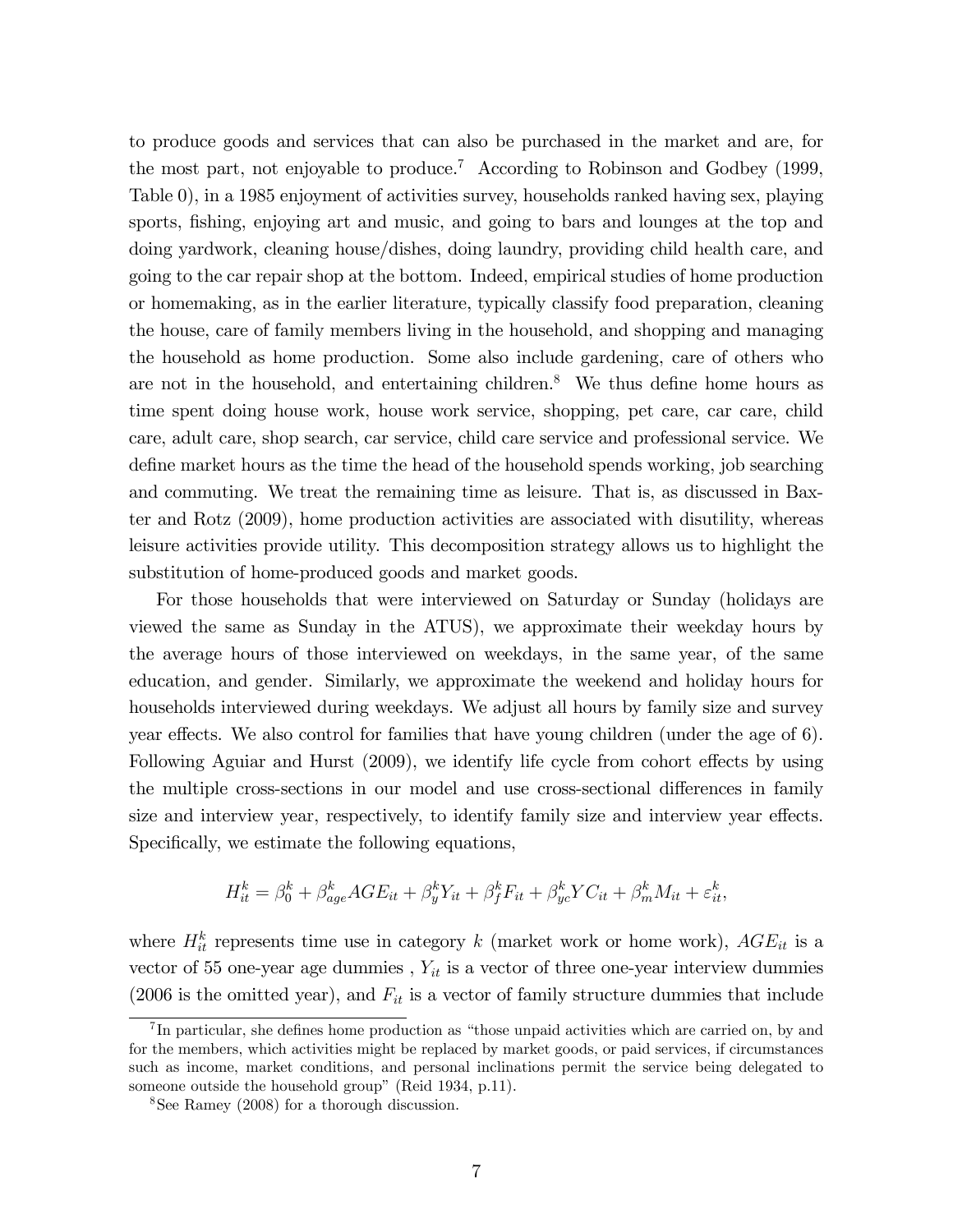9 family size dummies, 1 to 10, (household of size 2 is the omitted group; 10 includes families with 10 or more family members).  $YC_{it}$  is a dummy indicating whether the family has any children under the age of 6.  $M_{it}$  is a dummy for marital status. The coefficients on the constant  $\beta_0^k$  together with age dummies,  $\beta_{age}^k$ , capture the impact of the life cycle conditional on family size and interview effects.

Figure 1 charts the share of market hours and home hours by age for the household head. As can be seen, market hours by homeowners and renters track each other pretty closely, with homeowners supplying slightly more market hours earlier in the life cycle and slightly more home hours later in the life cycle than renters. In particular, both homeowners and renters spend roughly 22 percent of their time working until age 50, then they start reducing their market work sharply. By age 70, households spend less than 5 percent of their time working. Home hours hold steady until age 55 for homeowners and renters. Then, they begin to increase and noticeably more so for homeowners.

## 3.2 Life-Cycle Profiles of Consumption Expenditure

The CEX, also carried out by the Bureau of Census under contract with the Bureau of Labor Statistics, collects household demographic characteristics and consumption information. The data are a rotating panel with each household being interviewed from 2 to 5 quarters, and every quarter 25 percent of the sample is replaced by new households. The short-panel dimension of CEX makes the direct use of panel techniques nearly infeasible. We, thus, pool the data and treat it as one cross-section.

We include in our consumption sample the 2003 to 2006 CEX data. We include in our market good food away from home, alcohol, tobacco, apparel, other lodging, fees and admissions for entertainment, and related equipment such as televisions, radios, sound systems, pets, toys, and playground equipment, reading, and personal care. We also include education expenses and out-of-pocket medical expenses in the market good, but our results are robust to the exclusion of these categories. We include in our home input food at home, household operations, household furnishing and equipment, utilities, fuels, and public services. We prorate transportation expenses by travel time for home production or market production and leisure that we obtained from the ATUS discussed in the previous subsection. For housing expenditures, we use rental payments for renters, and we use homeowners reported house value of owned residence because we believe homeowners typically have a better idea of how much their house is worth than how much their house can be rented for. Using reported rental value for homeowners does not change our results qualitatively.

We delete from our sample households that reported zero or negative consumption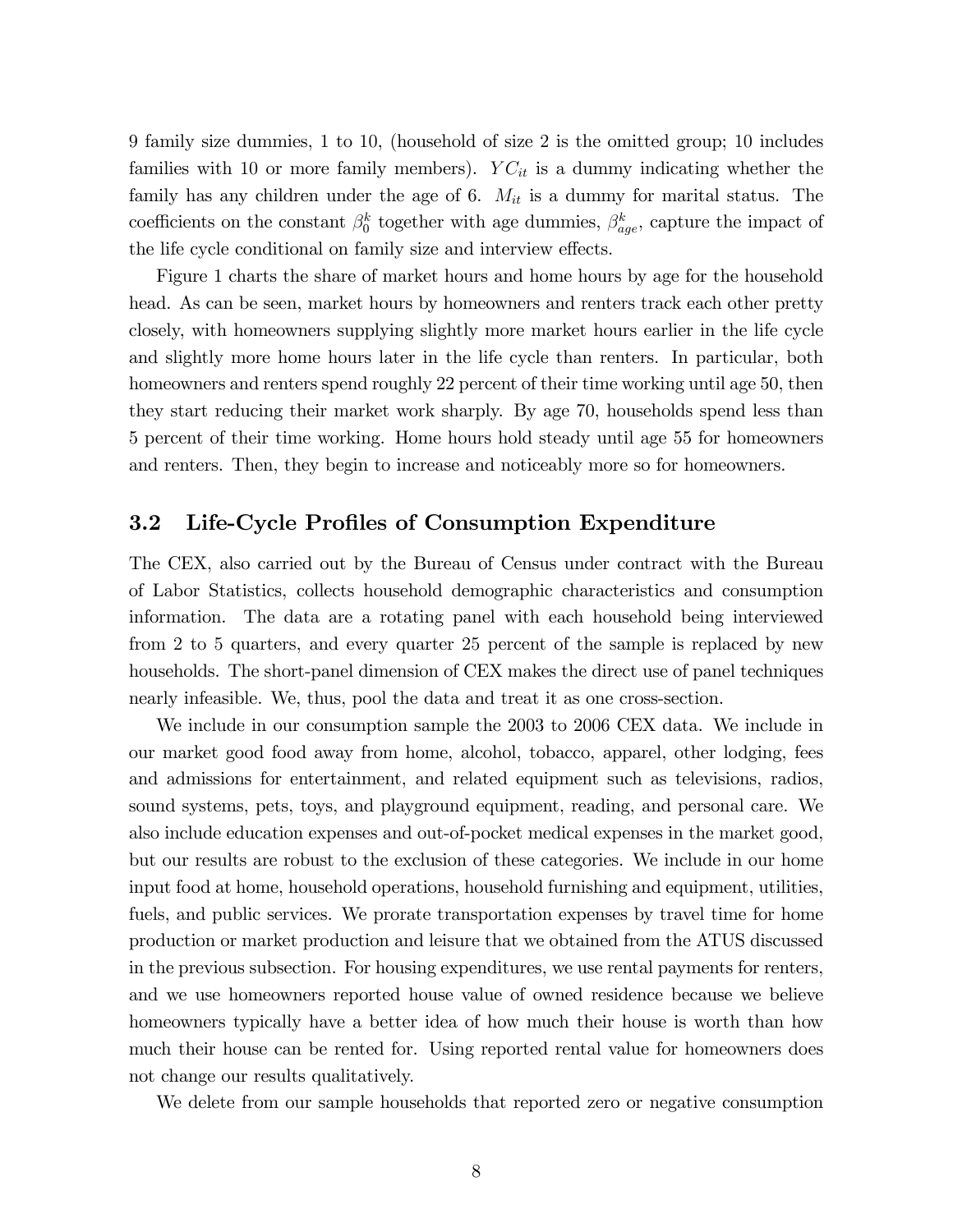of the market good plus the home input, renters who reported less than \$300 in annual rent, and homeowners who reported less than \$1000 in house value. All consumption data are adjusted by their respective 2000 chained consumer price Index. Our final sample consists of 48,048 households of which about 68 percent are homeowners.

We use the same strategy outlined in the previous subsection to identify life-cycle proÖles of the three consumption categories with the exception that we take the log of our consumption data. The results are presented in Figure 2 in log deviations from age 25. As one can see, for homeowners, the market good, home input, and housing services all move up substantially from age 25 to age 50. The hump in housing services, however, is the most pronounced. The increase is over 40 percent as opposed to about 30 percent in market and home goods. Starting in a household's mid 50s, both consumption of the market good and the purchases of home inputs begin to decline with market goods experiencing a more significant drop. Housing services, by comparison, decline very slightly starting in age 60. For renters, the market good starts declining from age 25 and expenditures on home inputs is relatively flat till age 40 at which time it starts to decline. Rental housing services is mostly flat, and this is at least in part due to selection effects. Those households who remain renters are generally ones that have poor productivity draws.

## 4 Model

We consider a model that is a modification of Fernandez-Villaverde and Krueger (2010), Gervais (2002), Heathcote (2002), and Yang (2009), among others. In particular, it is a discrete-time overlapping generations economy with an infinitely lived government. The government taxes labor income and provides pensions to retirees. The model has several key features. First, consumers value leisure and a composite consumption good that consists of a market good and a home-produced good. We model home production technology along the lines of Benhabib, Rogerson, and Wright (1991), Greenwood and Hercowitz (1991), and Rupert, Rogerson, and Wright (2000). Second, households face uninsurable idiosyncratic shocks to their labor efficiency. Finally, we restrict intertemporal trade by borrowing constraints collateralized by housing.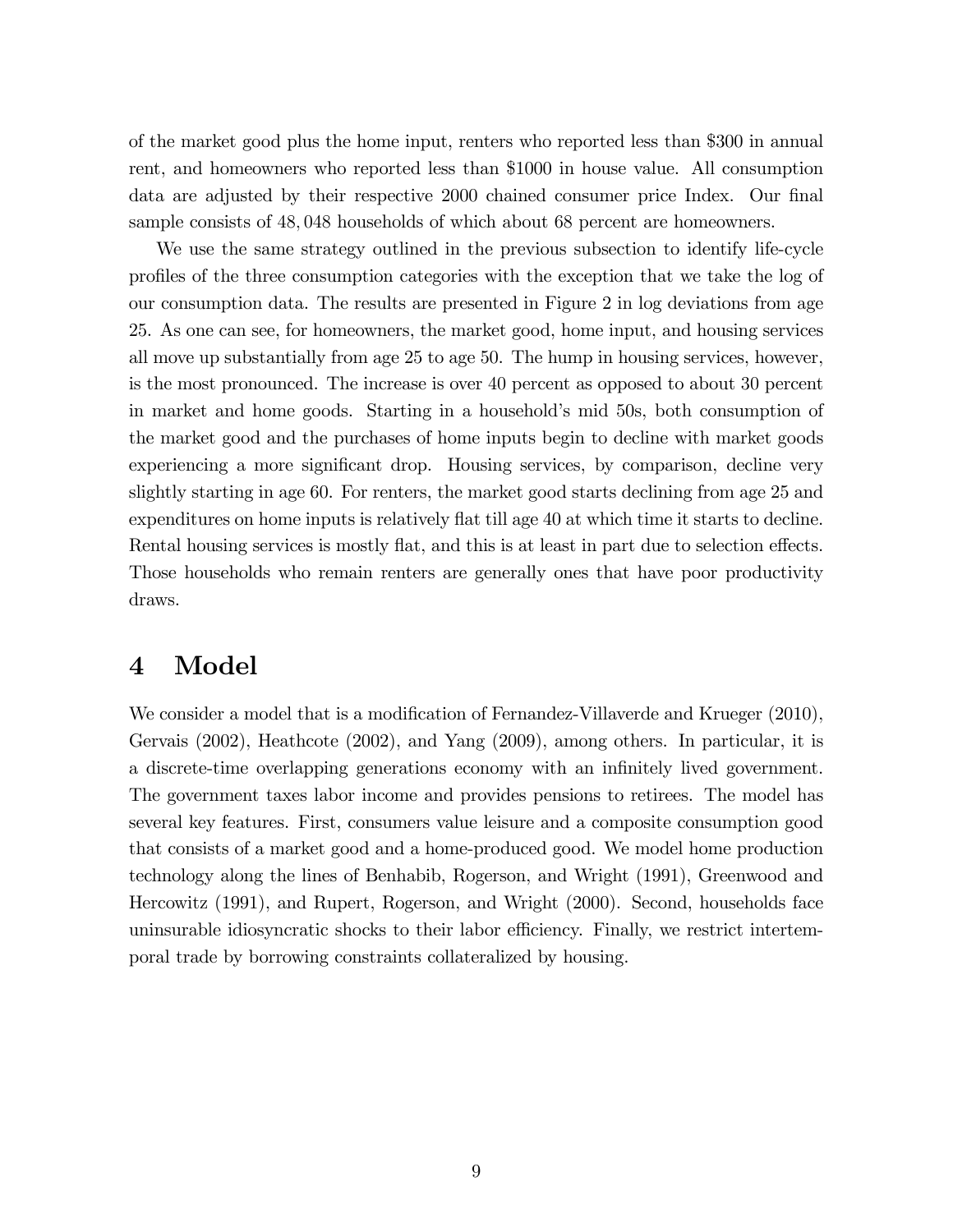### 4.1 Technology

There is only one type of market good produced according to the aggregate market production function

$$
(1) \tFm(K, Nm) = K\alpha(Nm)1-\alpha,
$$

where K is the aggregate market capital stock and  $N<sup>m</sup>$  is the aggregate market labor input. The final good can be directly consumed, invested in physical capital, or used as an intermediate input in home production.<sup>9</sup> Physical capital, housing input, and housing depreciate at rates  $\delta^k$ ,  $\delta^d$  and  $\delta^h$ , respectively.

Home production requires an intermediate home input, housing, and labor. In particular, the home technology has the following nested CES functional form,  $10$ (2)

$$
c_h = f^H(d, h, n_h) = \left\{ \omega_2 [\omega_1 d^{1 - \frac{1}{\zeta_1}} + (1 - \omega_1)(h + (1 - \delta)s)^{1 - \frac{1}{\zeta_1}}]^{1 - \frac{1}{\zeta_2}} + (1 - \omega_2)(n_h)^{1 - \frac{1}{\zeta_2}} \right\}^{\frac{1}{1 - \frac{1}{\zeta_2}}},
$$

where d denotes the intermediate home input,  $h$  denotes the housing stock owned by homeowners, s denotes the rental stock of renters, and  $n<sub>h</sub>$  the labor input in home production. The parameter  $\delta$  captures the discount of rental housing in home production, implying that owner-occupied housing is more productive than rental housing in home production, thus helping to generate a preference for owning relative to renting.<sup>11</sup> The parameters  $\omega_1$  and  $\omega_2$  control the weights associated with housing, and composite home capital in home production,  $\zeta_1$  governs the intra-class substitutability between home input and housing, and  $\zeta_2$  governs the inter-class elasticity of substitution between the composite home input and home hours in home production.<sup>12</sup> Note that a household can either be a homeowner or a renter, but not both. Therefore, h and s cannot simultaneously take positive values.

 $9$ For simplicity, we have combined both nondurable expenditures such as raw food with consumer durables such as appliances into a composite durable good used in home production. We term this composite good home input. An interesting extension would be to treat these separately, especially for modelling the cyclicality of consumption.

 $10$ Note that we use a lower case letter to respresent the home production technology as home production takes place at the household level.

<sup>&</sup>lt;sup>11</sup>Models of the type we are using generally need some feature to help generate a relative preference for owning. Other possibilities include using tax benefits of owning as in Gervais (2002) or assuming higher depreciation of rental properties as in Chen  $(2010)$ .

 $12$ Following Sato (1967), we justify our aggregation by the fact that intra-class elasticity (between home input and housing) is potentially higher than the inter-class elasticity (between home input and home hours or housing and home hours) since home input and housing are more similar in technoeconomic characteristics.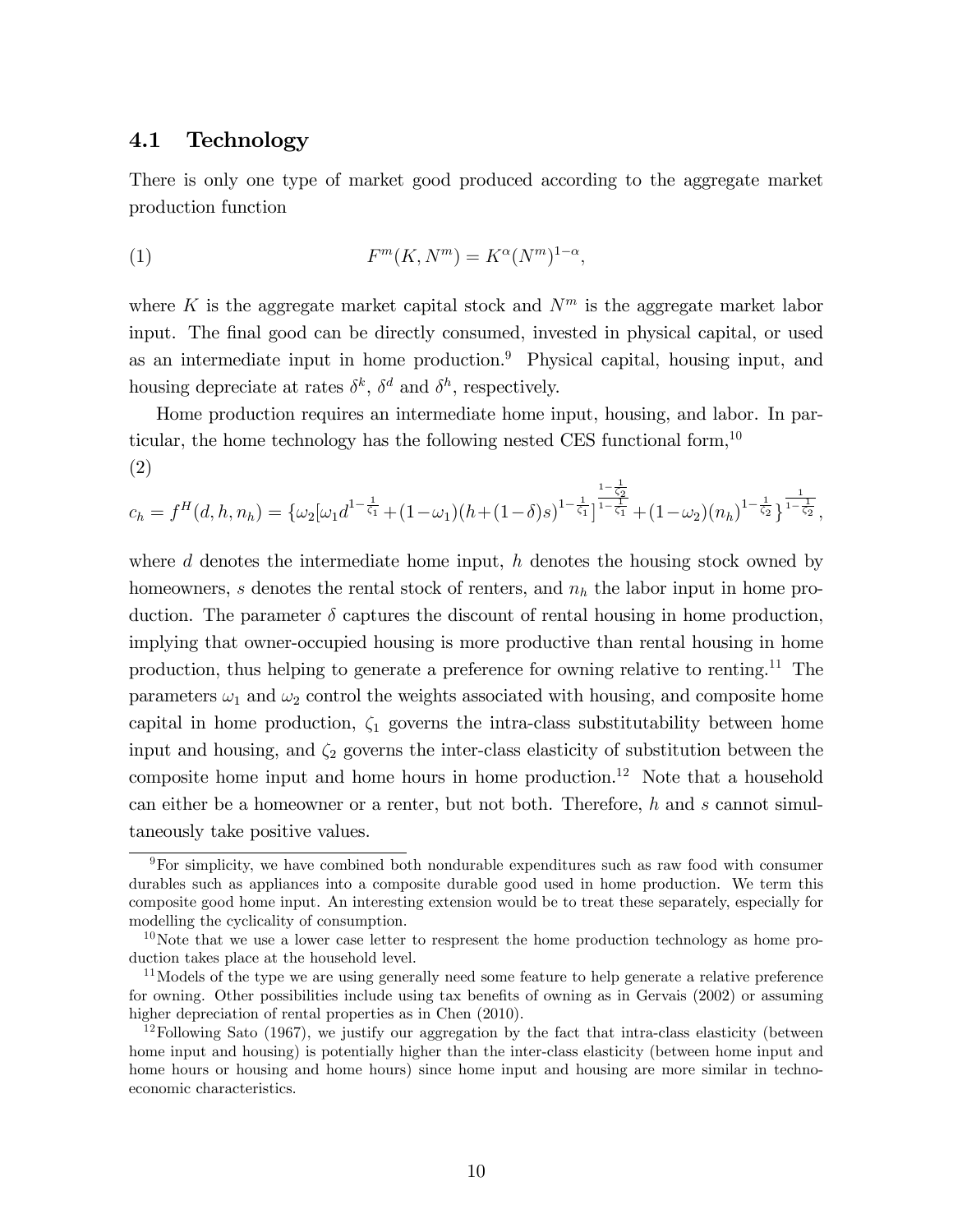### 4.2 Financial Institutions

Following Gervais (2002), we assume there exists a two-period-lived financial institution that pools households capital to supply mortgages and purchase rental housing. It purchases Önal goods and uses them as housing services, which it then rents out to renters for use in home production. Specifically, at the end of the first period, the intermediary accepts deposits and buys residential capital. In the second period, it repays deposits with interest at rate  $r$ . Residential capital is rented to agents at a price  $\eta$  per unit. At the end of the second period, the financial institution sells the undepreciated residential stock to a new agency. The no-arbitrage condition implies that the rental rate on housing is given by

$$
\eta = r + \delta^h.
$$

### 4.3 Demographics

During each model period, a continuum of consumers is born. They immediately begin working and consuming. Each consumer retires at  $t = T_r$  and dies by the end of age T. Each consumer faces a positive probability of survival, given by  $\lambda_t$ , where  $0 \leq$  $\lambda_t \leq 1$ . The probability of survival is exogenous and independent of other household characteristics. Since the demographic patterns are stable, agents at age t make up a constant fraction of the population at any point in time. Annuity markets are assumed to be absent and accidental bequests are distributed to all households in the economy.

## 4.4 Consumer's Maximization Problem

#### 4.4.1 Preferences

Individuals derive utility from consumption of a composite good  $c$  that consists of a market-produced nondurable good,  $c_m$ , and a home-produced good,  $c_h$ , and leisure, l. Preferences are assumed to be time separable, with a constant discount factor  $\beta$ . The momentary utility function from consumption is of the constant relative-risk aversion class given by

(4) 
$$
U(c, l) = \frac{\left[\omega_4 c^{1 - \frac{1}{\zeta_4}} + (1 - \omega_4) l^{1 - \frac{1}{\zeta_4}}\right]^{\frac{1 - \gamma}{1 - \frac{1}{\zeta_4}}} - 1}{1 - \gamma},
$$

where

(5) 
$$
c = [\omega_3 c_m^{\frac{1-\frac{1}{\zeta_3}}{\zeta_3}} + (1-\omega_3)c_h^{\frac{1-\frac{1}{\zeta_3}}{\zeta_3}}]^{-\frac{1}{1-\frac{1}{\zeta_3}}}.
$$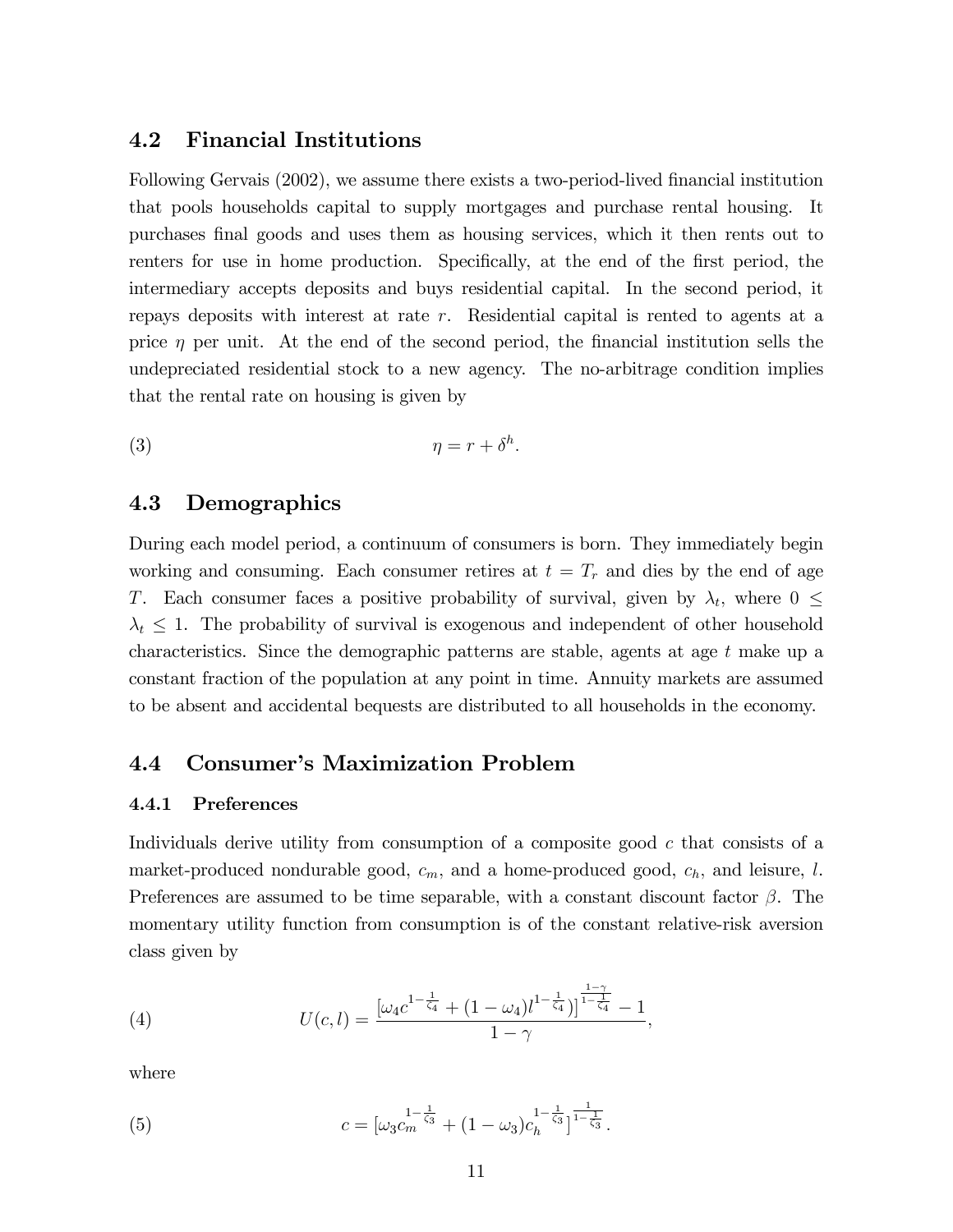$\omega_4$  represents the relative weight of the composite consumption good in utility,  $\zeta_4$  represents the degree of substitution between the composite consumption good and leisure,  $\gamma$ denotes the relative risk aversion parameter,  $\omega_3$  denotes the relative weight of the market good in the composite consumption good, and  $\zeta_3$  measures the degree of substitution between the market good and the home-produced good.

#### 4.4.2 Labor Productivity

Labor productivity consists of two components. The first is deterministic and age dependent with all consumers of the same birth cohort facing the same exogenous profile,  $e_t$ . The second is stochastic with each worker, i; receiving a stochastic productivity shock  $\varepsilon_t^i$ , which follows a Markov process

(6) 
$$
\ln \varepsilon_t^i = \rho_\varepsilon \ln \varepsilon_{t-1}^i + v_t^i, \quad v_t^i \sim N(0, \sigma_\varepsilon^2).
$$

The Markov process is the same for all households and there is no uncertainty over the aggregate labor endowment. The total productivity of a worker at age t is then given by the product of the worker's age-t productivity shock and age-t deterministic efficiency index:  $e_t \varepsilon_t^i$ . After age  $T_r$ , households begin to receive Social Security income. We assume that the Social Security benefits are functions only of households' age.

#### 4.4.3 Transactions Costs and Housing

Housing markets are characterized by large transactions costs that involve both a considerable amount of time and resources. Some of these costs include the opportunity costs of time associated with search, brokerage and agent fees, recording fees, legal fees, and origination fees. Moreover, households have to physically move to a new house, which entails moving costs and psychological costs of changing neighborhoods (Smith, Rosen and Fallis 1988).

We, therefore specify these costs as

(7) 
$$
\varphi(h, h') = \begin{cases} 0, & \text{if } h' \in [(1 - \mu_1)h, (1 + \mu_2)h]; \\ \rho_1 h + \rho_2 h', & \text{otherwise,} \end{cases}
$$

where  $h'$  denotes the next period's housing stock. This formulation of costs allows households to change their level of housing consumption without moving by undertaking housing renovation up to a fraction  $\mu_2$  of the value of the house or by allowing depreciation up to a fraction  $\mu_1$  of the value of the house. If the house depreciates by more than a fraction  $\mu_1$  of the value, or appreciates by more than a fraction  $\mu_2$  of the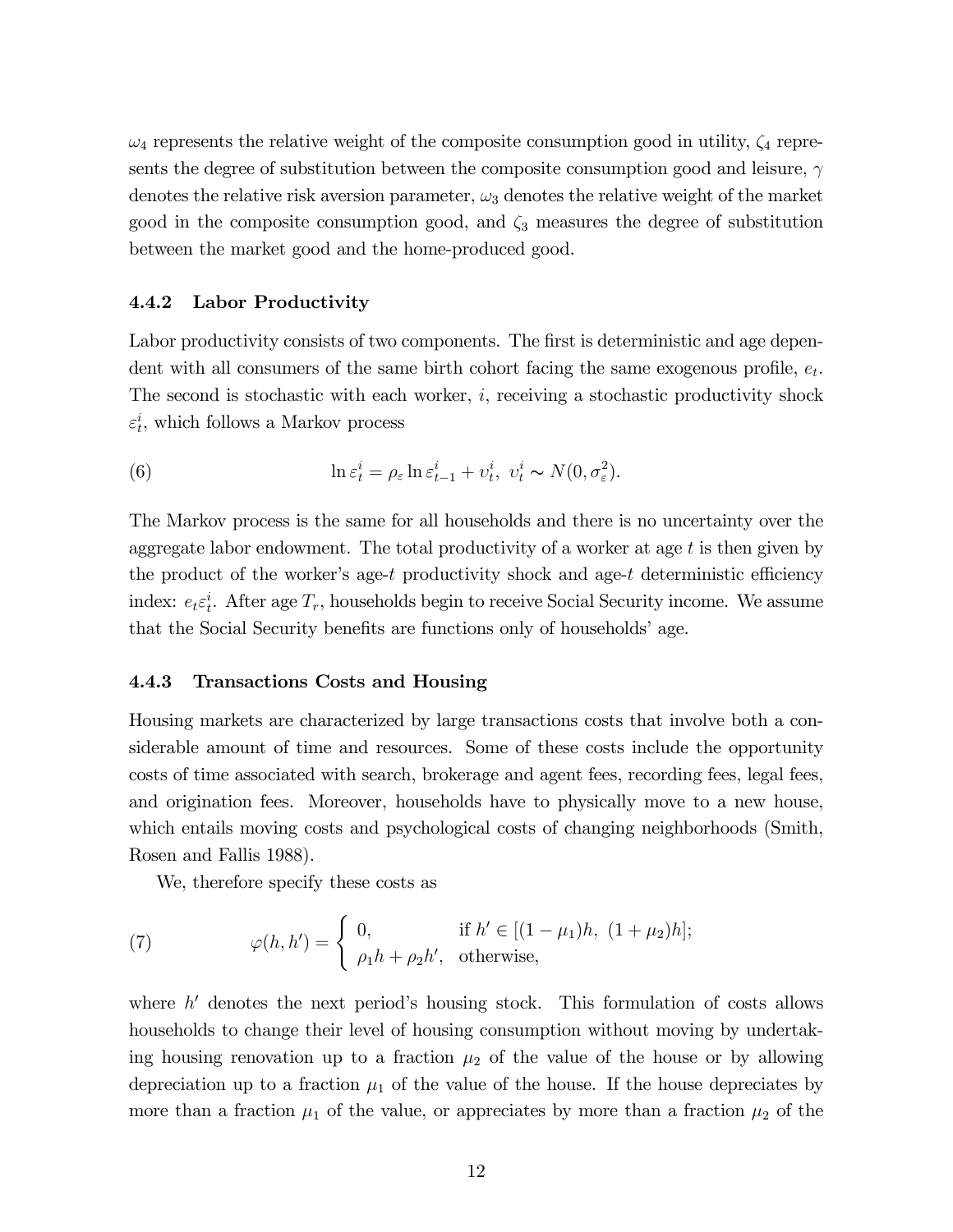value, we assume that the house has been sold. In that case, the household must pay costs that are a fraction  $\rho_1$  of its selling value. Buying a property incurs a fraction  $\rho_2$ of its purchase price. Finally, there is a minimum house size  $h(h > 0)$  that can be purchased, i.e.,

$$
(8) \t\t\t h' \geq \underline{h}.
$$

#### 4.4.4 Borrowing Constraints

Collateralized credit is the only form of credit in the economy. Further, the borrowing rate, mortgage rate, and deposit interest rate are all assumed to be equal. This implies that mortgages and deposits are perfect substitutes. To buy a house, a household must satisfy a minimum down payment requirement equal to a fraction  $\theta$  of the value of the house. We use  $a'$  to denote the net asset position. Therefore, at any given period the household's financial assets must satisfy<sup>13</sup>

$$
(9) \t a' \ge -(1-\theta)h'.
$$

In addition, to rule out negative bequests, net worth is bounded below by 0 according to

(10) 
$$
(1+r)a' + (1-\delta^h)h' + (1-\delta^d)d' \geq 0.
$$

#### 4.4.5 Renting Shock

In a model where households differ only by age, income, and wealth, rich households tend to be homeowners and poor ones tend to be renters. In the US, a fraction of rich households are renters.<sup>14</sup> The existence of high-income renters may be due to heterogeneity in house prices, job mobility, preferences, or family composition. To capture factors other than age, income, and wealth that affect households' renting/owning decision, we assume households face renting shocks. A household that receives a renting shock is not allowed to own and can only rent. Let  $q_t$  denote the probability of receiving a renting shock at age t. The shock is exogenous and independent of other household characteristics.

<sup>&</sup>lt;sup>13</sup>For a household without a house, the borrowing constraint reduces to the standard form  $a' \geq 0$ .

<sup>&</sup>lt;sup>14</sup>As reported by the Bureau of Labor Statistics in 2000, 12 percent of households whose income is in the top quintile are renters, and 25 percent of those whose income is in the fourth quintile are renters.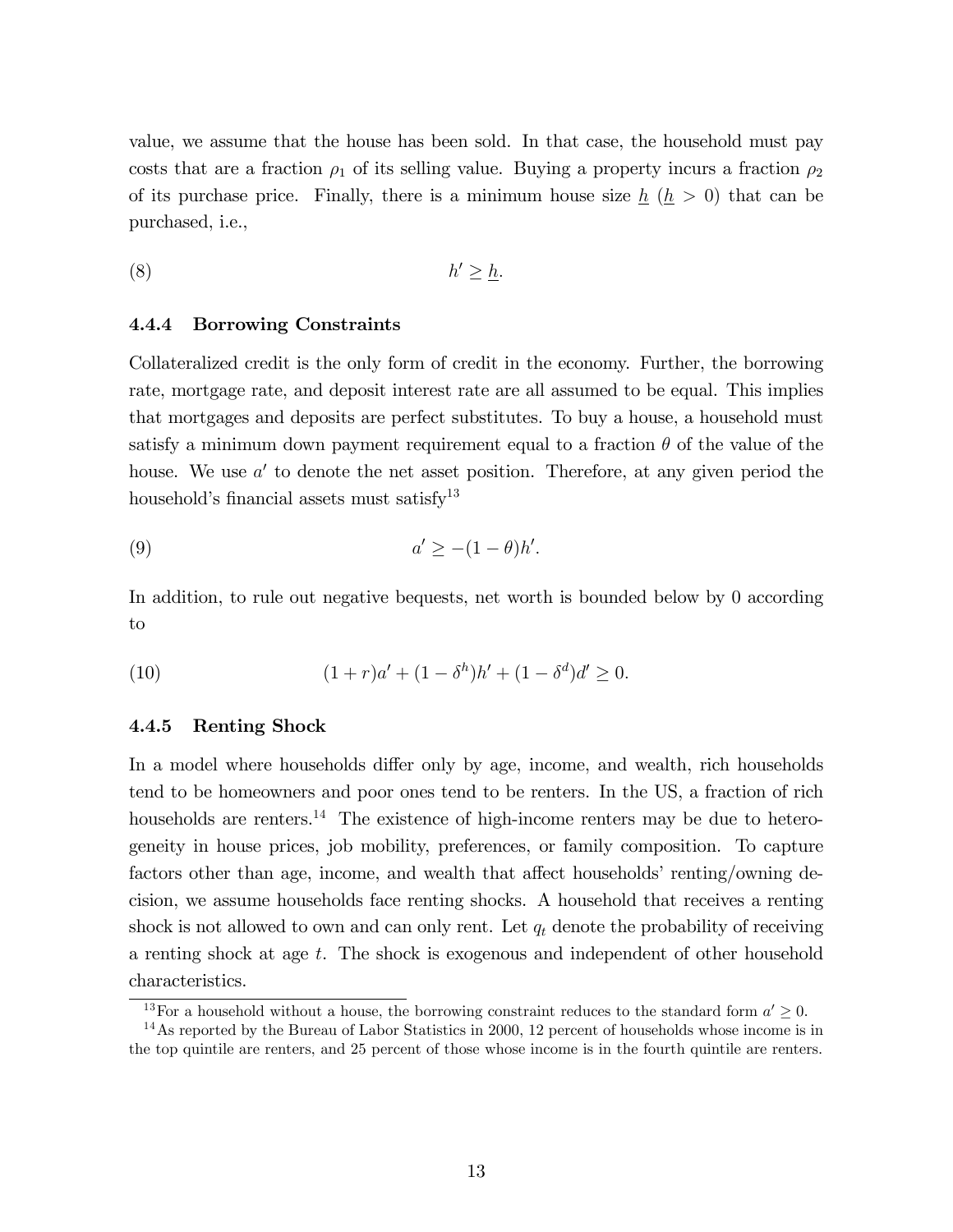#### 4.4.6 Timeline

Before we describe the households' optimization problem, we present the timeline for their decisions (Figure 3). At the beginning of each period, after they observe their current idiosyncratic labor shocks, the next period's rental shock, and receive a bequest households make their labor supply decisions and rent capital to firms, and they also purchase home input and rental housing for the current period. At this point, market production takes place. Home production also takes place using labor, the home input, and housing. After production, households receive factor payments and make their consumption and asset allocation decisions. At the end of the period, market capital, housing and home input depreciate and uncertainty about early death is revealed. Accidental bequests from those who die early are distributed to new agents next period to first satisfy an exogenous beginning of period asset position, and if funds are leftover, they are distributed to the other agents in the economy. Households also make rental versus owning decisions if they did not receive a rental shock, and in the event of owning, they choose their house size at the end of the period.

#### 4.4.7 The Household's Recursive Problem

In a stationary equilibrium, the interest rate is constant at  $r$  as is the wage rate  $w$  per efficiency unit of labor. The household's state variables are given by  $(m, t, a, h, d, \varepsilon)$ , which denote the agent's rental shock for the next period  $(m)$ , current age  $(t)$ , financial assets  $(a)$ , undepreciated housing stock  $(h)$ , home input from the previous period  $(d)$ , and labor productivity of the current period ( $\varepsilon$ ). If  $m = 1$ , then this household is not allowed to own a house in the next period. If  $h = 0$ , then the household is a renter for this period. We have

$$
V(m, t, a, h, d, \varepsilon) = \max_{\{c_m, d', s, a', n_m, n_h, h'\}} \left\{ U(c, 1 - n_m - n_h) + \beta \lambda_t E V(m', t + 1, a', h', d', \varepsilon') \right\}
$$

subject to  $(8)$ ,  $(9)$ ,  $(10)$ , and

(11) 
$$
c_m + a' + d' + \varphi(h, h') + \eta s 1(h = 0) + h' 1(m = 0) \leq b + (1 + r)a + (1 - \delta^h)h + (1 - \delta^h) d + (1 - \tau)[e_t \varepsilon w n_m] + \rho e n(t),
$$

(12) 
$$
c_m \ge 0, \ s \ge 0, \ a' \ge 0, d' \ge 0, 0 \le n_m, n_h \le 1,
$$

where  $1(.)$  is an index function that takes a value of 1 if the statement inside the parenthesis is true and 0 otherwise,  $\tau$  denotes the Social Security income tax before retirement,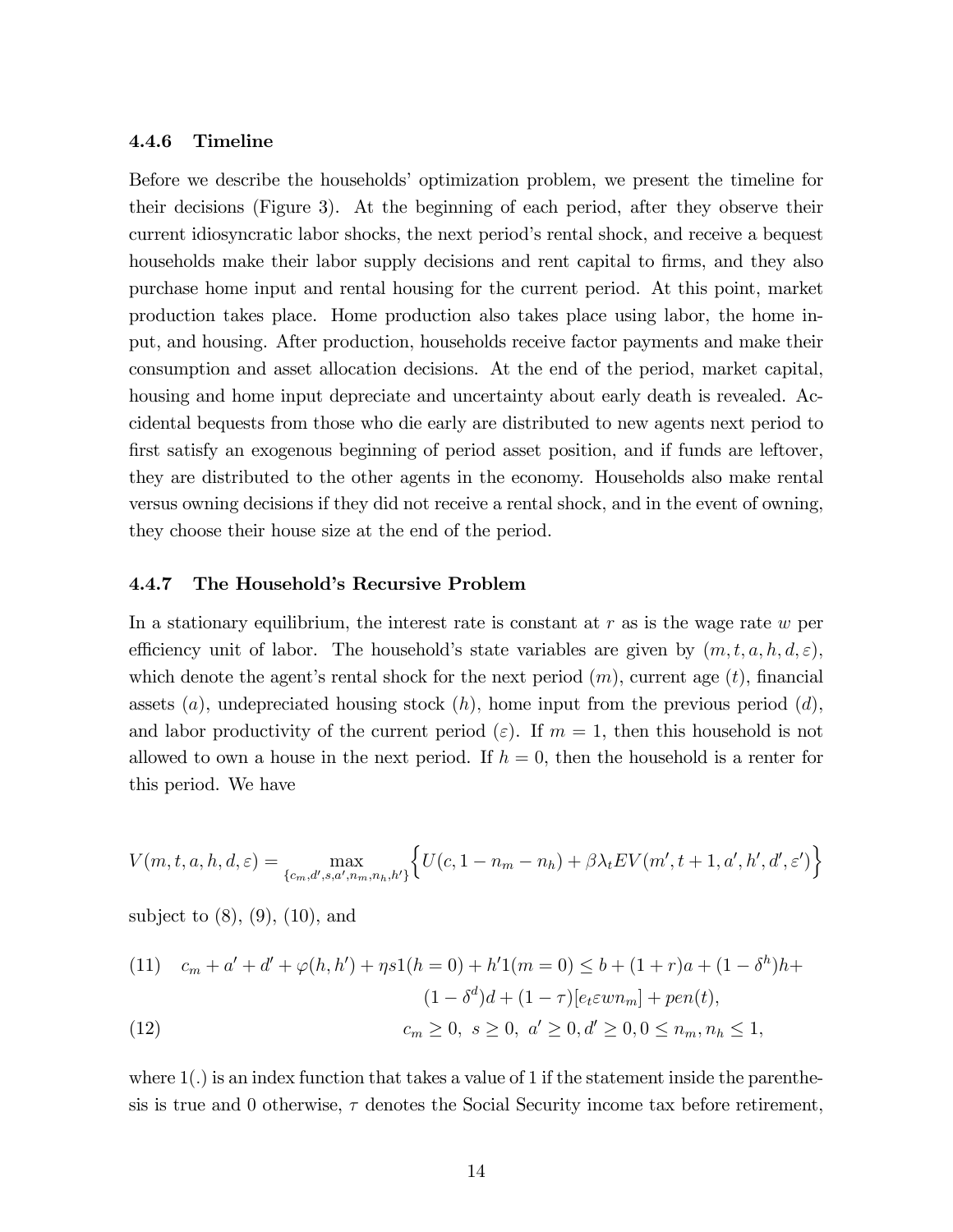w denotes the wage, and  $pen(t)$  is the pension after retirement for  $t \geq T^r$ . In any sub-period, an agent's resources depend on asset holdings, a, labor endowment,  $e_t \varepsilon$ , or pension,  $pen(t)$ , housing stock, h, home input, d, and received bequests, b. Note that agents receive a pension only after retirement. The composite consumption good  $c$  is defined as in equation  $(5)$ , the home-produced good is defined as in equation  $(2)$  using current period housing h or s, home input  $d'$ , and home hours  $n_h$  as inputs.

A formal definition of a stationary equilibrium that includes market clearing conditions is provided in Appendix A. The model is solved numerically. Appendix B describes the computation algorithm in greater detail.

## 5 Calibration and Estimation

### 5.1 Parameter Calibration

We choose the parameters of our model in two steps. The first step is a standard calibration exercise where we pick parameters individually that are based on economic statistics from the data as well as choosing parameters, such as relative risk aversion, that are consistent with the literature. The second step is more of an estimation in which we jointly choose a set of 12 parameters that minimize a loss function based on the difference between certain model and data moments calculated off households' time use and consumption. The calibrated parameters and the statistics that generate them are given in Table 3 and the estimated parameters are given in Table 4. Table 5 indicates how close the model moments match the data moments. We show that the model does a good job of matching our target moments.

The model period is two years.<sup>15</sup> At age 25, each person enters into the model. The retirement age  $T_r$  is 61, and the maximum life length T is 100. Figure 4, panel b, shows the  $\lambda_t$ s, the vector of 2-year conditional survival probabilities. We use the mortality probabilities for people born in 1960, weighted by gender from the Social Security Administration life tables.

The parameter  $\alpha$  is the share of income that goes to the nonresidential stock of capital and is set at 0:240. This capital share is lower than in many real business cycle calibrations because housing is not part of our model's capital stock. We set  $\delta^k$  to 0.10 and  $\delta^h$  to 0.02. The rate, r, is the interest rate on capital net of depreciation and is set to 0:04. Appendix C explains the rationale behind these choices in greater detail. We assume that the intermediate home input depreciates completely in two years given that

 $15$  Given the model period, we adjust parameters in the model accordingly. We report parameters at annual frequency, unless stated otherwise.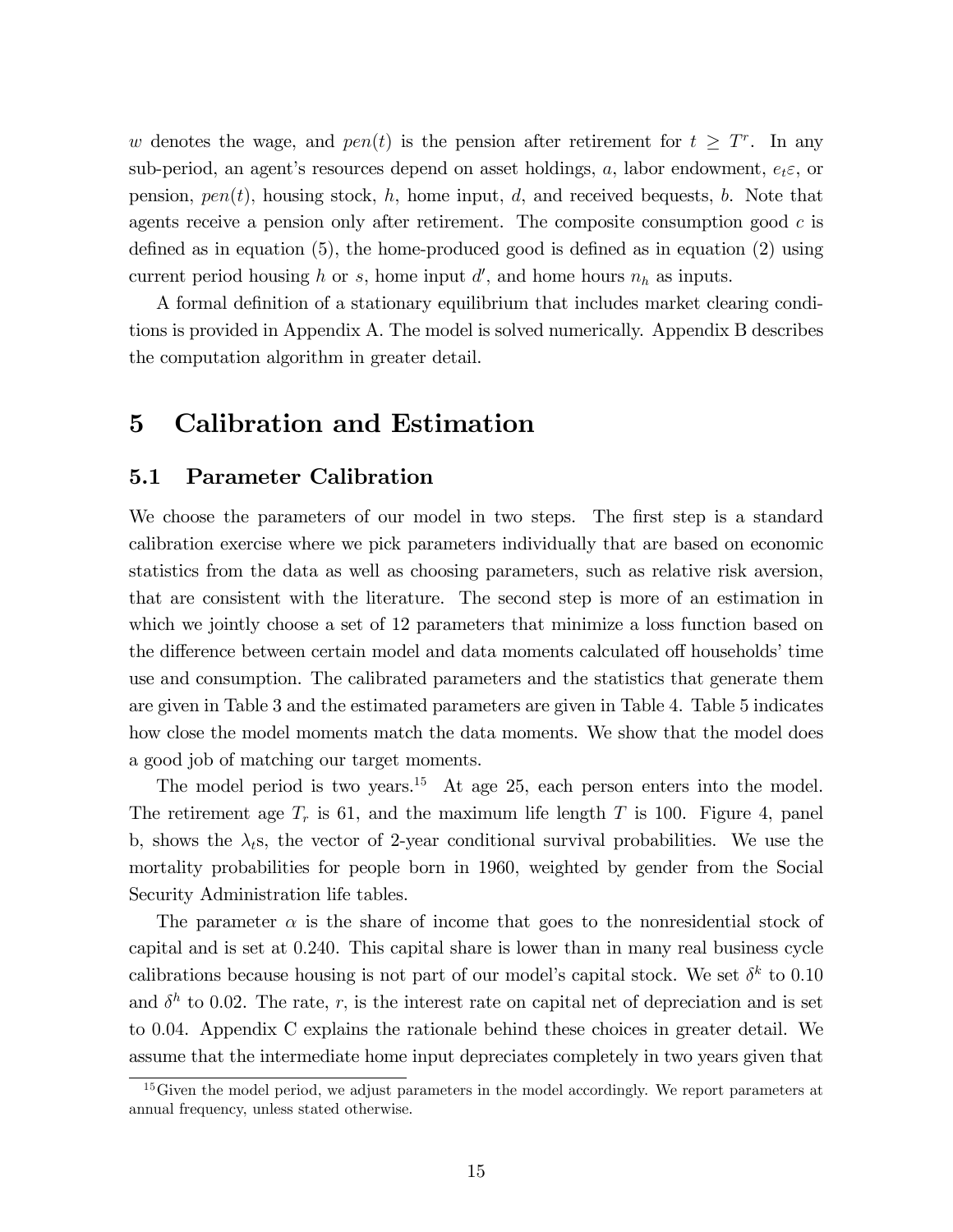household appliance and equipment accounts for less than 0:10 of total home input.

The deterministic age profile of the unconditional mean of labor productivity,  $e_t$ , taken from French  $(2005)$ , is shown in the top panel of Figure 4. The labor-efficiency profile is hump-shaped, with a peak at age 50. The persistence  $\rho_y$  and variance  $\sigma_y^2$  of the stochastic productivity process are 0:977 and 0:014, respectively (French 2005). The variance of the initial distribution of productivity is 0.38 (Huggett 1996). For simplicity, we assume the labor efficiency profile for home production to be constant.

We calibrate the Social Security tax  $\tau$  to 0.096 to match the average payroll tax.<sup>16</sup> We let pension  $pen(t)$  depend on the age of the household. In particular, a household after age 65 receives the full pension payment. If he is at age 63-64, he receives 80 percent of the full pension, and if he is at age 61-62, he receives 40 percent of the full pension.

The down payment rate  $\theta$  is set to be 0.20, which is commonly used in the housing literature. The probability of receiving a renting shock is from Li and Yao (2007), who calibrated to average households migration rates for nonhousing-related reasons; these are shown in the bottom panel of Figure 4. Gruber and Martin (2003) estimate the reallocation cost from the CEX and find that the median household spends 7 percent of a houseís value to sell it and 2.5 percent to purchase it. In our simulation, we therefore choose transactions costs from sales to be  $\rho_1 = 0.07$  and from purchases to be  $\rho_2 = 0.025$ . Davidoff (2006) shows that homeowners over age 75, compared with younger owners of similar homes, spend about 0.8 percent of home value less per year on routine maintenance. We choose a big range and set  $\mu_1 = \delta_h$ ,  $\mu_2 = 4\delta_h$ . That is to say, households can change their level of housing consumption by allowing depreciation or renovation as alternatives to moving.

We take the risk aversion parameter,  $\gamma$ , to be 1.5, from Attanasio et al. (1999), and Gourinchas and Parker (2002), who estimate it from consumption data. The initial distribution over state variables (wealth, house size and house tenure) for households of age 25 is calculated using data from the Survey of Consumer Finances (2001, 2004, and 2007) for households whose heads are between ages 23 and 26. Accidental bequests are first distributed to new agents to reproduce the distribution of capital endowments.<sup>17</sup> The rest, if there are any, is distributed evenly to all agents alive, which endogenously determines b.

 $16$ The Social Security payroll tax rate in the US is about 10 percent after we take out the part of the benefits due to Medicare and disability insurance.

<sup>&</sup>lt;sup>17</sup>Since the model does not allow negative wealth, negative wealth holdings in the data are treated as zero. Most households start with wealth endowments close to zero.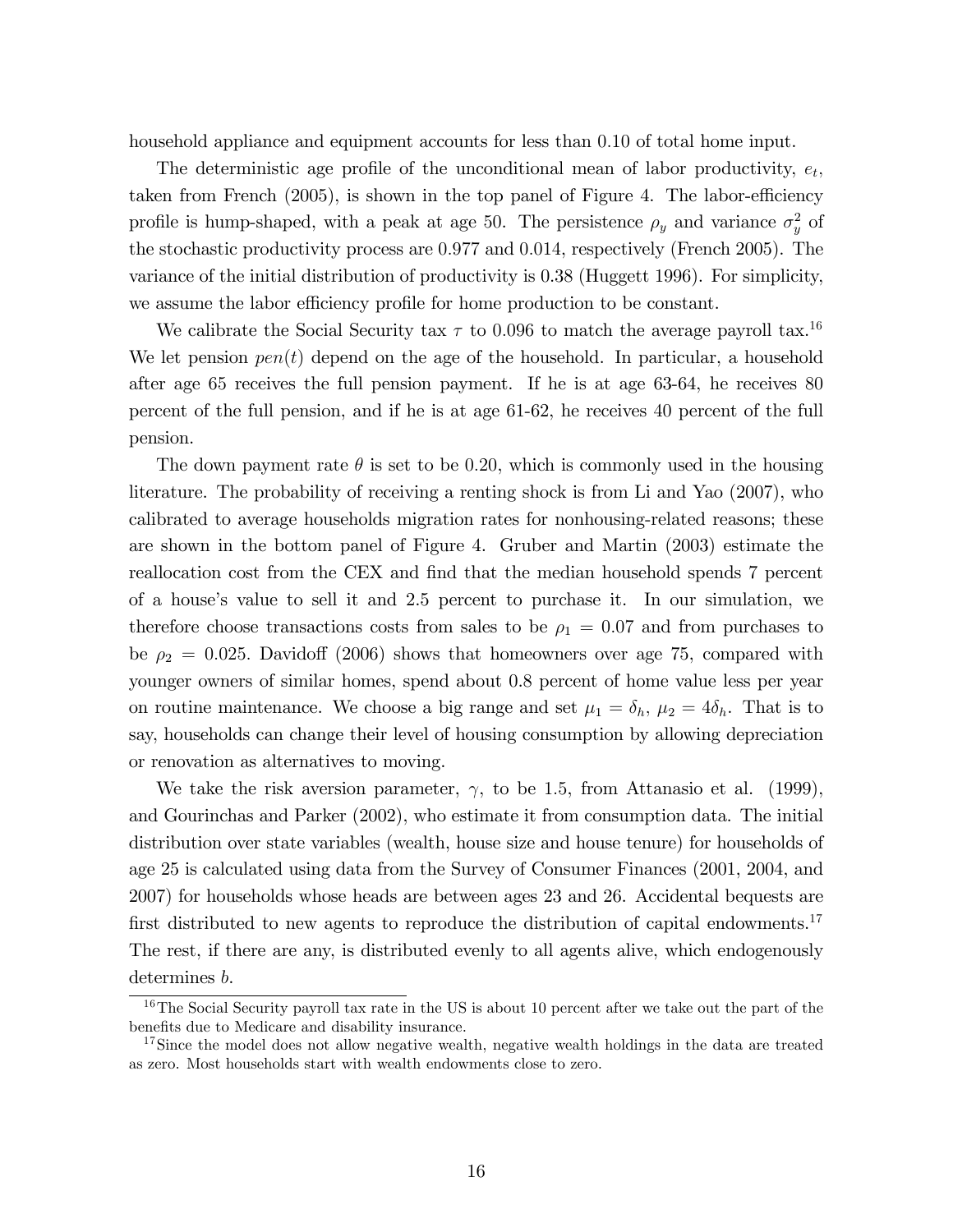### 5.2 Estimation

Regarding the estimated moments, we choose the parameters,  $\beta$ , pen,  $\delta$ ,  $\underline{h}$ ,  $\zeta_i$ ,  $\omega_i$ ,  $(i = 1, 2, 3, 4)$  based on the following moments:  $K/Y$ , payroll taxes, the homeownership rate, the average financial wealth of homeowners relative to renters, the average home input of both renters and homeowners  $(d)$ , the average house size of renters and homeowners  $(s, h)$ , and the average market hours and home hours of both renters and homeowners. We also normalize the average expenditure by economy-wide income. Thus, we simultaneously choose these 12 parameters to match the 12 selected moments as summarized in Table 4. The moments basically involve various expenditure and asset to income ratios as well as moments pertaining to the use of time. It is important to note that although our procedure jointly uses 12 moments to identify 12 parameters, certain moments are relatively more responsible for pinning down the shares and elasticities in the CES aggregates.

For example, the pension is picked so that the government remits all of the Social Security tax revenue it collects, and  $\beta$  is largely determined by  $K/Y$ . Also,  $\delta$  and h are determined by homeownership rates and the relative financial wealth of homeowners and renters. Regarding the eight parameters in our CES aggregates, it is the relative differences between homeowners and renters that allow us to identify these parameters.

As mentioned earlier, the four elasticity parameters  $(\zeta_i, i = 1, 2, 3, 4)$  play crucial roles in determining households' supply of labor to different activities and consumption of different goods. These parameters, along with the share parameters  $(\omega_i, i = 1, 2, 3, 4)$ are largely identified from the shares of house size (rental size) relative to income, the expenditure on home input relative to income, the relative amount of time worked at home and the relative amount of time worked in the marketplace. Because homeownership is more expensive than renting, homeowners tend to have a higher ratio of  $d/h$ , and the difference in this moment for the two types of agents allows us to pin down  $\zeta_1$ and  $\omega_1$ . Using the relative amount of time spent in home production across these two types of agents helps to pin down  $\zeta_2$  and  $\omega_2$ . Similarly, the difference across renters and homeowners regarding the relative time worked in the marketplace, because it influences how much of the market good is purchased, helps to pin down  $\zeta_3$  and  $\omega_3$ . Finally, the difference in  $d/y$  and  $h/y$  as well as the differential use of time, because they help determine the differences in  $C/y$  and l, is useful for identifying  $\zeta_4$  and  $\omega_4$ . However, the estimation is a bit more complicated than that and is not totally driven by one set of moment differentials driving one pair of elasticity and share parameters. Substitutability between various components in the CES aggregators affects how productive a home is relative to renting, which in turn affects choices of homeownership and, therefore via a selection effect, all the relative moments of homeowners and renters.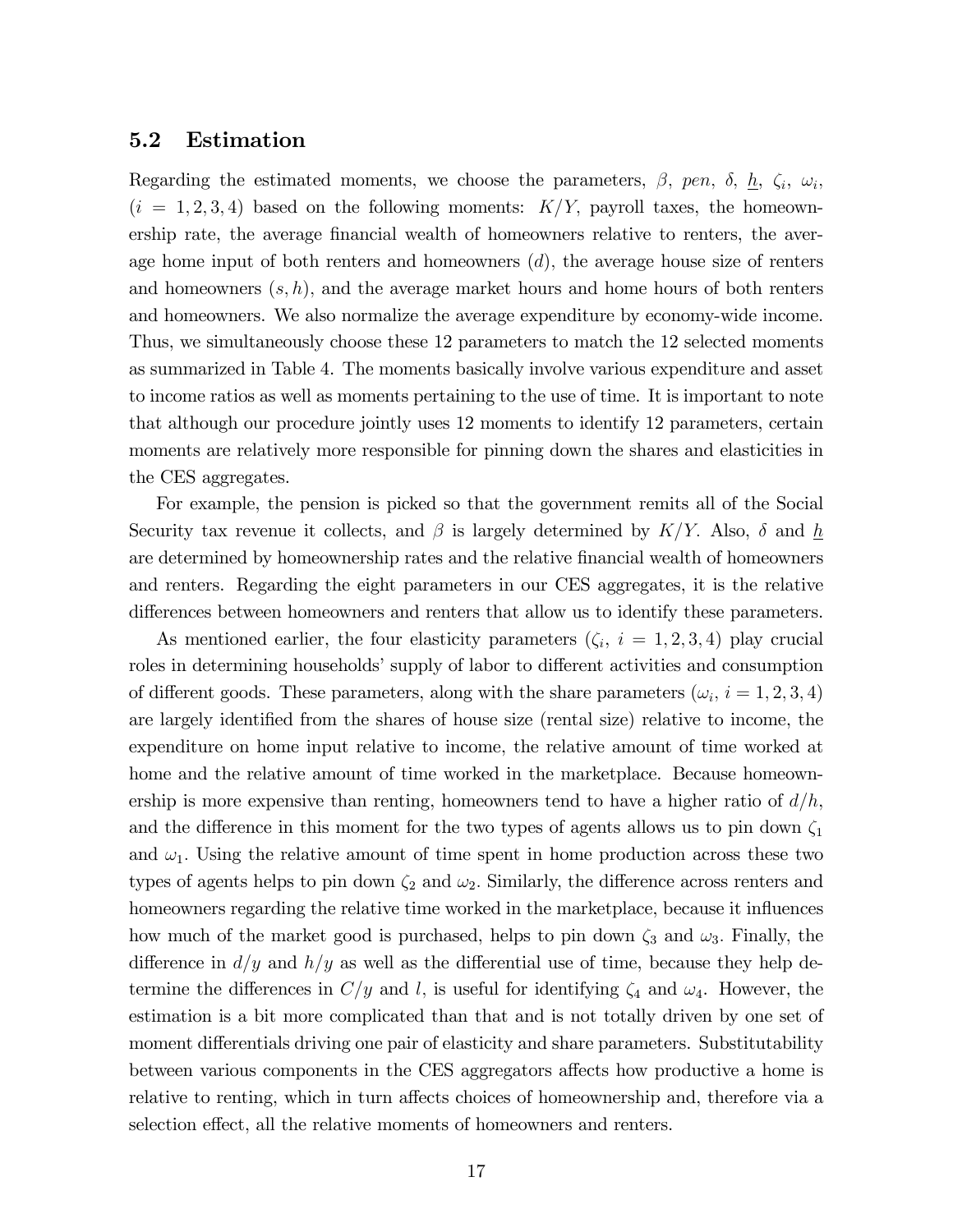#### 5.2.1 Implications

According to our calibration, the home input and housing are Hicksian substitutes in the production of the composite home good. The composite home good and home hours exhibit strong complementarity in home production.<sup>18</sup> The market good and home good, on the other hand, are substitutes. Finally, the final composite consumption good made up of the market good and home good is substitutable with leisure in households' utility. The existing literature on home production has largely lumped home hours and leisure together into nonmarket hours, making the comparison with our estimates difficult. Nevertheless there is some supporting evidence from the literature. For example, Abbott and Ashenfelter (1976) find that housing, transportation, and other services tend to be complementary with nonmarket time. Barnett (1979) estimates a model of joint goods and leisure consumption and finds non-weakly-separable substitution between consumption and leisure. Greenwood and Hercowitz (1991) argue that to generate comovement in investments in durable goods in the market and at home one needs to have complementarity between durable goods and time in home production.<sup>19</sup> The finding that the home input and housing are complements with home hours in home production explains why after a household moves from being a two-earner family to a one-earner family, home capital typically increases, as documented in Baxter and Rotz (2009). The strong substitutability between market goods and home goods is consistent with the findings in the literature, notably Rupert, Rogerson and Wright (1995). After we present household optimal decision rules and life-cycle profiles, we will conduct additional analysis to further understand the identification of these parameters.

## 6 Numerical Results

This section compares the model-implied life-cycle patterns with those constructed in the data as discussed in section 2. The profiles are calculated by integrating each variable (consumption or hours used) over the invariant distribution at each age. We show that the model does a good job of matching life-cycle profiles.

<sup>&</sup>lt;sup>18</sup>The direct partial elasticities of substitution between home input and home hours and housing and home hours can be derived using formulas provided in Sato (1976). Using the economy-wide average consumption, we calculate that the elasticity of substitution between home input and home hours is 0.817 and the elasticity of substitution between housing and home hours is 0.869.

<sup>&</sup>lt;sup>19</sup>Chang (2002) argues that adjustment costs in capital accumulation can account for the comovement in investments.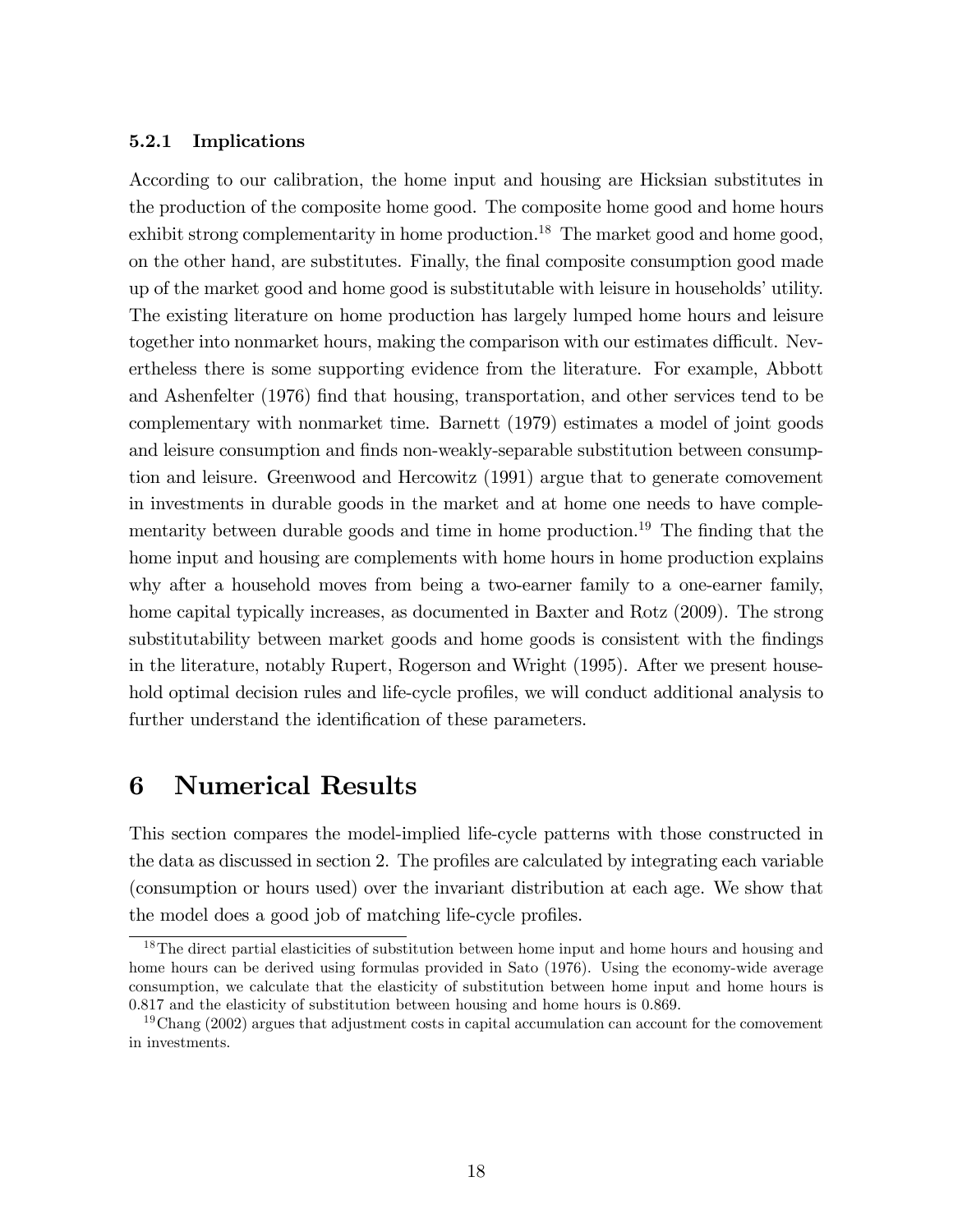## 6.1 Homeownership

Figure 5 compares the model's prediction of the fraction of homeowners at each age with the data. Our model prediction tracks the data profile with reasonable accuracy-only the very oldest (ages  $79$  and  $80$ ) fall outside of the two-standard-deviations error band.<sup>20</sup> In the model, most young agents rent while accumulating financial assets. As time goes by, more households have accumulated sufficient funds for down payments to become homeowners. Homeownership rates continue to be very high late in life.

In our model, renting has several advantages over owning. First, since there is no minimum size in rental units, relatively poor households can rent relatively small units rather than buy a large one. Second, renters can adjust housing without paying transaction costs. On the other hand, owning might dominate renting, because owners can borrow against a portion of house value when purchasing a house. This feature distinguishes owner-occupied housing from other expenditures in the model. Also, owner-occupied housing is more productive than rental properties in home production with an efficiency gap of 15 percent. For young agents, who face future income shocks and on average receive lower income than middle-aged agents, renting is more attractive than owning. Once agents have accumulated a down payment and most uncertainty in income has been revealed, they choose to own. The gradual process of acquiring enough wealth to purchase a home also has implications regarding the distribution of agents who continue to rent over their life cycle. Apart from those that draw a rent shock, they tend to be households that have drawn a low labor productivity profile. Thus, over time there is a selection effect regarding the productivity of agents who rent. Also, the desire to own a house has implications for the life-cycle profile of asset accumulation. As in Fernandez-Villaverde and Krueger (2010) most young households' initial wealth accumulation is in the form of houses.

## 6.2 Life-Cycle Profiles of Hours

Figure 6 shows the life-cycle profiles of the average fraction of time spent in working and home production in the model. Notice that our model does a good job of capturing the life-cycle profiles of hours spent in market work, home production, and leisure for both homeowners and renters. Young agents, all starting with little wealth, work relatively intensively to buy goods, to accumulate precautionary assets, and to save for future house purchases. As agents age, they spend more time at home and decrease market hours. This is largely driven by the labor efficiency profile, which peaks at around age 50. The distribution of Social Security benefits starting at age 61 provides additional

 $^{20}$ The error bands of our empirical data profiles are obtained using bootstrap.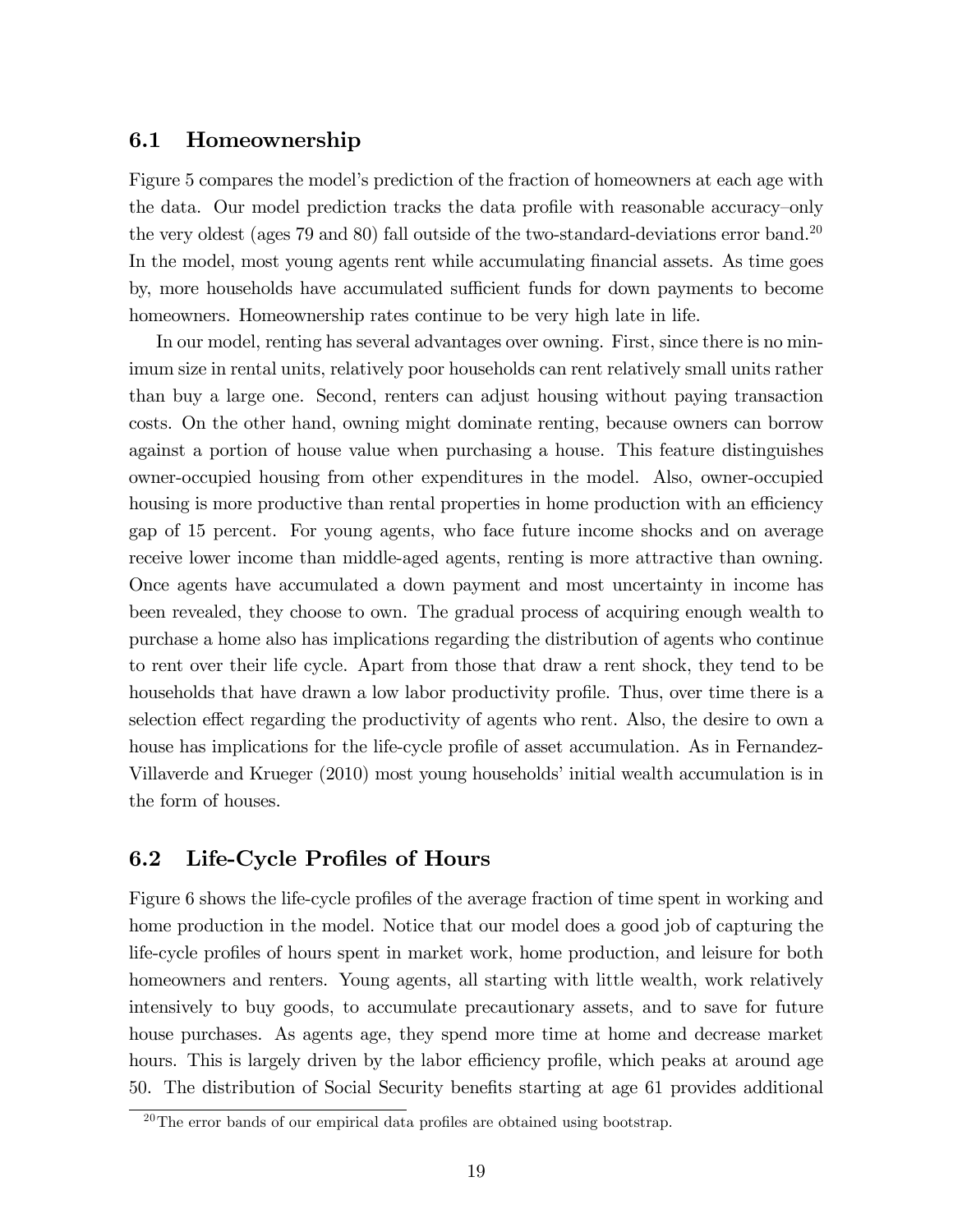incentive for households to reduce their labor supply after age 61. Note that the increase of resources after age 61 from Social Security benefits induces more reduction in market hours for renters in the model. This occurs because in our model pension distribution is a function only of age. Therefore, for old age renters whose labor productivity tends to be low, pension payment may exceed their labor income substantially.

Homeowners spend more time in home production than renters in the same age group. This stems from the fact that under our parameterization, time and houses are complements. Homeowners on average have more housing capital than renters and thus spend more time at home.

### 6.3 Life-Cycle Profiles of Consumption

The left panel of Figure 7 shows, in percentage deviation from the corresponding value at age 25, the life-cycle profiles of average demand for market consumption, housing and market inputs for homeowners. Again our model prediction falls within the twostandard-deviations error band of the data estimation. Over the life cycle, average consumption of market goods for homeowners is hump-shaped and peaks at age 55. Market goods consumption at age 55 is about 30 percent more than that at age 25. After the peak, market goods consumption decreases dramatically with age. Market goods consumption at age 80 is about 50 percent less than that at age 25. Facing an increasing future income profile, young agents would like to borrow to finance their current consumption but they are borrowing constrained. This explains why early in life consumption increases as income does. As households age, they start to decrease the profile of their overall consumption due to the fact that they are discounting future consumption by more as they age and face a lower survival rate. Their market consumption decreases by more as older households substitute home consumption for market consumption.

The demand for housing in the model reproduces the empirically observed profiles, increasing early in life and downsizing slowly later in life. Households begin their economic lives with little housing stock. During the early part of their lives, because of the existence of borrowing constraints and the role of housing as collateral, they forgo nonhousing consumption and build housing stock quickly. Agents build up their highest housing stock at age 60. The elderly decrease their housing stock quite slowly, due to transactions costs and the increasing home hours, which are complements to home input and housing in home production. Old households are less likely than young households to move and incur the accompanying transactions costs, because they can only live in the new house for a relatively short period of time.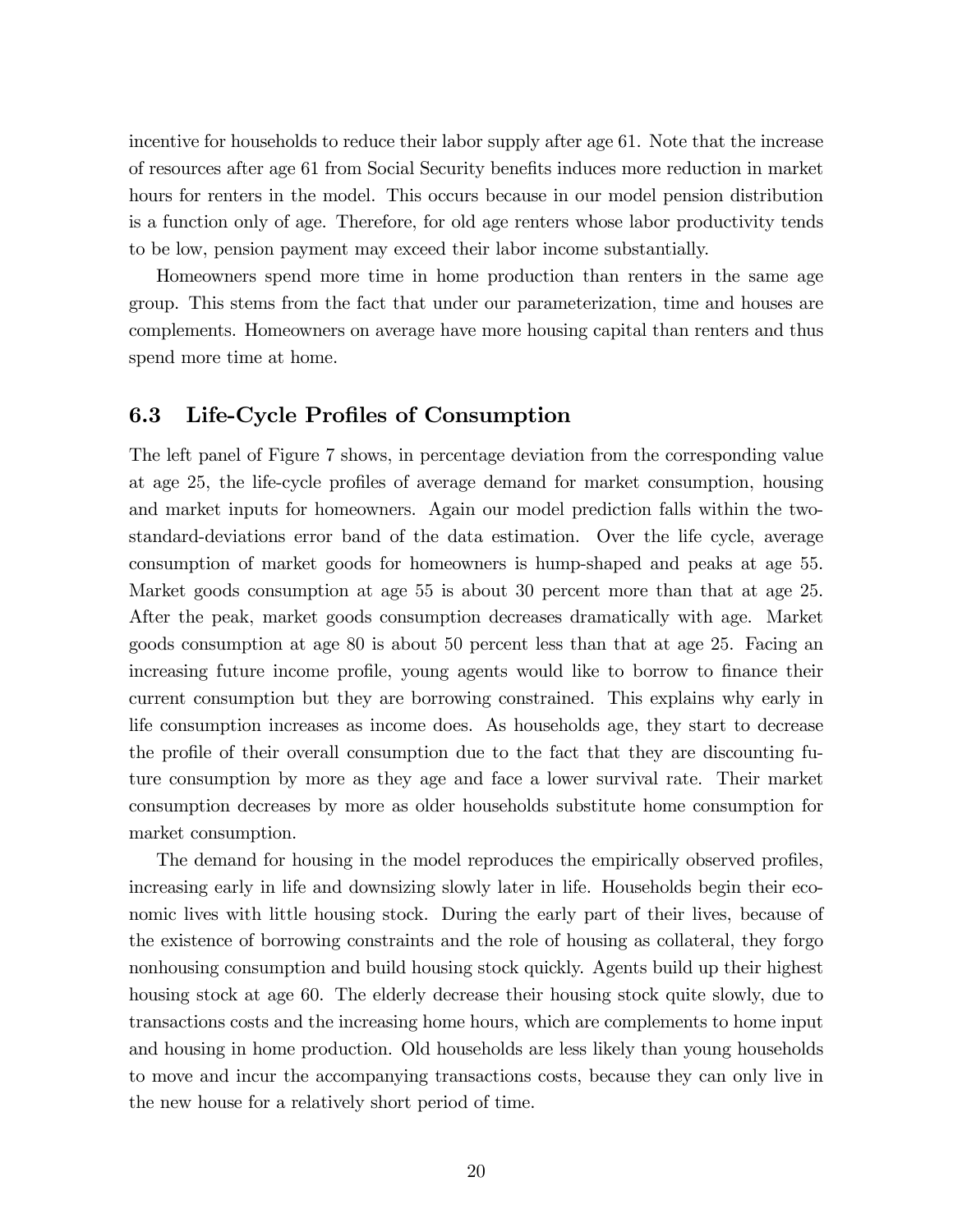Home input and housing generally track each other over the life cycle as both are complements with home hours in home production. However, the transactions costs in housing adjustment for homeowners make the track less than perfect, which explains why home input declines faster than housing. Using detailed ATUS, Baxter and Rotz  $(2009)$  find that when a wife leaves the labor force, home hours rise as expected, but durables also rise, which is unexpected, according to standard home production models. This pattern, however, is entirely consistent with our model as home input is a complement with home hours with the direct partial elasticity of substitution at 0.817 (see our discussion in footnote 17 in the calibration section).

The right panel of Figure 7 shows the life-cycle profiles of average market consumption and demand for housing and home input for renters. For renters, the expenditures on all three goods starts declining from age 30, and the expenditure on market goods has the biggest decline. Note that the life-cycle profiles of renters are strongly affected by selection effects. As renters age, more and more of them become homeowners. Those who remain renters tend to be relatively poor with fewer resources and thus consume less. Since rental housing is costless to adjust, utility optimization implies that the ratio of housing to home input is constant for renters; thus, the profile for home input coincides with the one for housing. Average consumption of market goods for renters does not vary much before age 65, but decreases very dramatically after retirement. Home input and housing decline less dramatically since both are complements with home hours in home production.

## 6.4 Life-Cycle Profiles of Wealth Composition

Figure 8 displays the evolution of the wealth portfolio over the life cycle for homeowners and renters calculated from the Survey of Consumer Finances (SCF) using the same synthetic cohort method. Figure 9 displays the same profiles generated by our model simulation. Our model matches the qualitative features of the wealth profiles of both owners and renters, although the hump in owners' financial wealth is more pronounced in the data than in the model.

Young households, which start with little wealth and expect to have much higher earnings in the future, do not hold much wealth. Early in life, households borrow as much as possible to buy houses and thus save in the form of housing. As time progresses, agents have accumulated stocks of houses and start to increase their holding of financial assets. The profiles of financial assets and housing assets intersect in the early 40s. Financial wealth holding peaks at age 55. Afterwards, households start to use their assets to finance consumption. At very old ages, homeowners borrow against their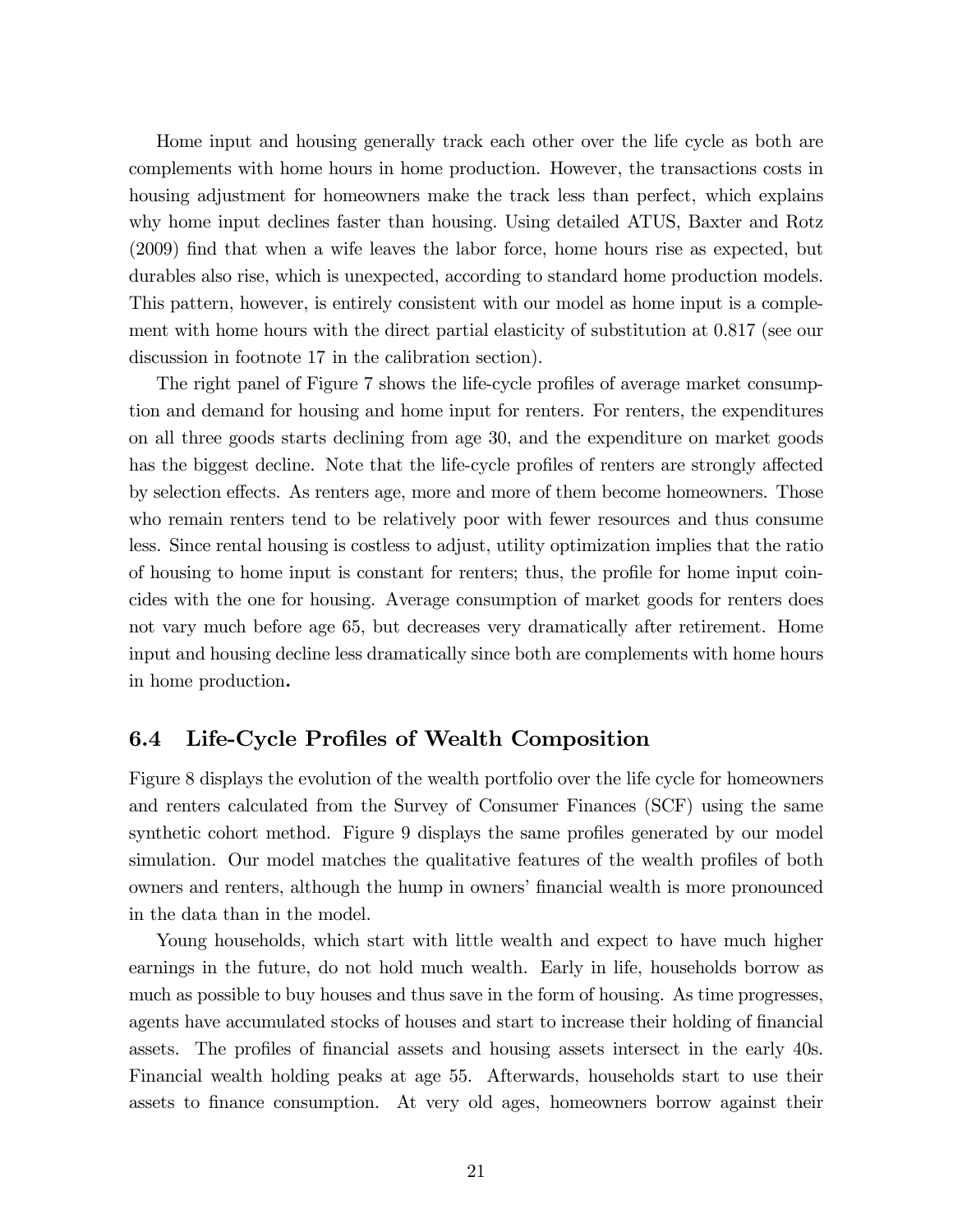homes and take on debt.

Renters hold fewer financial assets than homeowners. Compared with the data, the financial assets profiles for both owners and renters have humps that are more pronounced. Since we abstract from bequest motives, health expenditure uncertainty, or other shocks, old agents in our model do not have bequest or precautionary saving motives and run down their assets much more quickly than in the data.<sup>21</sup>

## 7 Inspecting the Model's Mechanisms

In this section, we turn off various parts of the model to help understand the important interrelationships that home production and housing decisions play in matching the profiles of consumption and hours over the life cycle. First, we take away the homeownership decision by making everyone a renter. Then we take away housing by setting  $\omega_1 = 1$ , and then shut down home production by setting  $\omega_1 = 1, \omega_2 = 1$ , and  $\omega_3 = 1$ . Finally, we make labor effort exogenous by setting  $\omega_3 = 1$  and  $\omega_4 = 1$ , leaving us with an exogenous income process and the determination of aggregate consumption as in the initial literature on life-cycle consumption. With each restriction on parameters we do not reestimate the model, creating a presumption that the life-cycle profiles of the model will deteriorate relative to the benchmark. What the experiment is intended to do is to analyze exactly how the fit deteriorates, thus providing intuition regarding the linkage between the various features of the benchmark model. The results of this exercise are displayed in Tables 6 and 7 and Figure 10. The tables, which normalize the life-cycle consumption profiles to the average income in the benchmark, show that the scaling of the model economy is substantially altered by the various changes in parameter settings while the figures, which normalize the life-cycle consumption profiles to age 25 values, indicate how the profiles change.

First, examine the effect of removing owner-occupied housing. There is a significant effect in the life-cycle profile of housing size. Without the need to put down a down payment to buy a house, young households rent larger housing units, maintaining the effective productivity of housing across the two scenarios. However, house size peaks much earlier in the rental economy and peaks at a lower level. House size also declines much more sharply later in life when all households rent, because there are no transactions costs in downsizing houses.<sup>22</sup> As a result, home production is somewhat less

 $21$ The risk of incurring substantial medical expenses such as out-of-pocket medical expenses and uninsurable nursing home expenses might generate precautionary savings and affect the wealth profile (De Nardi, French and Jones  $(2010)$ ). The effect of medical costs on the life-cycle consumption and saving in an environment with housing is left for future research.

 $22$ Note that in the all-renters economy, housing profiles track exactly that of home input. We,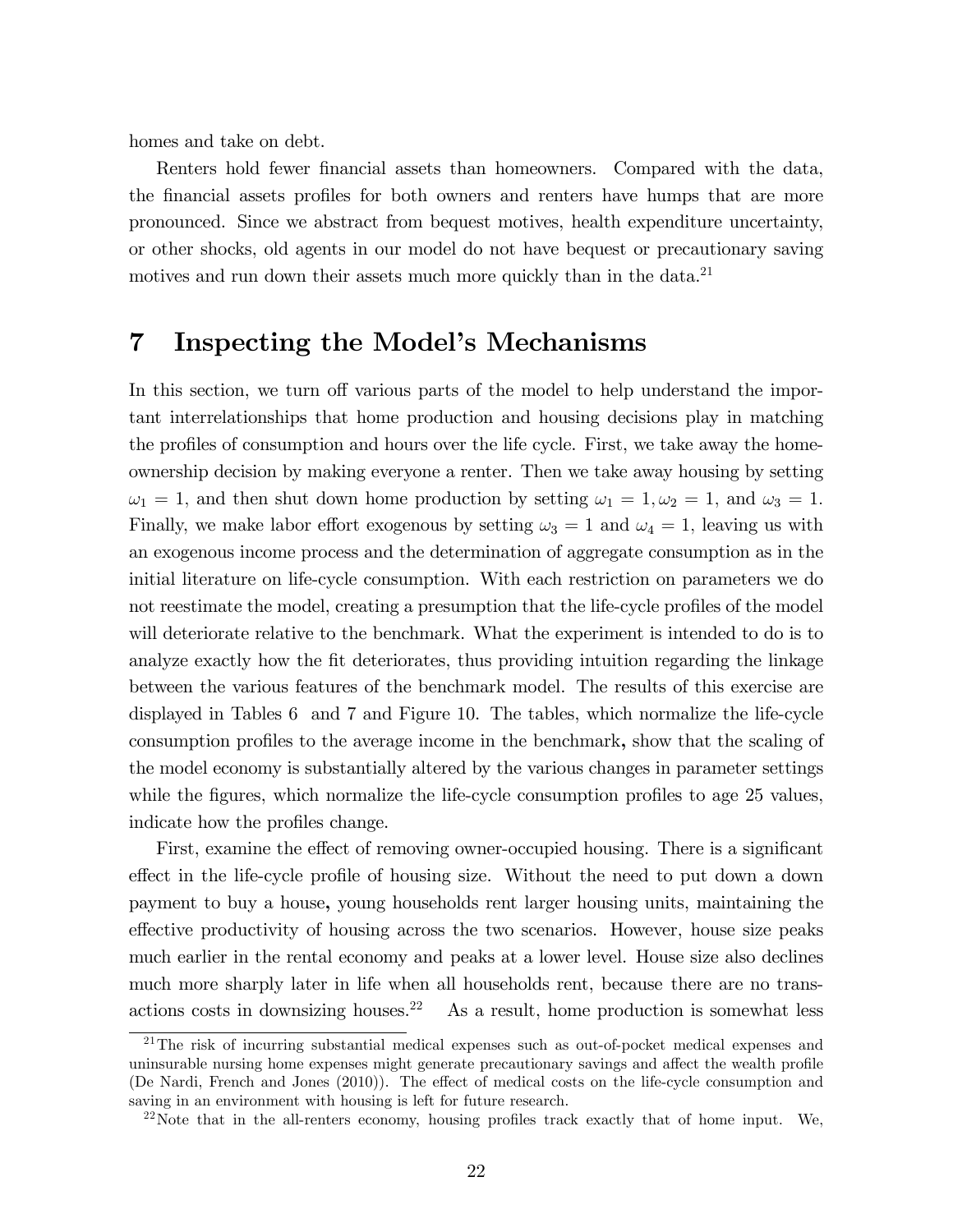productive in the renters-only economy and market consumption is somewhat higher as are market hours (see Tables  $6$  and  $7$ ). Regarding the life-cycle profile of home input, it is less steep, peaks earlier, and declines faster. This behavior is a consequence of the greater flexibility in housing in the all-renter economy, since the profile for home input coincides with the one for housing. With respect to market consumption it is slightly flatter early in life, reflecting the removal of the down payment constraint with respect to housing. Overall, however, the effect is not large. In terms of home hours, households work less at home especially later in life when they are downsizing their apartments. They also work a little more intensively in the market early in life, which is in part due to substituting market hours for less productive home hours. All told, while there are meaningful effects from removing owner-occupied housing, the effects are not dramatic.

Removing the need for housing implies that the home input is more productive in home production as it no longer enters through a nested CES aggregator  $-$  and, therefore, it is not subject to the same degree of diminishing returns. Households now purchase more home input. However, because renting was cheaper than the home input, the total amount of intermediate inputs in home production declines and households work less intensively in home production. They also work a bit more in the market relative to the benchmark. The change in hours use leads to market consumption replacing some of the loss in home consumption. The profile for the home input peaks much earlier in life than the benchmark and at a lower relative level. Essentially, the profile is the same as in the all-renters economy because the home input and rental housing are purchased in constant proportions. However, the profile for market consumption is only slightly changed from the benchmark and is almost identical to its profile in the all-renters economy.

Without home production  $(\omega_3 = 1)$ , the changes in behavior are now dramatic. Households respond by working a lot harder in the marketplace and the profile for hours declines more slowly later in life. This is driven by the labor efficiency profile and the pension provision and the fact that households donít have the option to spend more time at home later in life, as they do in the benchmark. Because households earn more, the liquidity constraint is not as binding and the profile for market consumption is a good deal áatter. Further, households no longer can smooth total consumption using home production and have a greater desire to smooth market consumption.

Finally, by setting  $\omega_4 = 1$ , we replicate the Bullard and Feigenbaum (2007) result that when there is no labor-leisure decision the life-cycle profile for market consumption is smoother. The flattening of the profile is due to the lack of substitutability between leisure and consumption. In particular, households work less both early and late in life than they do in middle age. That feature tends to reduce consumption early and late in

therefore, don't chart housing separately.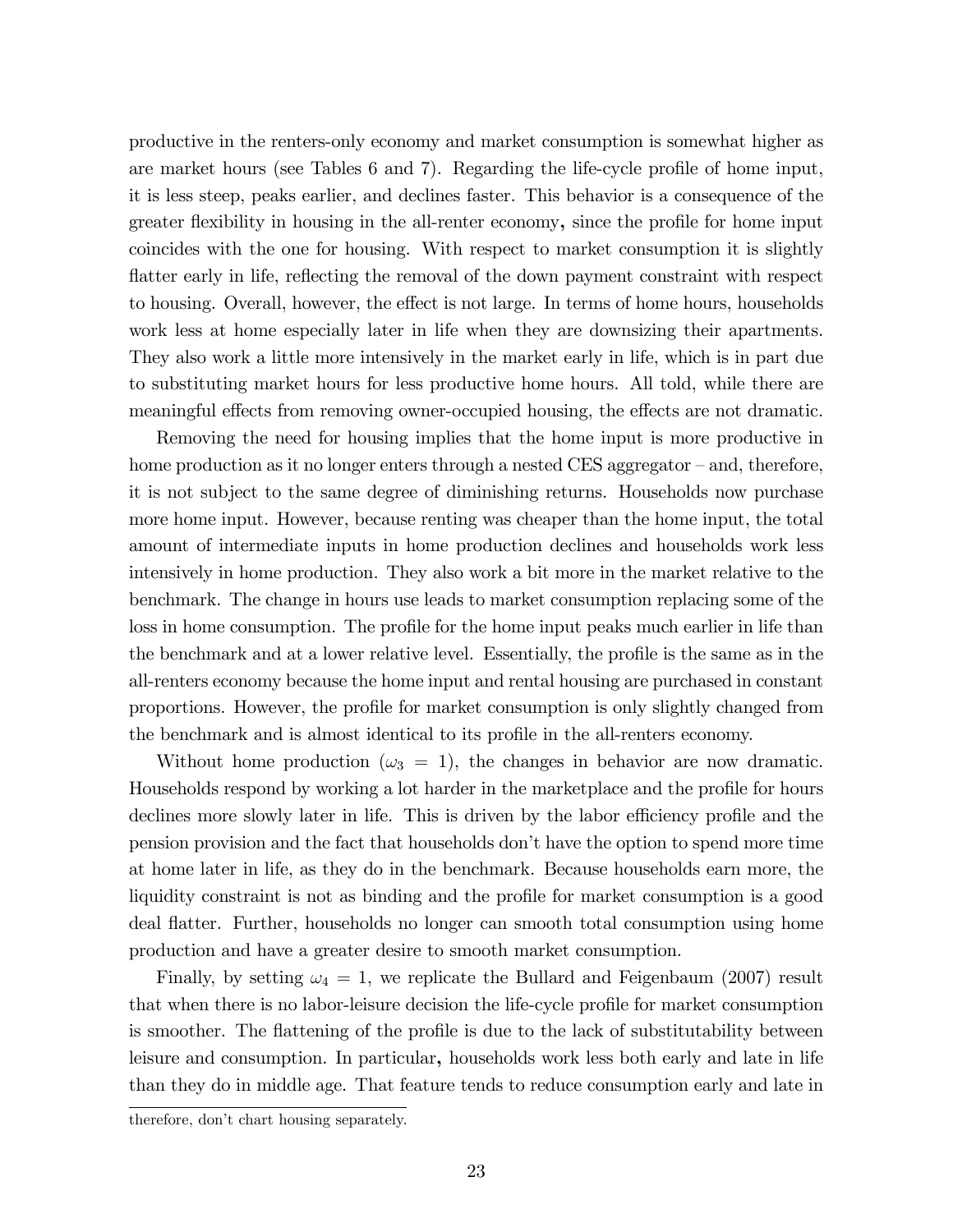life relative to middle age consumption when leisure enters utility.

## 8 Conclusions

We extend a standard life-cycle model of consumption by including housing decisions that involve an important external margin concerning homeownership along with the addition of an explicit home production environment. The model, thus, explicitly distinguishes between market and nonmarket-related labor supply and consumption variables. We show that such a model can account for the observed life-cycle patterns in households' time use as well as consumption of different categories. In particular, the labor efficiency profile together with the availability of households' retirement funds implies that households have incentives to drastically reduce their labor supply at around age 50. As they reduce their market hours, households allocate more of their time to home production and leisure. On the consumption front, households initially increase their consumption of market goods, home goods, and housing as they accumulate more assets to relax their borrowing constraint. Toward retirement age, as households reduce their market hours, the cost of home production is lower. Consequently, the consumption of market goods declines because households substitute home-produced domestic goods for market goods. Home goods and housing also decline slightly as households approach the end of their life cycle, but the decline is partially offset by the requirements of home production. Thus, the additional margins associated with home production help the model not only to match aggregate life-cycle consumption profiles but also to match the profiles of different categories of goods. Importantly, the model can account for how households allocate time to various activities over the life cycle and this time use is empirically consistent with their consumption decisions. Further, the explicit modeling of the housing decision allows us to discriminate between renters and homeowners and to show that our framework is capable of matching both types of household behavior.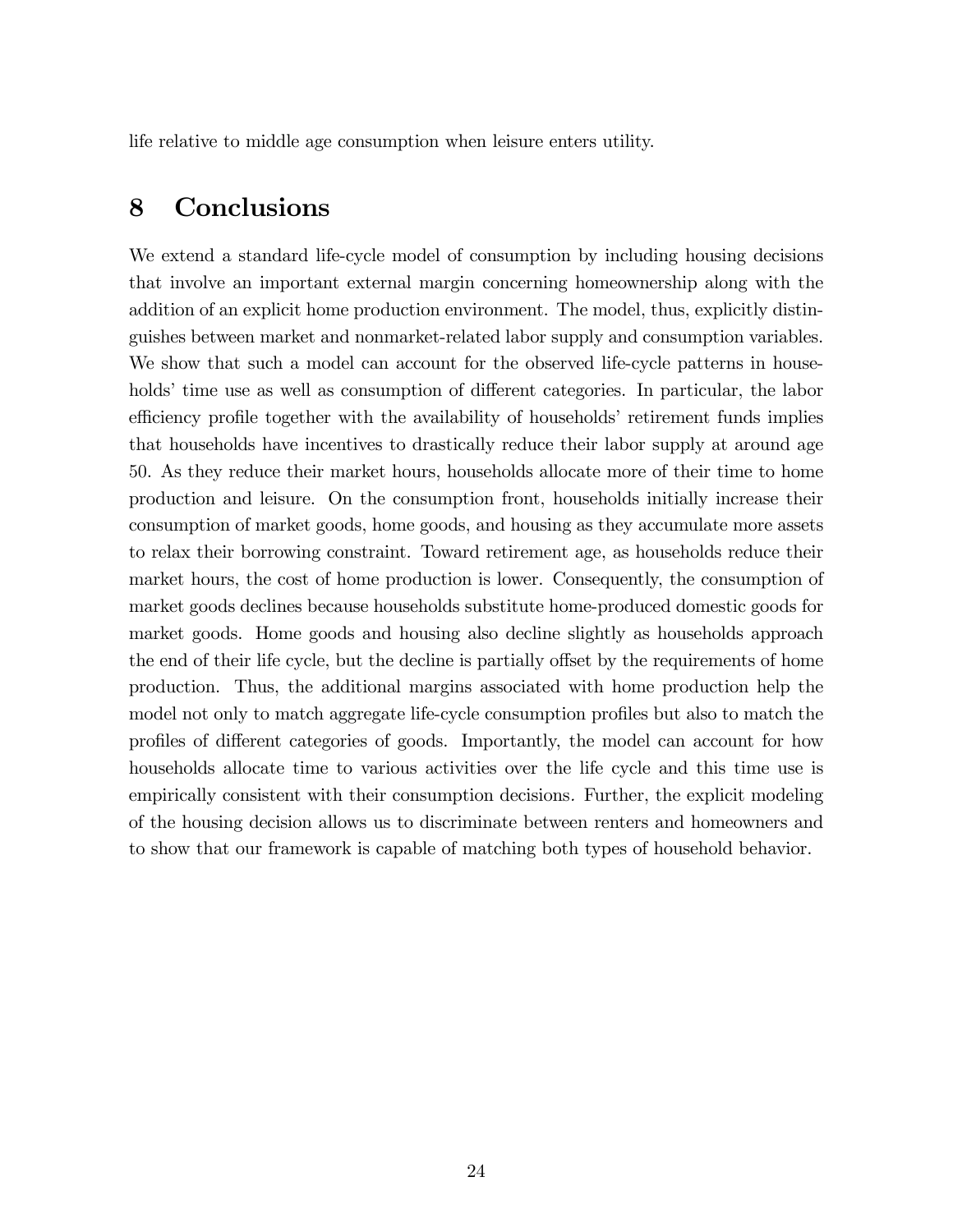#### Appendix A. Definition of the Stationary Equilibrium

We focus on the stationary equilibrium of the economy where factor prices and agent distribution over state space are constant over time. Each agent's state is denoted by x. Let S denote the aggregate housing stock available for renting,  $H$  the aggregate owner-occupied housing stock,  $D$  the aggregate stock of home input,  $C_m$  the aggregate consumption of the market good,  $I_h$  the aggregate investment on housing,  $I_d$  the aggregate investment on home input,  $I_k$  the aggregate investment on physical capital,  $T<sup>c</sup>$  the total transactions costs for trading housing,  $N_m$  aggregate market hours supplied, and  $N_h$  aggregate home hours supplied.

**Definition 1.** A stationary equilibrium is given by government policies including tax rate  $\tau$ , and pension  $pen(t)$ ; an interest rate r and a wage rate w; value functions  $V(x)$ ; allocations  $c_m(x)$ ,  $a'(x)$ ,  $h'(x)$ ,  $d'(x)$ ,  $s(x)$ ,  $n_m(x)$ ,  $n_h(x)$ ; bequest b; and a constant distribution of people over the state variables  $x, v(x)$ , such that the following conditions hold:

(i) Given the government policies, the interest rate, the wage, and the expected bequest, the value functions and allocations solve the above described maximization problem for a household with state variables x.

(ii)  $v(.)$  is the invariant distribution of households over the state variables.

(iii) The price of each factor is equal to its marginal product.

$$
r = F_1^m(K, N^m) - \delta^k,
$$
  

$$
w = F_2^m(K, N^m).
$$

(iv) The expected bequest is consistent with the actual bequest left

$$
\int bv(dx) + \int_{t=0}^{\infty} (a(1+r) + (1-\delta^h)h + (1-\delta^d)d)v(dx) = \int (1-\lambda_t)[(1+r)a' + (1-\delta^h)h' + (1-\delta^d)d']v(dx).
$$

(v) Government budget is balanced at each period

$$
\tau \int \varepsilon e_t w n_m v(dx) = \int_{t \ge T^r} p e n(t) v(dx).
$$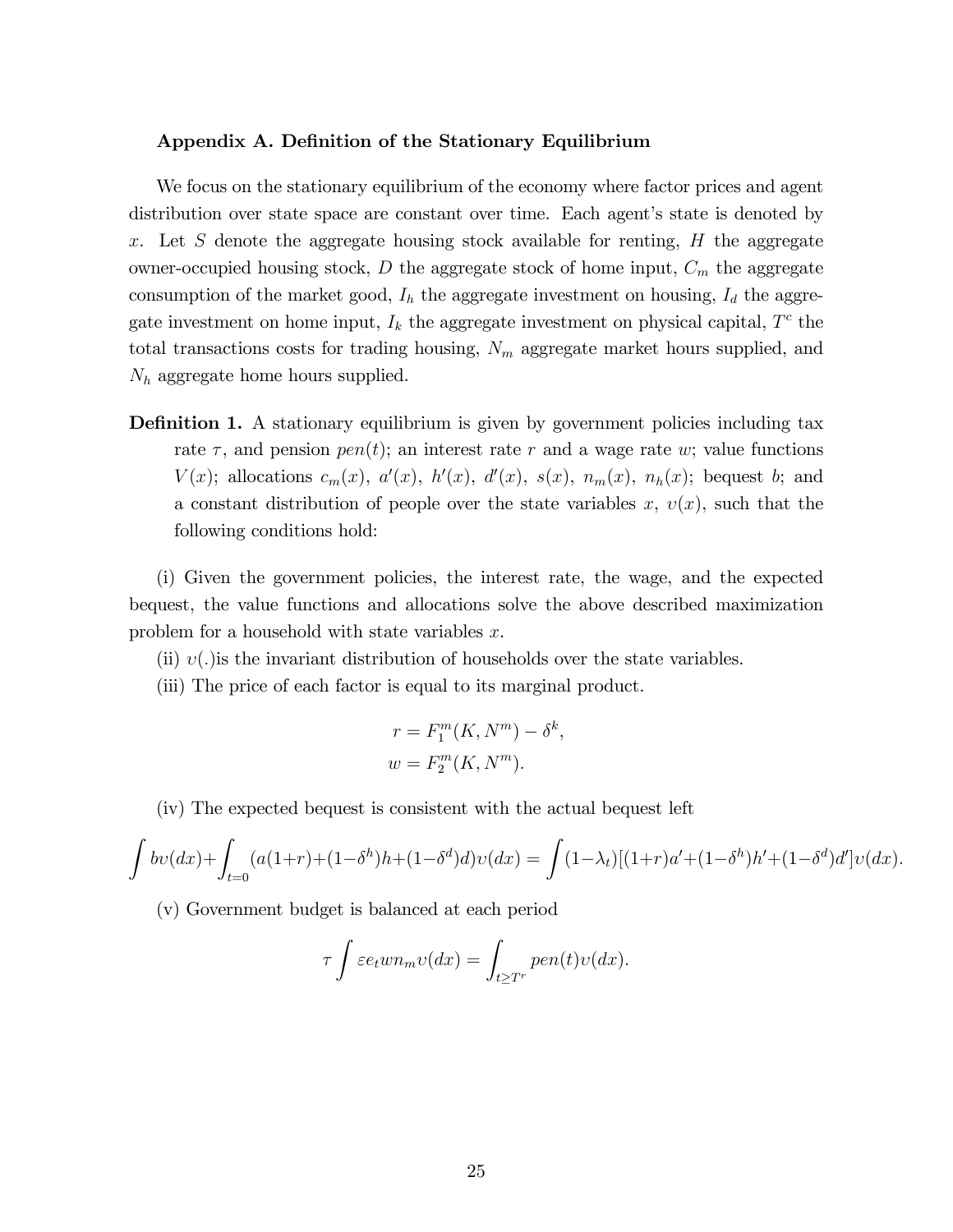(vi) All markets clear.

$$
H = \int h' v(dx),
$$
  
\n
$$
S = \int_{h'=0} s v(dx),
$$
  
\n
$$
D = \int d' v(dx),
$$
  
\n
$$
K = \int a' v(dx) - S,
$$
  
\n
$$
C_m = \int c_m v(dx),
$$
  
\n
$$
T^c = \int \varphi(h, h') v(dx),
$$
  
\n
$$
N_m = \int \varepsilon e_t n_m v(dx),
$$
  
\n
$$
I_h = \int [h' - (1 - \delta^h)h] v(dx),
$$
  
\n
$$
I_d = \int [d' - (1 - \delta^d) d] v(dx),
$$
  
\n
$$
I_k = K' - (1 - \delta^k) K,
$$
  
\n
$$
F^m(K, N_m) = C_m + I_k + I_h + I_d + T^c.
$$

#### Appendix B: Computation of the Model

Due to nonconvex transactions costs on housing and the collateralized borrowing constraint, we cannot use either an Euler equation approximation or the policy function iteration. Hence, we solve the model using value function approximation.

To compute the steady state of our model, we first discretize the income process into 5 points. The state space for owner-occupied housing and asset holdings are discretized into unevenly spaced grids. The upper bounds on the grids are chosen to be large enough so that they do not constitute a constraint on the optimization problem. We chose 20 grid points for each of the asset variables. The choice variables are searched over 100 grid points for housing and assets and continuous for other variables. We use linear approximation to approximate valuation functions for the points not on the state grids.

We solve for the steady-state equilibrium as follows:

- 1. Make an initial guess of interest rate  $r$ , the wage rate  $w$  and pension.
- 2. Guess the size of accidental bequests.

3. Set the value function after the last period to be 0 and solve the value function for the last period of life for each of the points of the grid. This yields policy functions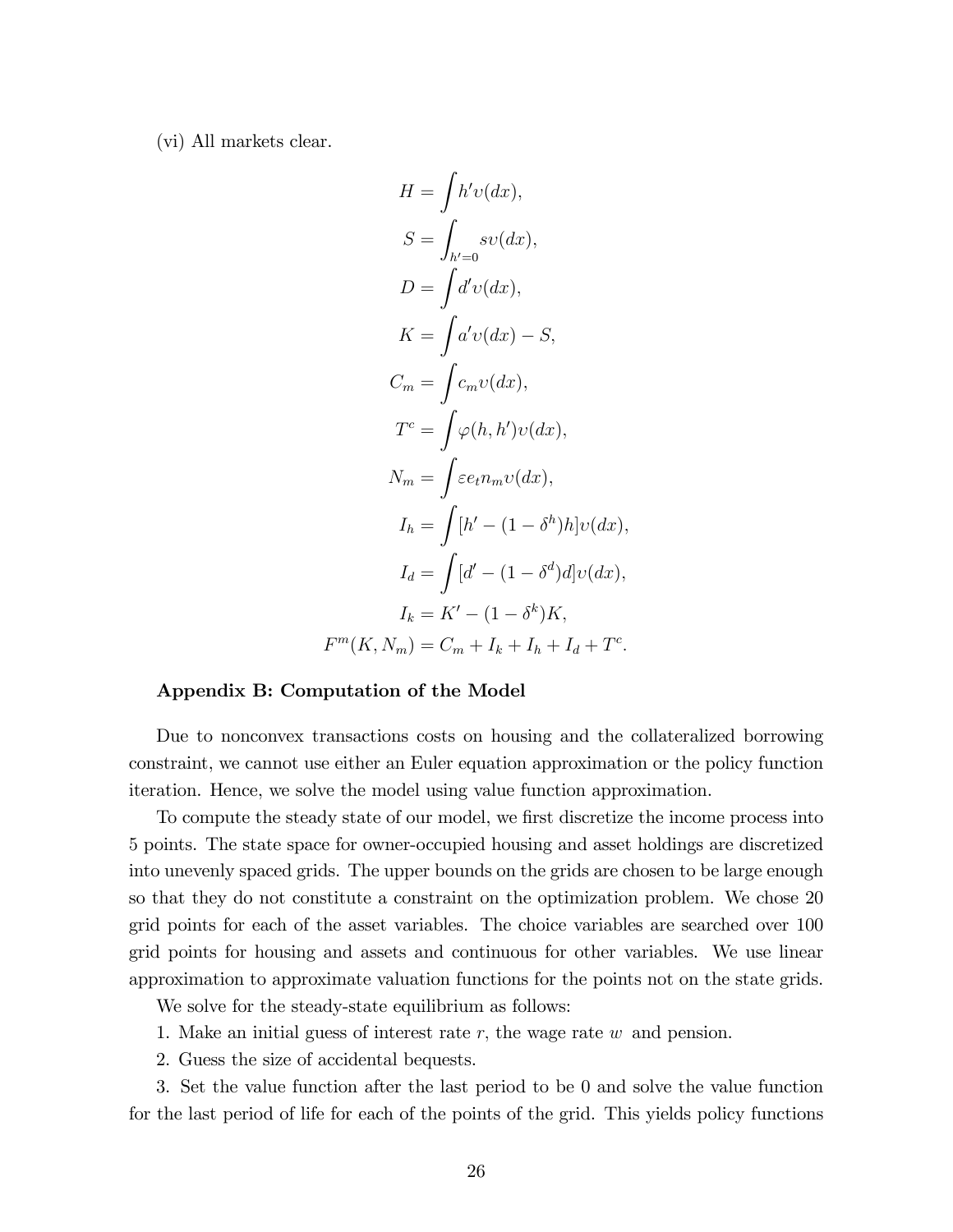and value functions in the last period.

4. By backward induction, repeat step 3 until the Örst period in life.

5. Compute the associated stationary distribution of households by forward induction using the policy functions starting from the known distribution over types of age.

6. Check whether the associated accidental bequests are consistent with the initial guess. If so, continue to step 7. If not, go back to step 2 and update accidental bequests.

7. Check whether market clearing conditions hold, and whether the government budget is balanced. If so, an equilibrium is found. If not, go to step 1 and update the initial guess.

#### Appendix C: Calibration

We use data from the National Income and Product Accounts and the Fixed Assets Tables for the years 1957-2007. In order to properly calibrate a model with two assets and without government taxes and expenditures, we make some imputations.

In measuring capital income share, we first remove income from the housing sector and the government sector from the national income accounts. Then we define private labor income,  $Y_{pl}$ , as compensation of employees, unambiguous capital income (UCI) as rental income, corporate profits and net interest, and ambiguous capital income  $(ACI)$ as other income excluding employee compensation, UCI, and depreciation. Thus total private nonhousing income  $Y_p$  is the sum of  $Y_{pl}$ , ACI, UCI, and depreciation. Private capital income  $Y_{pk}$  is defined as  $UCI + dep_{UCI} + \alpha \cdot (ACI + dep_{ACI}) = \alpha \cdot Y_p$ . In other words, we allocate the ambiguous components of capital income and its depreciation according to the share of capital income in measured total output. The share of capital is calibrated as

(13) 
$$
\alpha = (UCI + dep_{UCI})/(Y_p - ACI - dep_{ACI}).
$$

We compute an average share of capital  $\alpha = 0.240$ .

The variable  $I_k$  is total private nonresidential investment, K is private fixed nonresidential assets. We calculate the average capital-output ratio  $\frac{K}{Y} = 1.61$ , and the investment-capital ratio  $\frac{I_k}{K} = 0.10$ . Given that the paper abstracts from population as well as technology growth, we set the depreciation rate for nonhousing capital  $\delta^k$  at 0.10. The implied real interest rate is thus  $r = \alpha \frac{Y}{K} - \delta^k = 0.05$ . Note that this rate is somewhat higher than the 0.027 and 0.040 range typically used in the literature. Given that capital stock is measured with considerable error (Gomme and Rupert 2007), we decide to follow the literature and set our equilibrium real rate of interest at 0:04: Holding the nonhousing capital depreciation rate at 0.10, this implies a capital-output ratio of 1.71,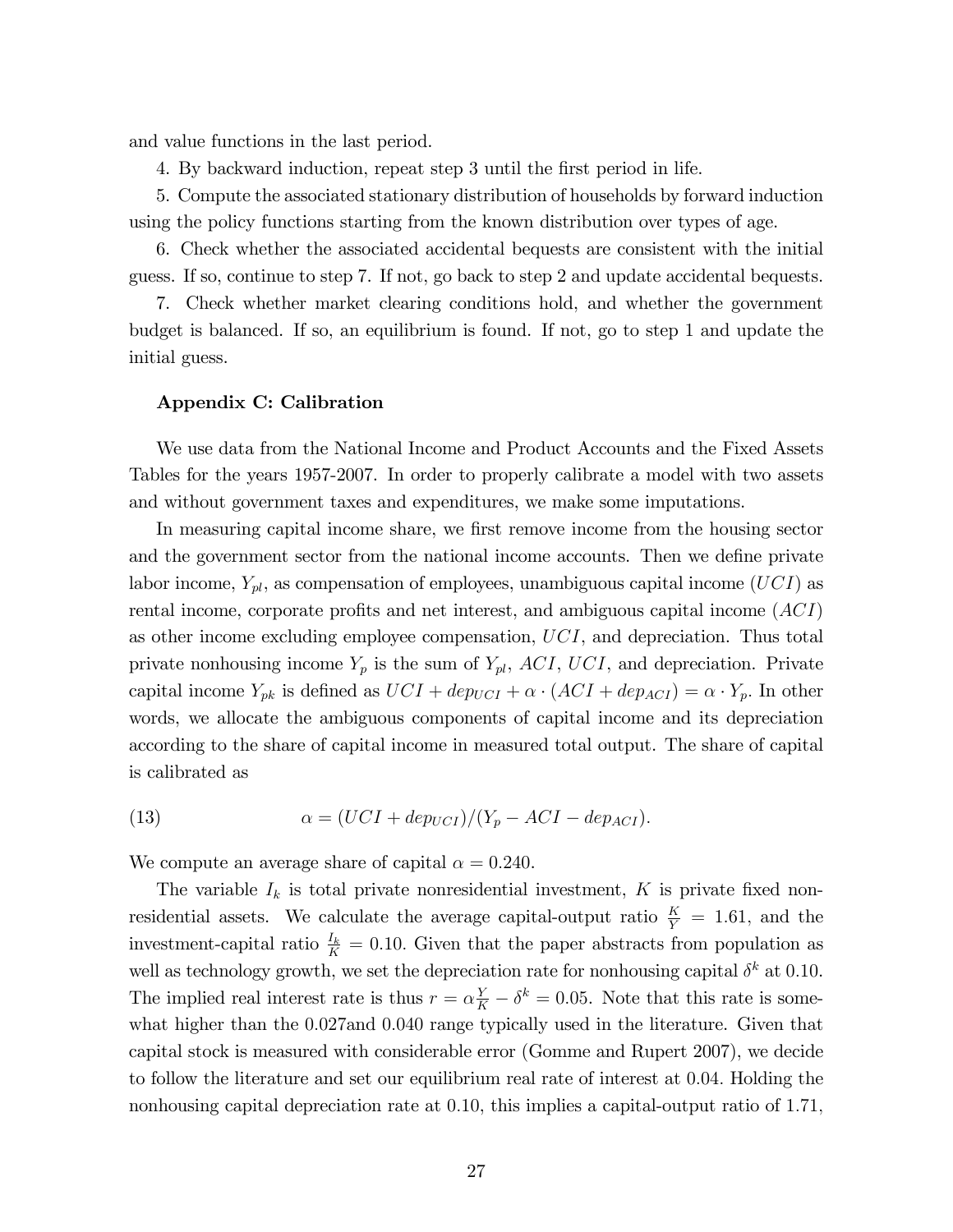slightly higher than the calculated 1:61. We set the depreciation rate on housing capital  $\delta^h$  to 0.02, well within the range of those used in the literature.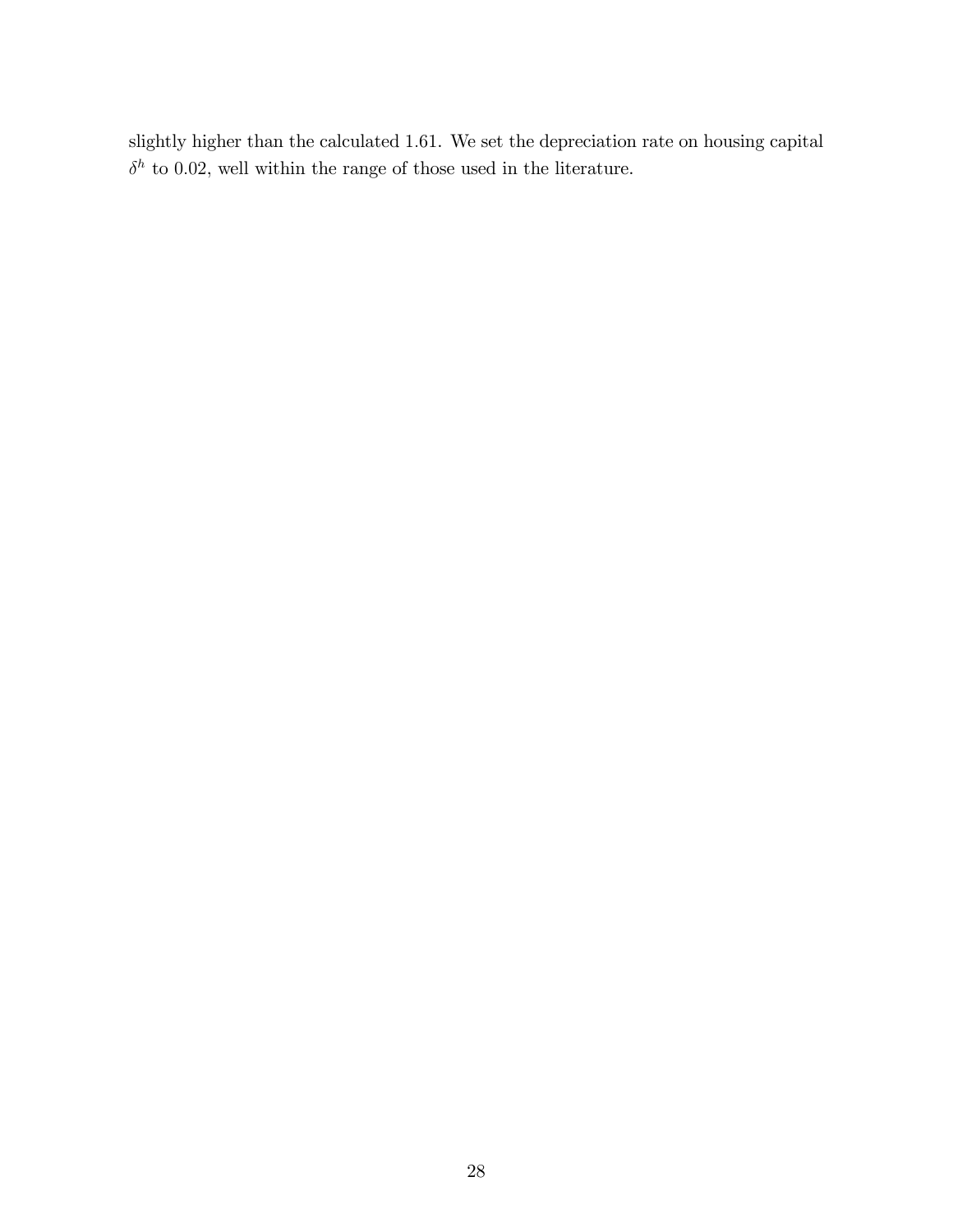## References

- [1] Abbott, Michael, Orley Ashenfelter, 1976. "Labor Supply, Commodity Demand, and the Allocation of Time," Review of Economic Studies 43, 395-412.
- [2] Aguiar, Mark, and Erik Hurst, 2007. "Measuring Trends in Leisure: The Allocation of Time over Five Decades," Quarterly Journal of Economics 122(3), 969-1006.
- [3] Aguiar, Mark, and Erik Hurst, 2009. "Deconstructing Lifecycle Expenditure," NBER Working Paper No. 13893.
- [4] Attanasio, Orazio, James Banks, Costas Meghir and Guglielmo Weber, 1999. ìHumps and Bumps in Lifetime Consumption,îJournal of Business and Economic Statistics 17, 22-35.
- [5] Barnett, William. 1979. "The Joint Allocation of Leisure and Goods Expenditure," Econometrica 47, 539-563.
- [6] Baxter, Marianne, and Dana Rotz, 2009. "Detecting Household Production," University of Boston, manuscript.
- [7] Baxter, Marianne, and Urban J. Jermann, 1997. "The International Diversification Puzzle Is Worse Than You Think," American Economic Review, 87(1), 170-180.
- [8] Becker, Gary. 1965. "A Theory of the Allocation of Time," Economic Journal 73, 493-508.
- [9] Benhabib, Jess, Richard Rogerson, and Randall Wright, 1991. "Homework in Macroeconomics: Household Production and Aggregate Fluctuations," Journal of Political Economy, 99, 1166-1187.
- [10] Bils, Mark, Yongsung Chang, and Sun-Bin Kim, 2009. "Comparative Advantage and Unemployment," NBER Working Paper No. 15030, 2009.
- [11] Browning, Martin, and Mette Ejrnaes. 2006. "Consumption and Children," University of Oxford Working Paper.
- [12] Bullard, James, and James Feigenbaum, 2007. "A Leisurely Reading of the Lifecycle Consumption Data," Journal of Monetary Economics, 54, 2305-2320.
- [13] Campbell, John Y. and Sydney Ludvigson, 2001. "Elasticities of Substitution in Real Business Cycle Models with Home Production," Journal of Money, Credit, and Banking 33(4), 847-75.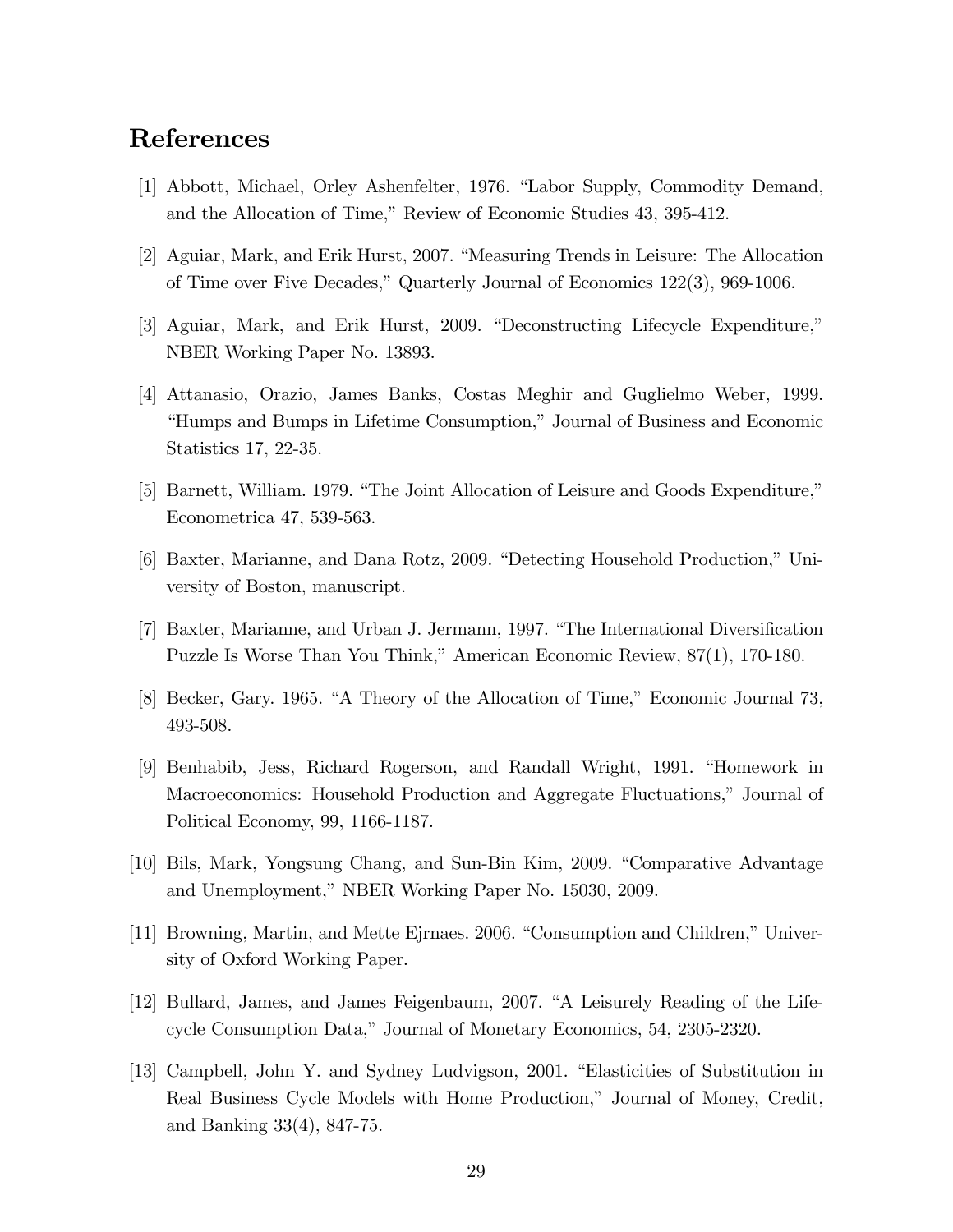- [14] Canova, Fabio, and Angel J. Ubide, 1998. "International Business Cycles, Financial Markets and Household Production," Journal of Economic Dynamics and Control, 22(4), 545-572.
- [15] Carroll, Christopher D., 1997. "Buffer-Stock Saving and the Life-Cycle/Permanent Income Hypothesis," Quarterly Journal of Economics, 112, 1-55.
- [16] Chang, Yongsung, 2000. "Comovement, Excess Volatility and Home Production," Journal of Monetary Economics, 46(2) 385-396.
- $[17]$  Chen, Kaiji. 2009. "A Life-cycle Analysis of Social Security with Housing," forthcoming. Review of Economic Dynamics.
- [18] Davidoff, Thomas, 2006. "Maintenance and the Home Equity of the Elderly," University of California at Berkeley, Working Paper.
- [19] De Nardi, Mariacristina, Eric French, and John B. Jones, 2010. "Why Do the Elderly Save? The Role of Medical Expenses," Journal of Political Economy.  $118(1)$ 39-75.
- [20] Fernandez-Villaverde, Jesus, and Dirk Krueger, 2010. "Consumption and Saving over the Life Cycle: How Important Are Consumer Durables?î Macroeconomic Dynamics, forthcoming.
- [21] French, Eric. 2005. "The Effects of Health, Wealth and Wages on Labor Supply and Retirement Behavior," Review of Economic Studies, 72(2), 395-427.
- [22] Gervais, Martin. 2002. "Housing Taxation and Capital Accumulation," Journal of Monetary Economics, 49, 1461-1489.
- [23] Gomme, Paulm, Finn Kydland and Peter Rupert, 2001. "Home Production Meets Time to Build," Journal of Political Economy  $109(5)$ , 1115-1131.
- [24] Gomme, Paul, and Peter Rupert, 2007. "Theory, Measurement and Calibration of Macroeconomic Models," Journal of Monetary Economics 54  $(2)$ , 460-497.
- [25] Gourinchas, Pierre-Olivier, and Jonathan A. Parker, 2002. "Consumption over the Life Cycle," Econometrica, 70, 47-89.
- [26] Greenwood, Jeremy, and Zvi Hercowitz, 1991. "The Allocation of Capital and Time over the Business Cycle," Journal of Political Economy, 99 (6), 1188-1214.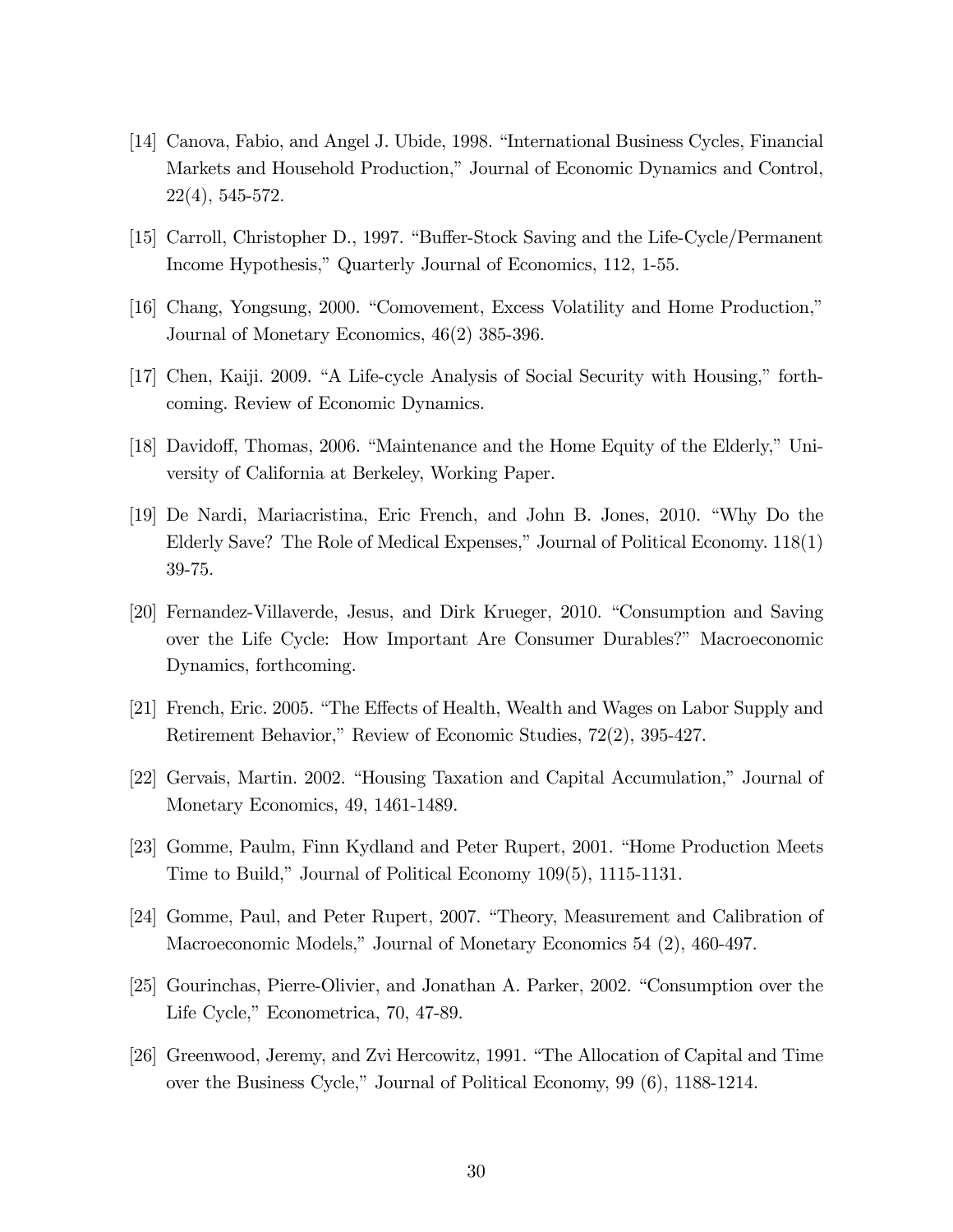- [27] Greenwood, Jeremy, Richard Rogerson, and Randall Wright, 1995. "Household Production in Real Business Cycle Theory,î T. Cooley, Frontiers of Business Cycle Research. Princeton, NJ: Princeton University Press, 157-74.
- [28] Gruber, Joseph, and Robert F. Martin, 2003. "The Role of Durable Goods in the Distribution of Wealth: Does Housing Make Us Less Equal?" Working Paper, The Federal Reserve Board.
- [29] Heathcote, Jonathan, 2002. "Home Production and Retirement," Manuscript, Georgetown University.
- [30] Hubbard, R. Glenn, Jonathan Skinner and Stephen P. Zeldes, 1994. "The Importance of Precautionary Motives in Explaining Individual and Aggregate Saving," Carnegie-Rochester Conference Series on Public Policy, 40, 59-125.
- [31] Huggett, Mark, 1996. "Wealth Distribution in Life-Cycle Economies," Journal of Monetary Economics, 38(3), 469-494.
- [32] Huggett, M., Ventura, G., 1999. "On the Distributional Effects of Social Security Reform," Review of Economic Dynamics 2, 498–531.
- [33] Laibson, David, 1997. "Golden eggs and hyperbolic discounting," Quarterly Journal of Economics 112, 443-477.
- [34] Li, Wenli, and Rui Yao, 2007. "The Life-cycle Effects of House Price Changes," Journal of Money, Credit, and Banking, 39, 1375-1409.
- [35] McGrattan, Ellen R., Richard Rogerson, and Randall Wright, 1997. "An Equilibrium Model of the Business Cycle with Household Production and Fiscal Policy," International Economic Review, 38(2), 267-90.
- [36] Ramey, Valerie A, 2008. "Time Spent in Home Production in the 20th Century: New Estimates from Old Data," NBER Working Paper No. 13985.
- [37] Reid, Margaret G., 1934. Economics of Household Production, New York: John Wiley & Sons, Inc.
- [38] Rios-Rull, José-Víctor, 1993. "Working in the Market, Home Production and the Acquisition of Skills: A General Equilibrium Approach," American Economic Review, 83, September, 893-907.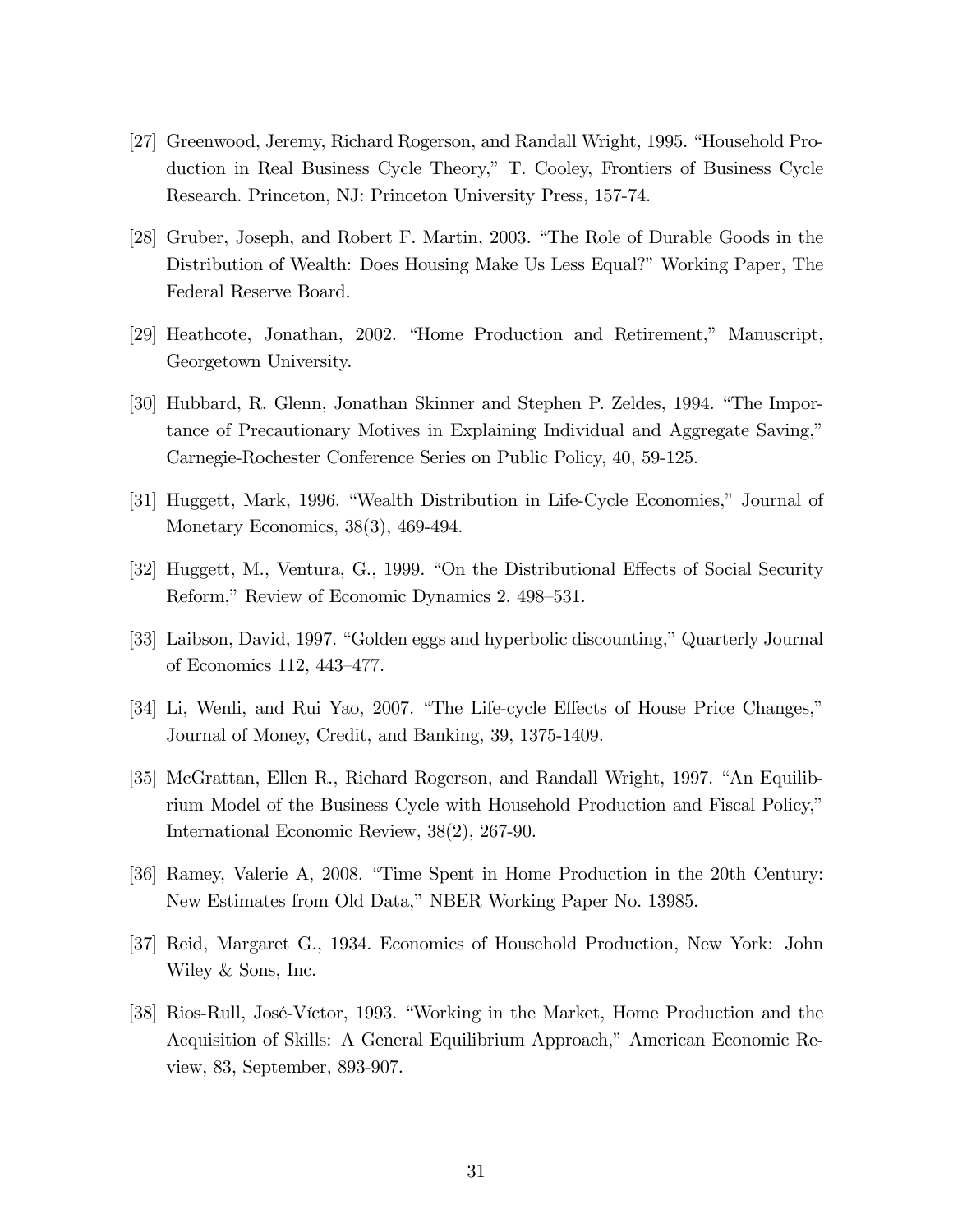- [39] Robinson, John P. and Geoffrey Godbey, 1999. "Time for Life: The Surprising Ways Americans Use Their Time," University Park, Pennsylvania: The Pennsylvania State University Press, 1999, 2nd edition.
- [40] Rupert, Peter, Richard Rogerson, and Randall Wright, 1995. "Estimating Substitution Elasticities in Household Production Models," Economic Theory, 179-193.
- [41] Rupert, Peter, Richard Rogerson, and Randall Wright, 2000. "Homework in Labor Economics: Household Production and Intertemporal Substitution, "Journal of Monetary Economics, 46, 557-579.
- [42] Sato, K., 1967. "A Two-Level Constant-Elasticity-of-Substitution Production Function," Review of Economic Studies,  $34(2)$ , 201-218.
- [43] Smith, Lawrence B., Kenneth T. Rosen, and George Fallis, 1988. "Recent Developments in Economic Models of Housing Markets," Journal of Economic Literature, 26, 29-64.
- [44] Venti, Steven and David Wise, 2002. "Aging and Housing Equity," in Olivia S. Mitchell, Zvi Bodie, P. Brett Hammond, and Stephen Zeldes (ed.) Innovations in Retirement Financing. University of Pennsylvania Press and the Pension Research Council.
- [45] Yang, Fang, 2009. "Consumption Over the Life Cycle: How Different Is Housing?" Review of Economic Dynamics, 11(3). 423-443.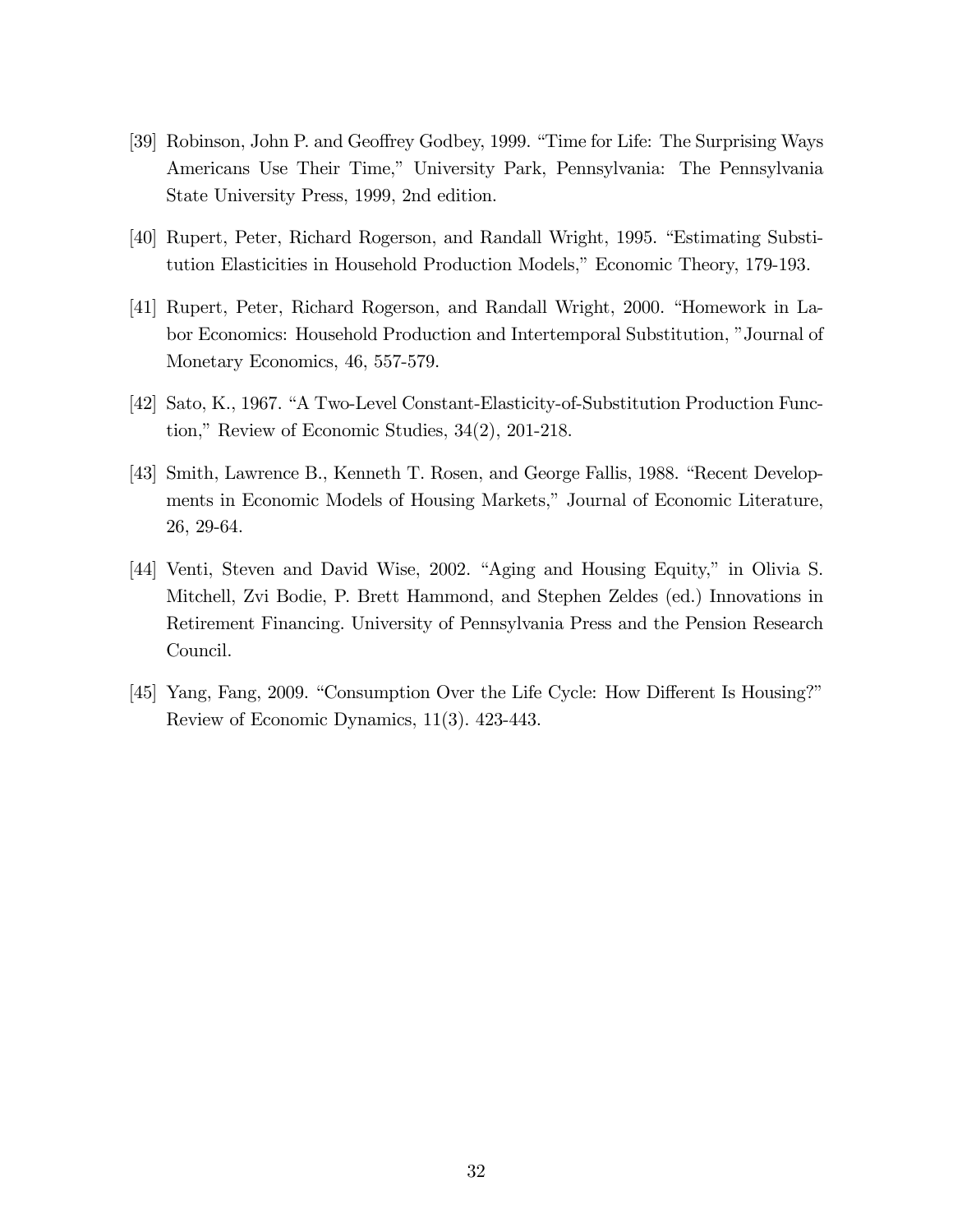Table 1. Market Hours versus Home Hours

| Category    | Definition                                                                            |
|-------------|---------------------------------------------------------------------------------------|
| Market hour | Working (including work-related as well as income-generating other activities),       |
|             | Job search, Job interview                                                             |
|             | Commuting                                                                             |
| Home hour   | Housework (interior cleaning; laundry; sewing; repair and maintenaning textiles;      |
|             | storing interior household items; food and drink preparation, presentation and        |
|             | cleaning; interior arrangement, decoration and repairs; building and repairing        |
|             | furniture; heating and cooling; interior maintenance; exterior cleaning; exterior     |
|             | repair, improvement, and cleaning; lawn, garden, and houseplant care; ponds,          |
|             | pools, and hot tubs; appliance and tool set-up, repair, and maintenance (by self);    |
|             | financial management; household and personal organization and planning;               |
|             | household and personal mail and messages; home security; and related travel)          |
|             | Housework service (using interior cleaning services; using meal preparation           |
|             | services, using clothing repair and cleaning services; waiting associated with using  |
|             | household services; using and waiting associated with home maint/repair/décor/        |
|             | construction services; using and waiting associated with lawn and garden services;    |
|             | telephone calls to/from household service providers; and all related travel)          |
|             | Shopping (grocery, gas, food, and others, waiting associated with shopping, security  |
|             | procedures related to consumer purchases; telephone calls to and from salesperson;    |
|             | and all related travel)                                                               |
|             | Pet care (care for animals and pets, using and waiting for veterinary services, using |
|             | and waiting for pet services; and travel related to these services)                   |
|             | Car care (vehicle repair and maintenance and related services, including travel)      |
|             | Child care (physical care for children; reading, playing and talking with children;   |
|             | planning and attending children' activities; doing homework, meeting and school       |
|             | conferences; medical care and associated services to children)                        |
|             | Adult care (physical care and related services to adult; housework, animal care,      |
|             | vehicle repair and maintenance; financial management; medical care and services;      |
|             | and related travel)                                                                   |
|             | Shop search (comparison shopping and research purchases)                              |
|             | Child care service (paid child care services and related travel)                      |
|             | Professional service (financial; legal; health care; real estate related; related     |
|             | telephone and travel)                                                                 |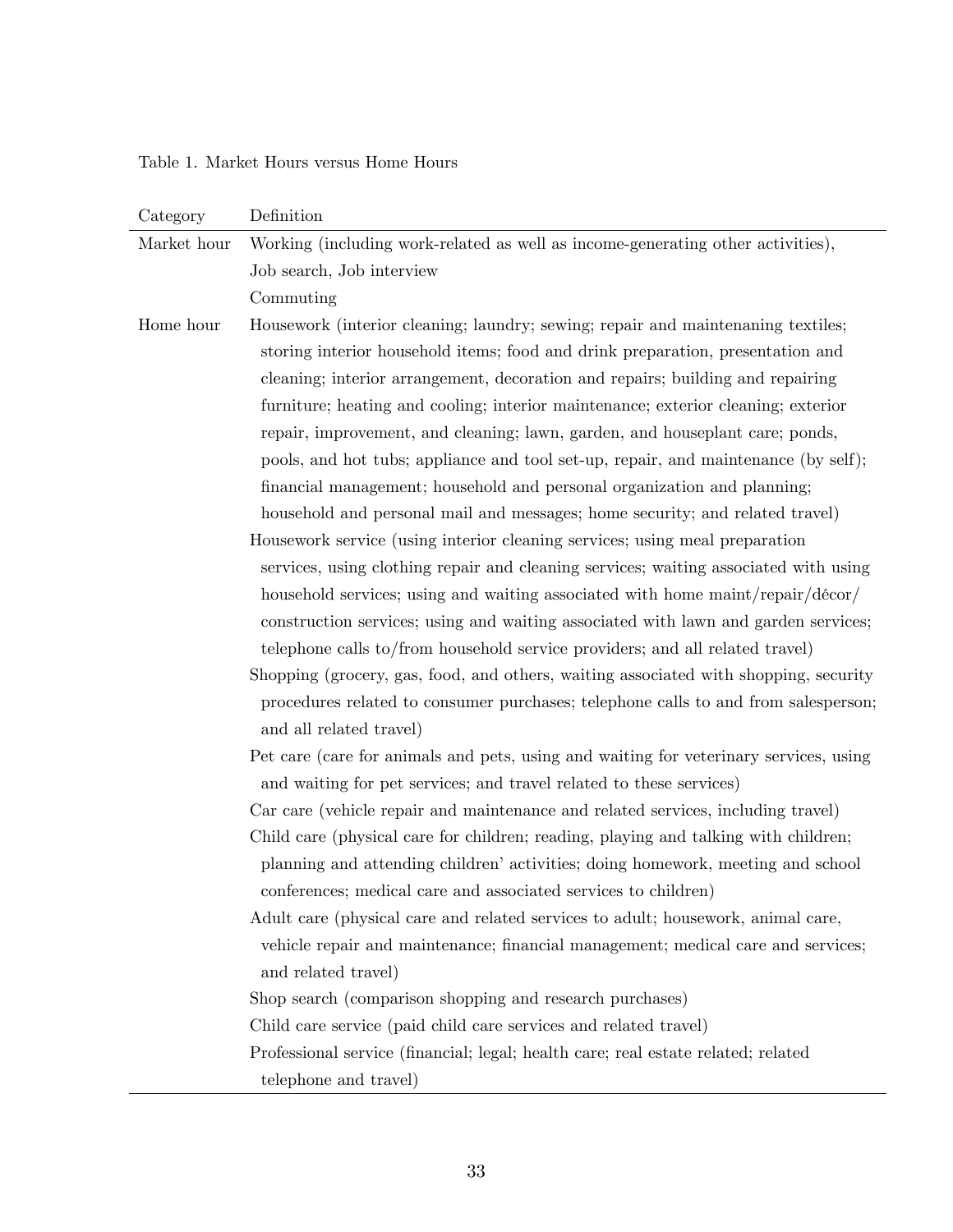|  |  | Table 2. Market Consumption versus Home Input |  |  |  |
|--|--|-----------------------------------------------|--|--|--|
|--|--|-----------------------------------------------|--|--|--|

| Category    | Definition                                                                                |  |  |  |
|-------------|-------------------------------------------------------------------------------------------|--|--|--|
| Market good | Food away from home                                                                       |  |  |  |
|             | Alcoholic beverages                                                                       |  |  |  |
|             | Tobacco                                                                                   |  |  |  |
|             | Apparel and services                                                                      |  |  |  |
|             | Other lodging                                                                             |  |  |  |
|             | Fees and admissions for entertainment                                                     |  |  |  |
|             | Televisions, radios, sound and other entertainment-related equipment                      |  |  |  |
|             | Pets, toys, and playground equipment                                                      |  |  |  |
|             | Reading                                                                                   |  |  |  |
|             | Personal care                                                                             |  |  |  |
|             | Education                                                                                 |  |  |  |
|             | Out-of-pocket medical expenses                                                            |  |  |  |
|             | Transportation expenses prorated by travel time for leisure- or market-related activities |  |  |  |
| Home input  | Food at home                                                                              |  |  |  |
|             | Household operations                                                                      |  |  |  |
|             | Household furnishing and equipment                                                        |  |  |  |
|             | Utilities, fuels, and public services                                                     |  |  |  |
|             | Transportation expenses prorated by travel time for home production                       |  |  |  |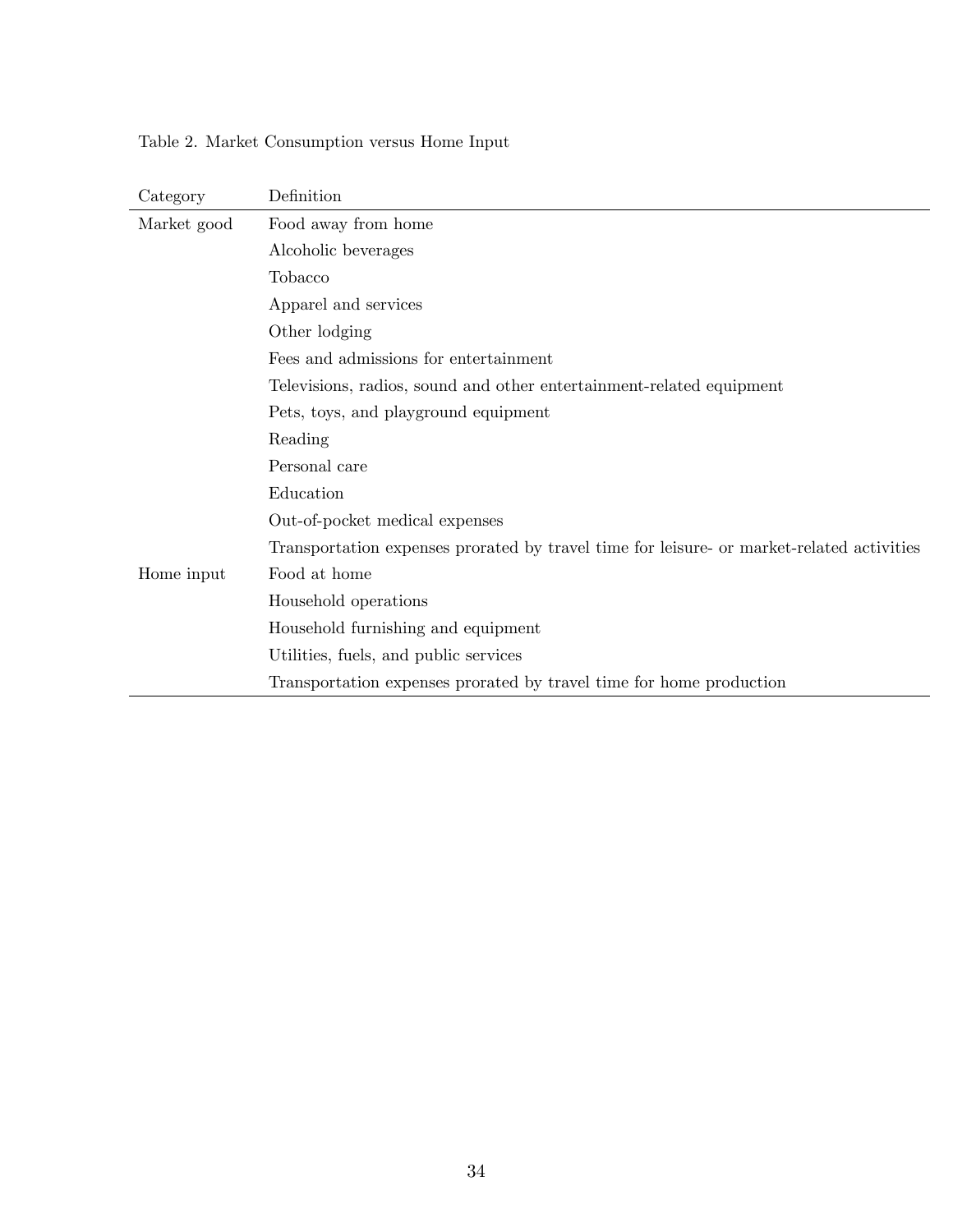| Parameters       |                                              | Value        | Source                                                 |  |  |  |
|------------------|----------------------------------------------|--------------|--------------------------------------------------------|--|--|--|
| Demographics     |                                              |              |                                                        |  |  |  |
| T                | maximum life expectancy                      | 100          |                                                        |  |  |  |
| $T_r$            | retirement age                               | 61           |                                                        |  |  |  |
| $\lambda_t$      | survival probability                         | see figure 4 | Social Security Administration<br>Life Tables          |  |  |  |
| Technology       |                                              |              |                                                        |  |  |  |
| $\alpha$         | capital share in National Income Accts.      | 0.240        | authors' calculation                                   |  |  |  |
| $\delta^k$       | annual depreciation rate of capital          | 0.100        | authors' calculation                                   |  |  |  |
| $\delta^h$       | annual depreciation rate of housing          | 0.020        | authors' calculation                                   |  |  |  |
| $\delta^d$       | biannual depreciation rate of home input     | 1.00         | authors' calculation                                   |  |  |  |
| Endowment        |                                              |              |                                                        |  |  |  |
| $e_t$            | age-efficiency profile                       | see figure 4 | French $(2005)$                                        |  |  |  |
| $\rho_y$         | $AR(1)$ coefficient of 2-year income process | 0.960        | French $(2005)$                                        |  |  |  |
| $\sigma_{y}^{2}$ | innovation of 2-year income process          | 0.045        | French $(2005)$                                        |  |  |  |
|                  | Government policy                            |              |                                                        |  |  |  |
| $\tau$           | Social Security tax                          | 0.096        | payroll tax minus Medicare<br>and disability insurance |  |  |  |
|                  | Housing market                               |              |                                                        |  |  |  |
| $\theta$         | down payment rate                            | 0.200        |                                                        |  |  |  |
| $\rho_1$         | transactions costs of selling a house        | 0.070        | Gruber and Martin (2003)                               |  |  |  |
| $\rho_2$         | transactions costs of buying a house         | 0.025        | Gruber and Martin (2003)                               |  |  |  |
| $\mu_1$          | maximum depreciation                         | 0.020        |                                                        |  |  |  |
| $\mu_2$          | maximum renovation                           | 0.080        |                                                        |  |  |  |
| $m_t$            | rental shock                                 | see figure 4 | Li and Yao $(2007)$                                    |  |  |  |
| Preference       |                                              |              |                                                        |  |  |  |
| $\gamma$         | risk aversion coefficient                    | 1.500        | Attanasio, et. al (1999),                              |  |  |  |
|                  |                                              |              | Gourinchas and Parker (2002)                           |  |  |  |

Table 3. Calibration According to the Data and the Literature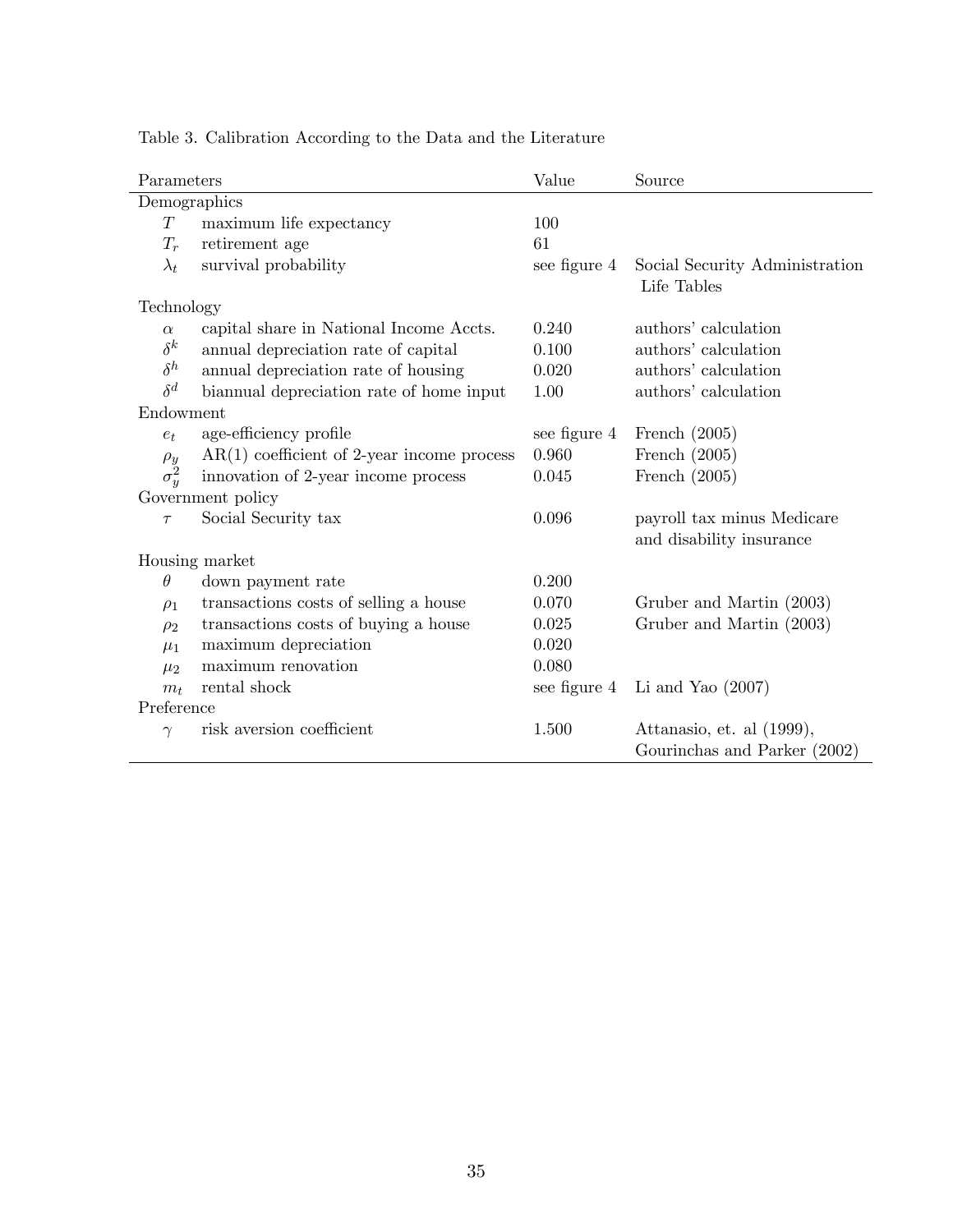| Parameters $(12)$ |                                        |       |  |  |  |
|-------------------|----------------------------------------|-------|--|--|--|
| β                 | discount factor                        |       |  |  |  |
| pen               | Social Security benefit                | 0.266 |  |  |  |
| δ                 | renting disutility                     | 0.181 |  |  |  |
| $\hbar$           | minimum owner-occupied house size      | 1.072 |  |  |  |
|                   |                                        |       |  |  |  |
| $\zeta_1$         | sub. between d and h                   | 1.369 |  |  |  |
| $\omega_1$        | weight on durable                      | 0.703 |  |  |  |
| $\zeta_2$         | sub. betw. d and h composite and $n_h$ | 0.802 |  |  |  |
| $\omega_2$        | weight on d and h composition          | 0.748 |  |  |  |
| $\zeta_3$         | sub. betw. market and home goods       | 2.063 |  |  |  |
| $\omega_3$        | weight on market goods                 | 0.138 |  |  |  |
| $\zeta_4$         | sub. betw. consumption and leisure     | 1.408 |  |  |  |
| $\omega_4$        | weight on consumption                  | 0.243 |  |  |  |

Table 4. Calibration to Match Data Moments

Table 5. Calibration Results

| Moments                                          | Model | Data  |
|--------------------------------------------------|-------|-------|
| capital output ratio $(K/Y)$                     | 1.710 | 1.700 |
| homeownership                                    | 0.680 | 0.685 |
| Social Security tax rate                         | 0.096 | 0.096 |
| renter nonhousing wealth/owner nonhousing wealth | 0.156 | 0.156 |
| renters                                          |       |       |
| average expenditure on home input goods/income   | 0.370 | 0.359 |
| average housing value/income                     | 1.872 | 1.926 |
| average share of home hours                      | 0.138 | 0.139 |
| average share of market hours                    | 0.151 | 0.156 |
| owners                                           |       |       |
| average expenditure on home input goods/income   | 0.661 | 0.675 |
| average housing value/income                     | 3.181 | 3.172 |
| average share of home hours                      | 0.155 | 0.155 |
| average share of market hours                    | 0.159 | 0.157 |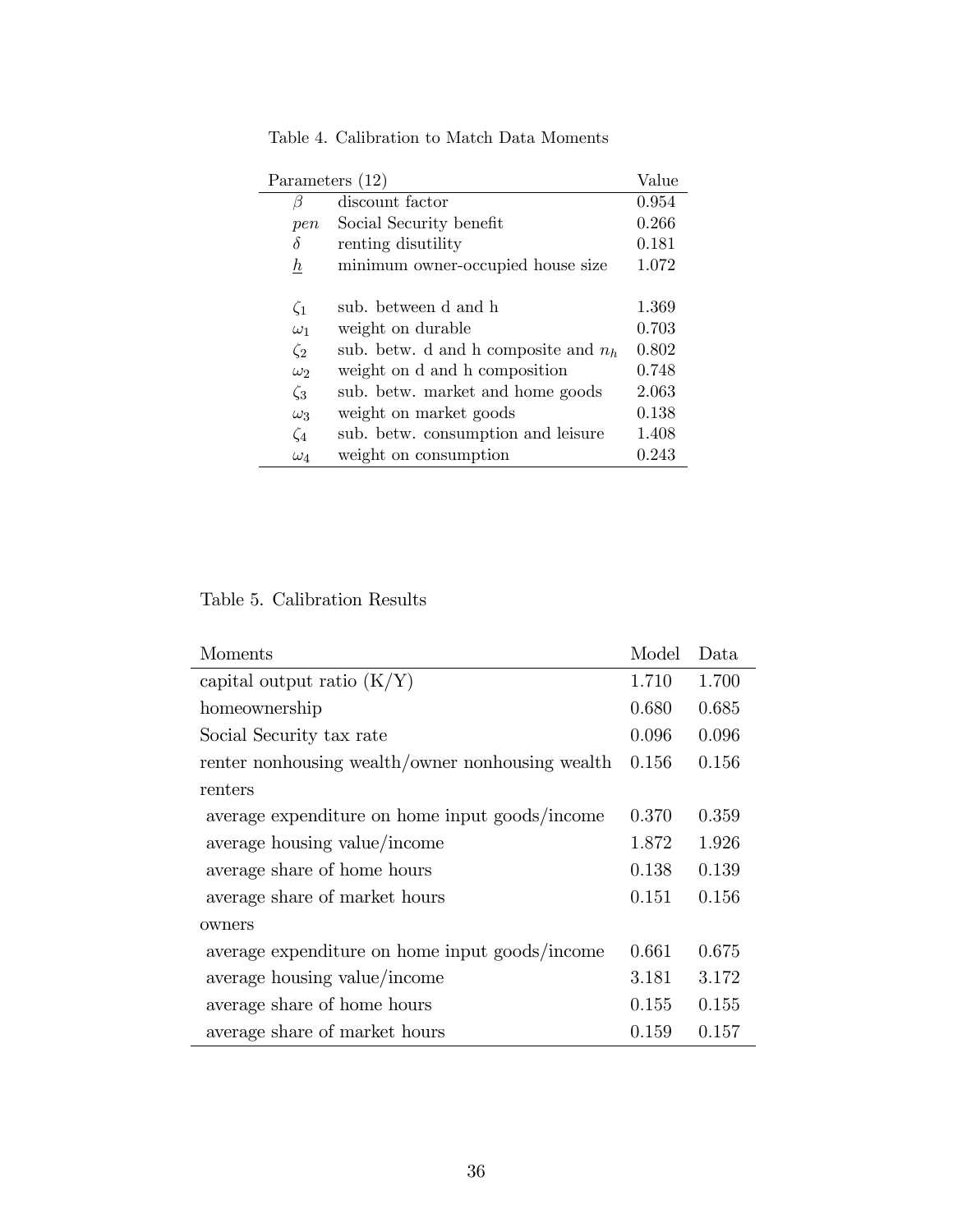| Age     | <b>Benchmark</b>   | All-renters | No housing       |                  | No home prod. No home prod. or leisure |  |  |
|---------|--------------------|-------------|------------------|------------------|----------------------------------------|--|--|
| Housing |                    |             |                  |                  |                                        |  |  |
| $26\,$  | 2.0255             | 2.4468      | $\boldsymbol{0}$ | $\boldsymbol{0}$ | $\overline{0}$                         |  |  |
| 36      | 2.4467             | 2.9116      | $\overline{0}$   | $\overline{0}$   | $\overline{0}$                         |  |  |
| 46      | 2.8458             | 3.2385      | $\boldsymbol{0}$ | $\overline{0}$   | $\overline{0}$                         |  |  |
| 56      | 3.0938             | 3.3926      | $\overline{0}$   | $\overline{0}$   | $\overline{0}$                         |  |  |
| 66      | 3.1273             | 3.2370      | $\boldsymbol{0}$ | $\overline{0}$   | $\overline{0}$                         |  |  |
| 76      | 2.8266             | 2.7606      | $\overline{0}$   | $\overline{0}$   | $\overline{0}$                         |  |  |
| 86      | 2.2497             | 1.8685      | $\boldsymbol{0}$ | $\overline{0}$   | $\overline{0}$                         |  |  |
|         | Home input         |             |                  |                  |                                        |  |  |
| 26      | 0.2357             | 0.2347      | 0.3711           | $\overline{0}$   | $\overline{0}$                         |  |  |
| 36      | 0.2807             | 0.2793      | 0.4414           | $\overline{0}$   | $\overline{0}$                         |  |  |
| 46      | 0.3106             | 0.3107      | 0.4901           | $\overline{0}$   | $\overline{0}$                         |  |  |
| 56      | 0.3248             | 0.3255      | 0.5151           | $\overline{0}$   | $\overline{0}$                         |  |  |
| 66      | 0.3086             | 0.3106      | 0.4916           | $\overline{0}$   | $\overline{0}$                         |  |  |
| 76      | 0.2615             | 0.2648      | 0.4181           | $\overline{0}$   | $\overline{0}$                         |  |  |
| 86      | 0.1757             | 0.1793      | 0.2830           | $\overline{0}$   | $\overline{0}$                         |  |  |
|         | Market consumption |             |                  |                  |                                        |  |  |
| $26\,$  | 0.4975             | 0.5220      | 0.5441           | 2.2434           | 3.2491                                 |  |  |
| $36\,$  | 0.7110             | 0.7067      | 0.7360           | 2.8522           | 4.0558                                 |  |  |
| 46      | 0.8327             | 0.8290      | 0.8608           | 3.2863           | 4.6246                                 |  |  |
| $56\,$  | 0.8653             | 0.8660      | 0.9025           | 3.4481           | 4.9694                                 |  |  |
| 66      | 0.6911             | 0.6937      | 0.7249           | 3.1079           | 4.8617                                 |  |  |
| 76      | 0.4783             | 0.4866      | 0.5071           | 2.3360           | 4.2152                                 |  |  |
| 86      | 0.2237             | 0.2306      | 0.2422           | 1.3550           | 3.0634                                 |  |  |

Table 6. Inspecting the Model's Mechanisms –  $\mbox{Consumption/Economy-Wide Income}$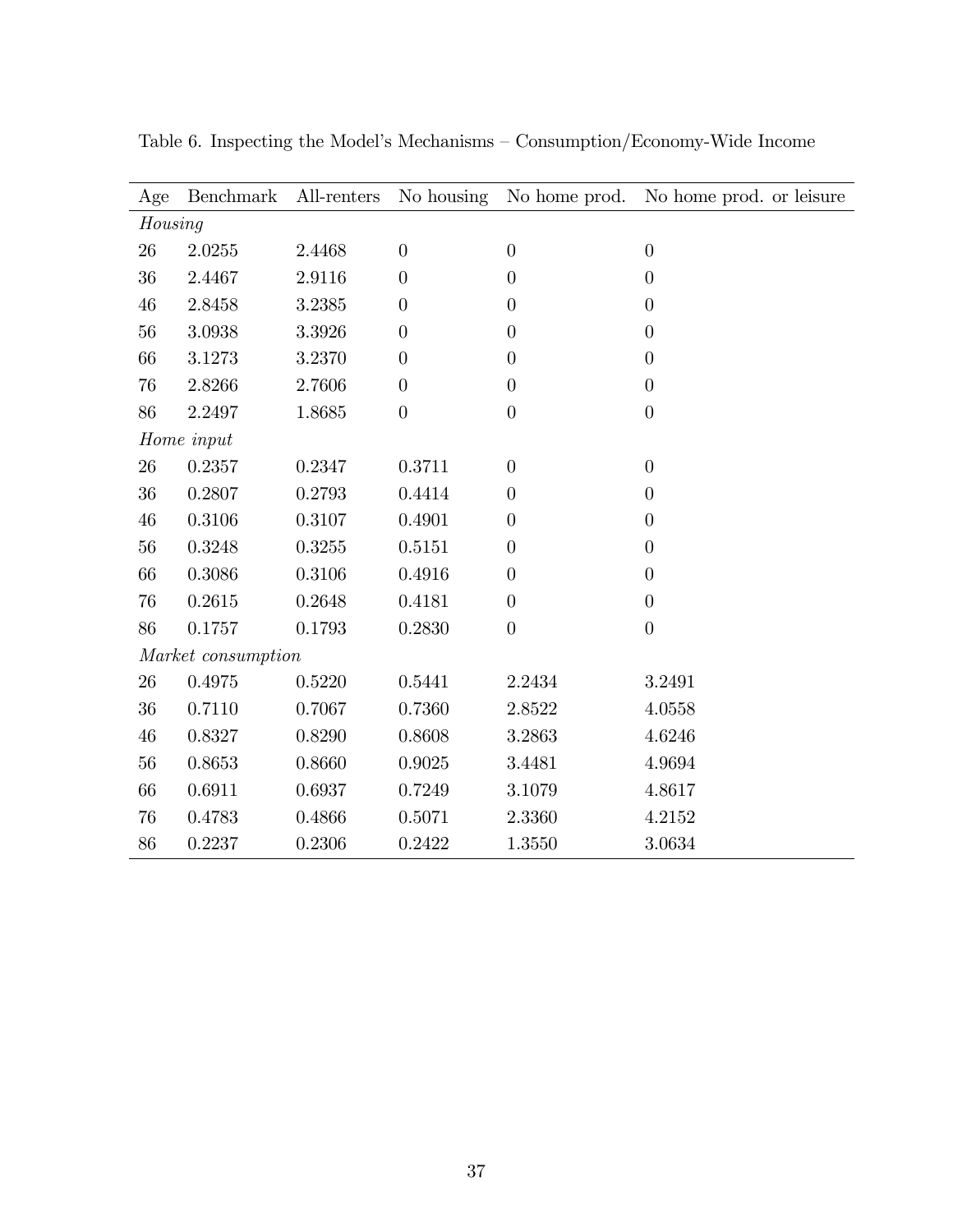|              | Age | Benchmark  | All-renters |        |                | No housing No home prod. No home prod. or leisure |  |
|--------------|-----|------------|-------------|--------|----------------|---------------------------------------------------|--|
| Market hours |     |            |             |        |                |                                                   |  |
|              | 26  | 0.2079     | 0.2192      | 0.2218 | 0.5775         | 1                                                 |  |
|              | 36  | 0.2339     | 0.2357      | 0.2388 | 0.6018         | 1                                                 |  |
|              | 46  | 0.2113     | 0.2112      | 0.2153 | 0.5830         | $\mathbf 1$                                       |  |
|              | 56  | 0.1820     | 0.1845      | 0.1870 | 0.5494         | $\mathbf 1$                                       |  |
|              | 66  | 0.0777     | 0.0797      | 0.0813 | 0.3959         | $\mathbf 1$                                       |  |
|              | 76  | 0.0213     | 0.0236      | 0.0245 | 0.1932         | 1                                                 |  |
|              | 86  | 0.0041     | 0.0048      | 0.0051 | 0.0737         | 1                                                 |  |
|              |     | Home hours |             |        |                |                                                   |  |
|              | 26  | 0.1355     | 0.1344      | 0.1255 | $\theta$       | $\overline{0}$                                    |  |
|              | 36  | 0.1358     | 0.1354      | 0.1264 | $\overline{0}$ | $\overline{0}$                                    |  |
|              | 46  | 0.1422     | 0.1412      | 0.1317 | $\overline{0}$ | $\overline{0}$                                    |  |
|              | 56  | 0.1486     | 0.1464      | 0.1369 | $\overline{0}$ | $\overline{0}$                                    |  |
|              | 66  | 0.1654     | 0.1626      | 0.1521 | $\overline{0}$ | $\overline{0}$                                    |  |
|              | 76  | 0.1715     | 0.1679      | 0.1571 | $\theta$       | $\overline{0}$                                    |  |
|              | 86  | 0.1662     | 0.1619      | 0.1514 | $\theta$       | $\theta$                                          |  |

Table 7. Inspecting the Model's Mechanisms – Share of Hours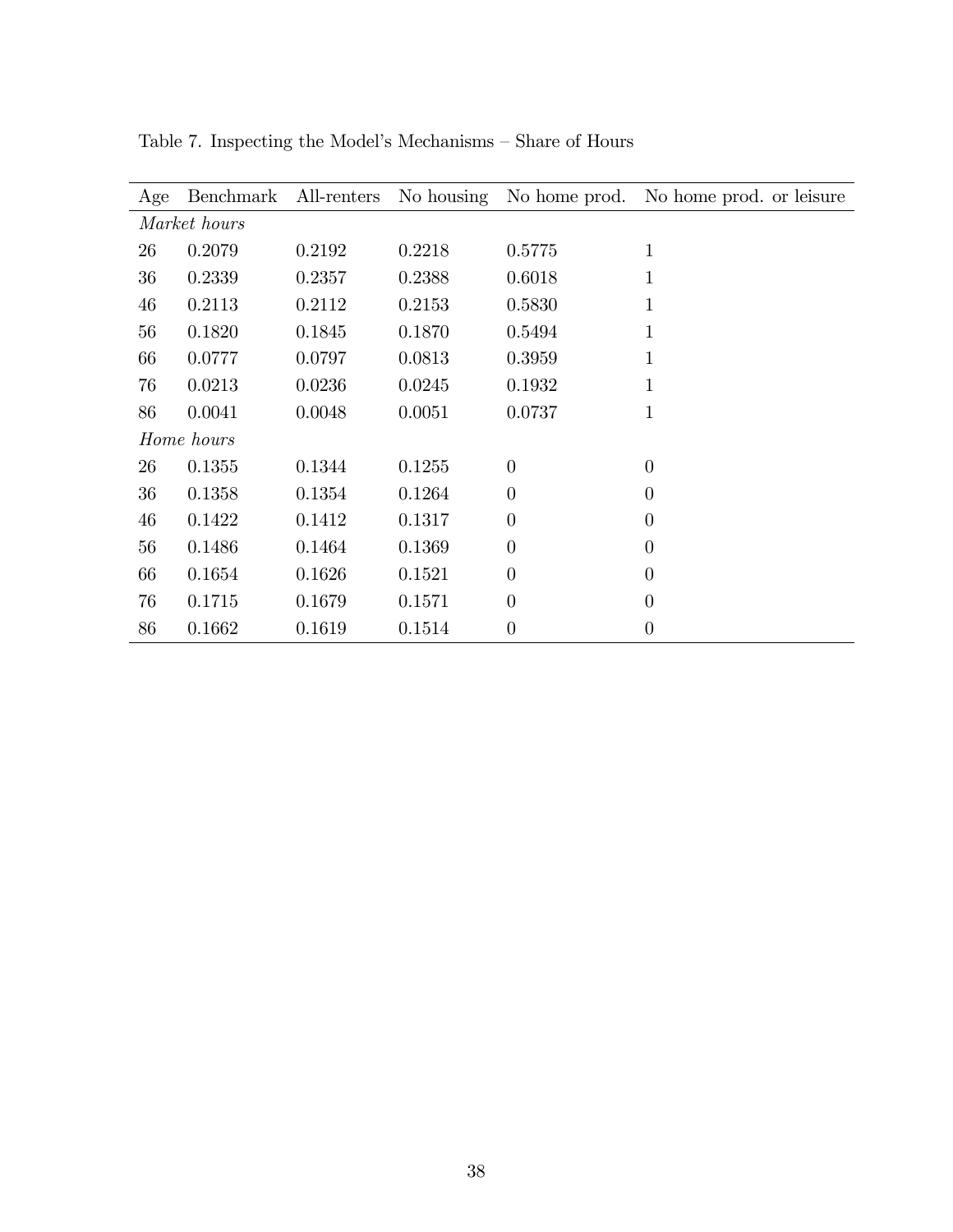

Figure 1. Supply of Hours by Homeowners and Renters (data source: American Time Use Survey 2005-2007. share of market hours: -\*; share of home hours: -+)



Figure 2. Consumption by Homeowners and Renters (data source: Expenditure Survey 2003-2006; market consumpion: -\*; home input: -+; housing: -)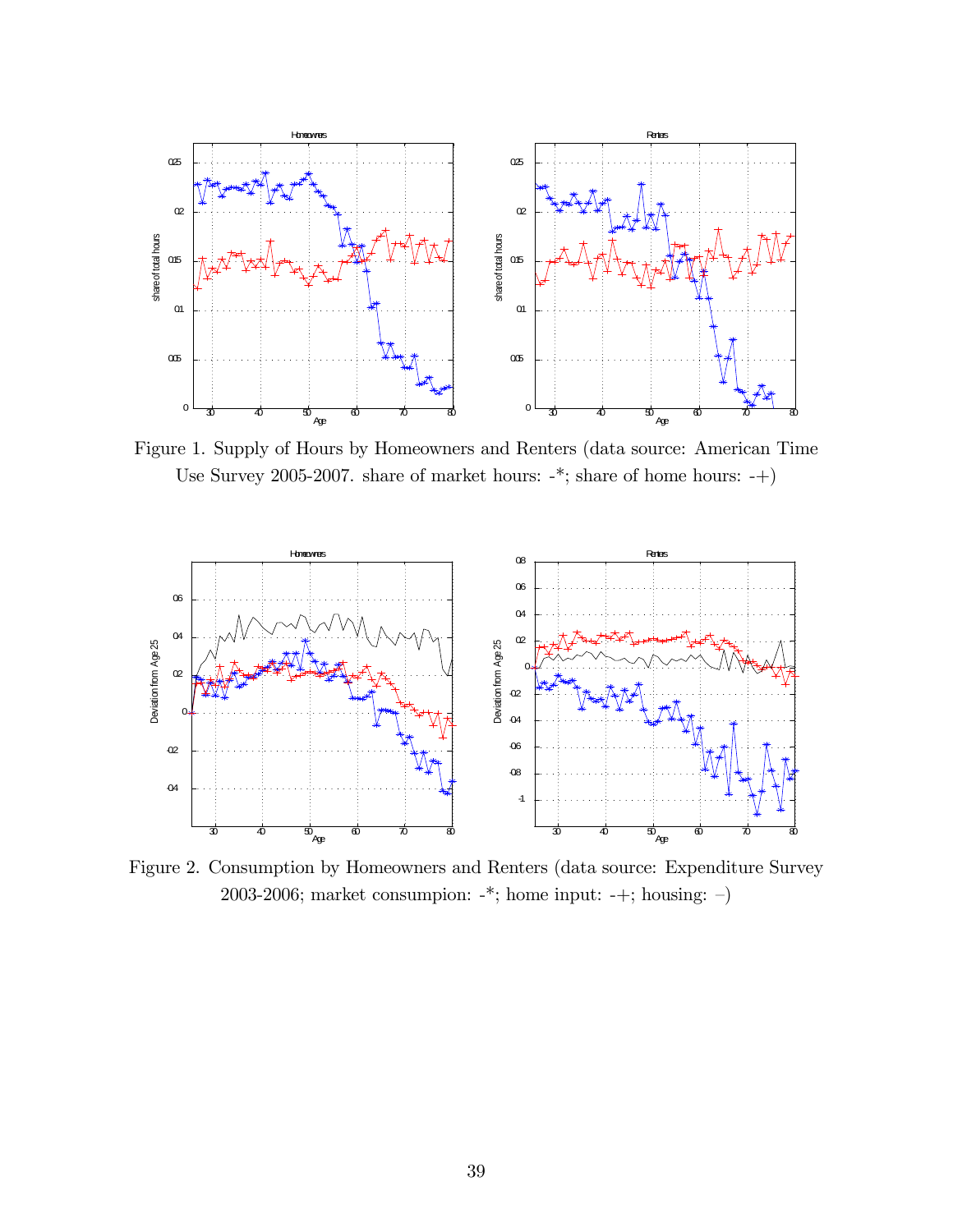| Beginning of period  | $\longrightarrow$ | labor shock for t,                        | market and          | $\longrightarrow$ | end of period t   |
|----------------------|-------------------|-------------------------------------------|---------------------|-------------------|-------------------|
| $\mathbf t$          |                   | rental shock for $t+1$ ,                  | home production     |                   | whether survive   |
|                      |                   | and bequest for t<br>realized, home input | take place          |                   | to $t+1$ revealed |
|                      |                   | from t-1 depreciates                      |                     |                   |                   |
| state variable (age, |                   |                                           | supply labor and    |                   | consume, save,    |
| asset, house size if |                   |                                           | capital, purchase   |                   | decide tenure     |
| own, home input)     |                   |                                           | home input for      |                   | and house size    |
|                      |                   |                                           | t home production,  |                   | for $t+1$         |
|                      |                   |                                           | housing depreciates |                   |                   |
|                      |                   |                                           |                     |                   |                   |

Figure 3. Households TimeLine of Decisions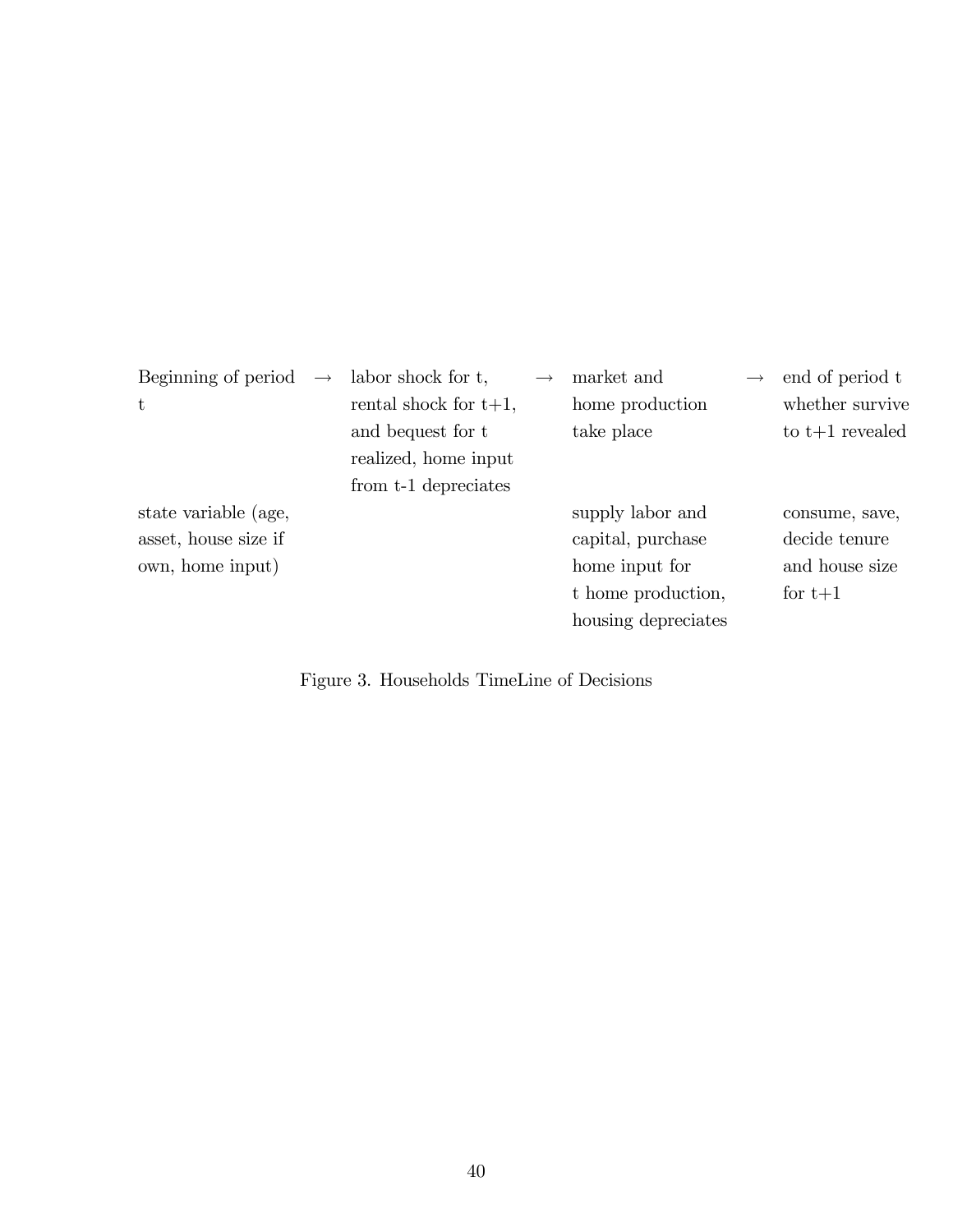

Figure 4. Exogenous profiles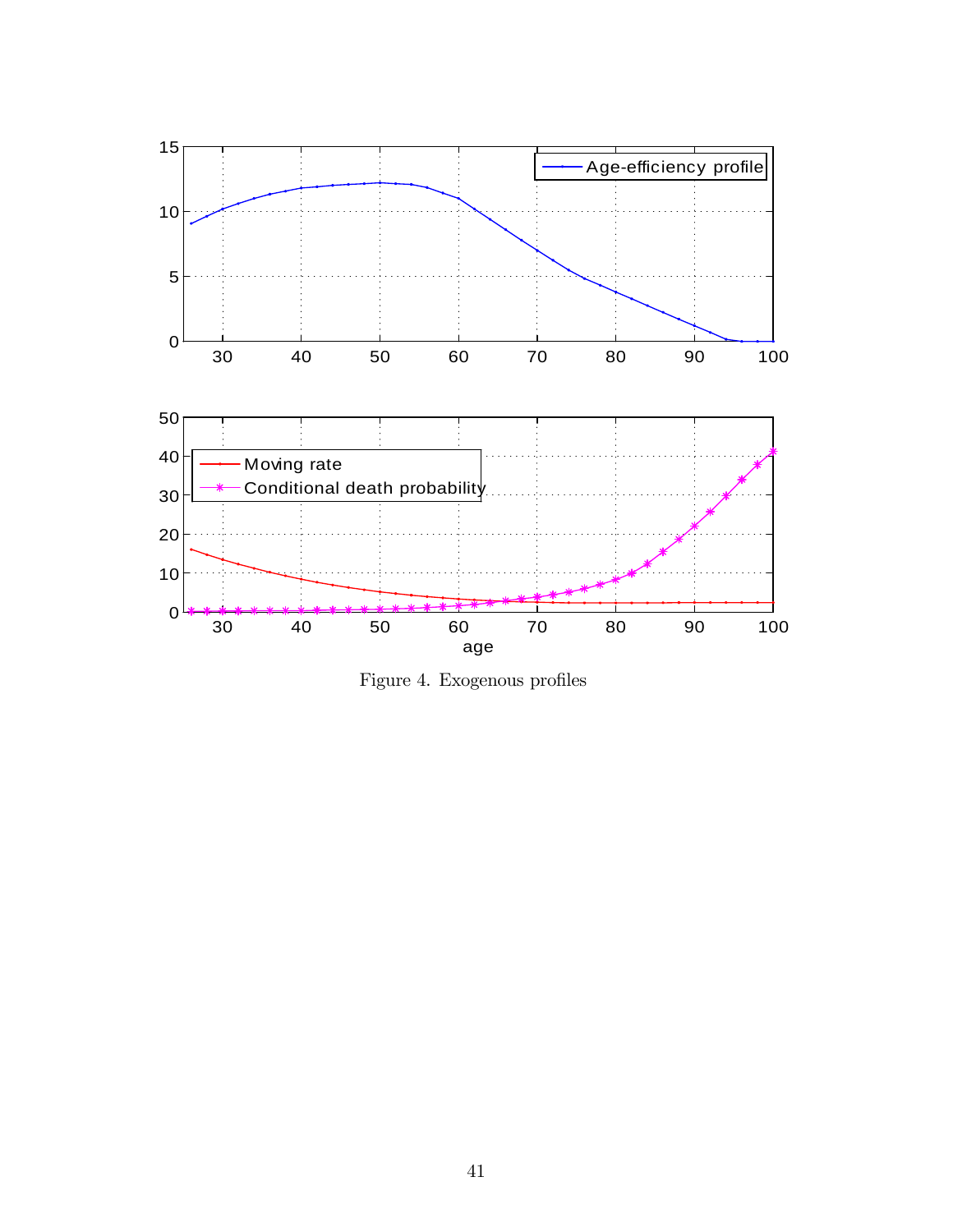

Figure 5. Homeownership Rate over the Life Cycle (data source: CEX) (data  $-$ ; model:  $-$ <sup>\*</sup>. The dotted lines are two standard deviations calculated off the data)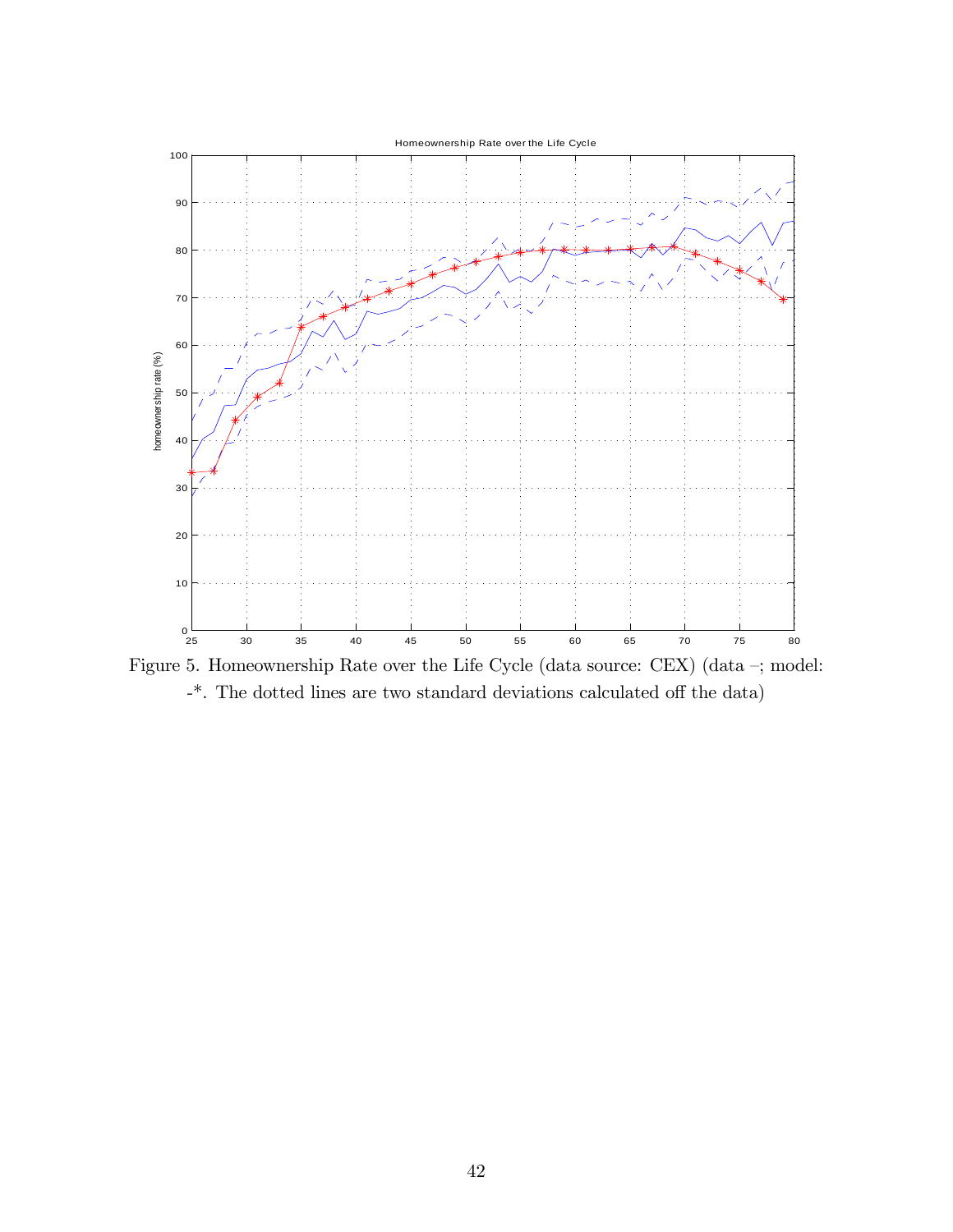

Figure 6. Hours over the Life-cycle (data:  $-$ ; model: -\*; the dotted lines are two standard deviations calculated off the data)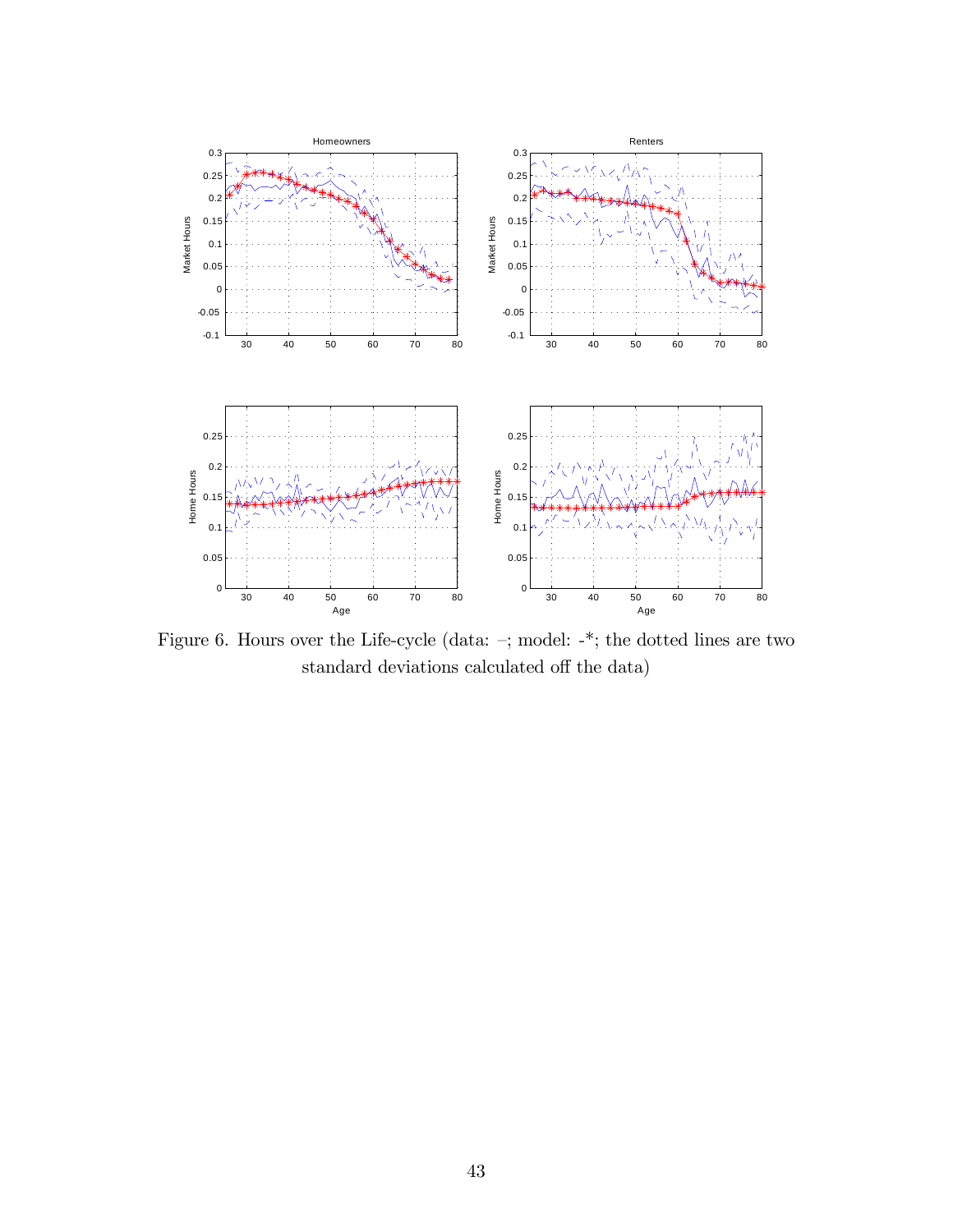

Figure 7. Consumption over the Life-cycle (data:  $-$ ; model:  $-$ <sup>\*</sup>; the dotted lines are two standard deviations calculated off the data)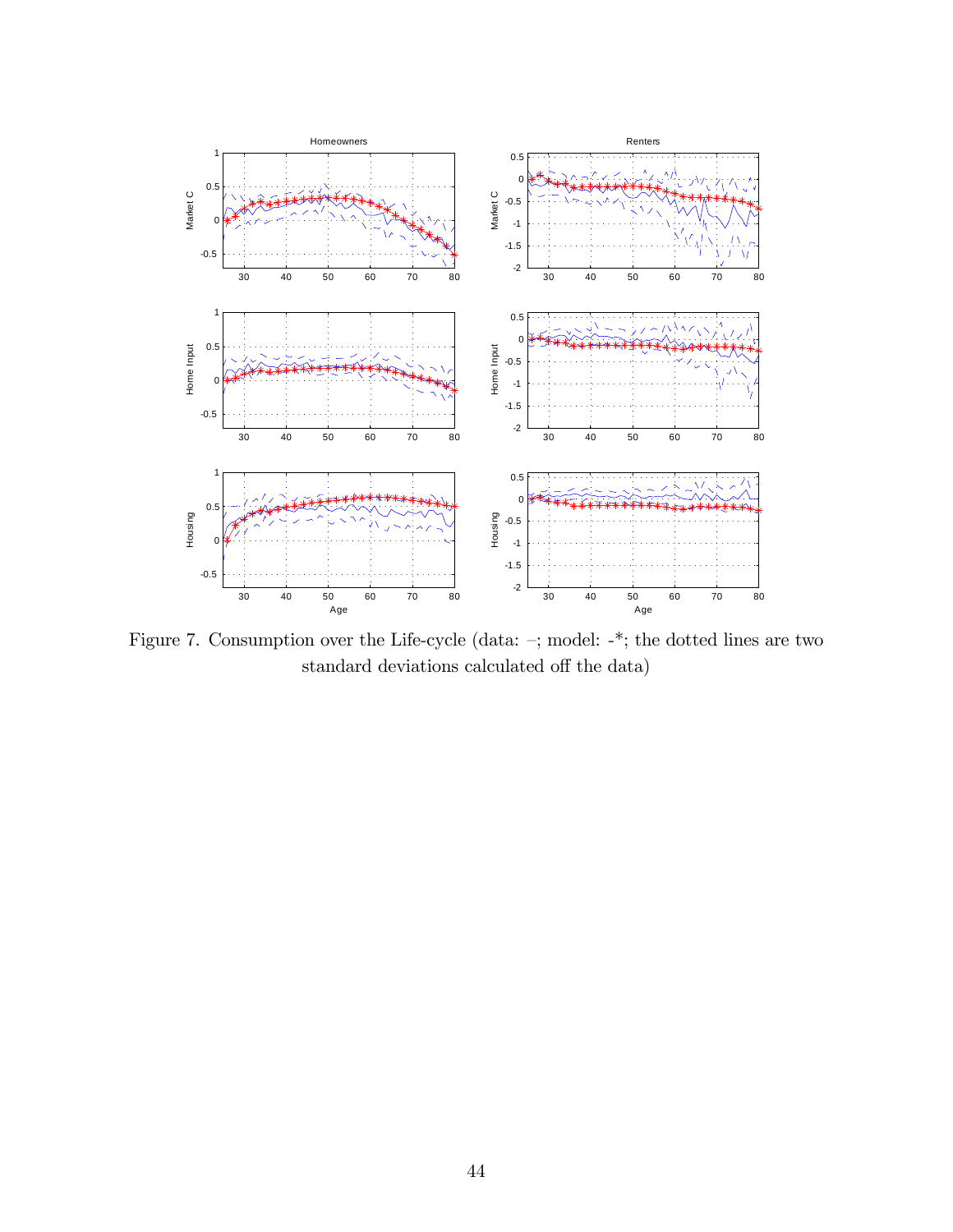

Figure 8. Wealth Profiles over the Life Cycle (SCF 2001, 2004, and 2007; owners' financial wealth: -\*; owners' housing asset: -+; renters financial wealth: -)



Figure 9. Wealth Profiles over the Life Cycle (model; owners' financial wealth:  $-$ \*; owners' housing asset: -+; renters financial wealth: -)